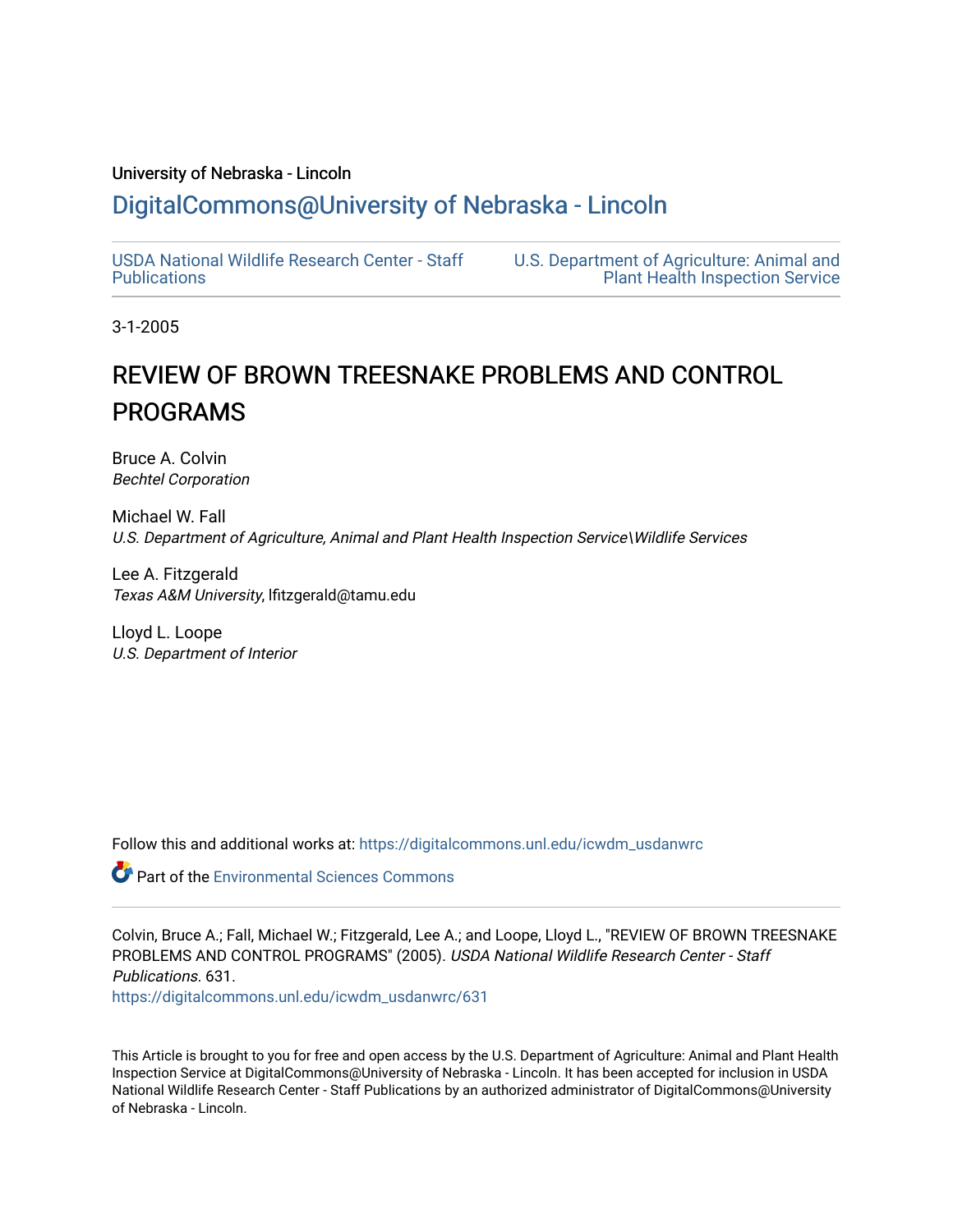# **REVIEW OF BROWN TREESNAKE PROBLEMS AND CONTROL PROGRAMS**

*Report of Observations and Recommendations* 

*At the Request of:* 

U.S. Department of Interior, Office of Insular Affairs for the Brown Treesnake Control Committee

**March 2005**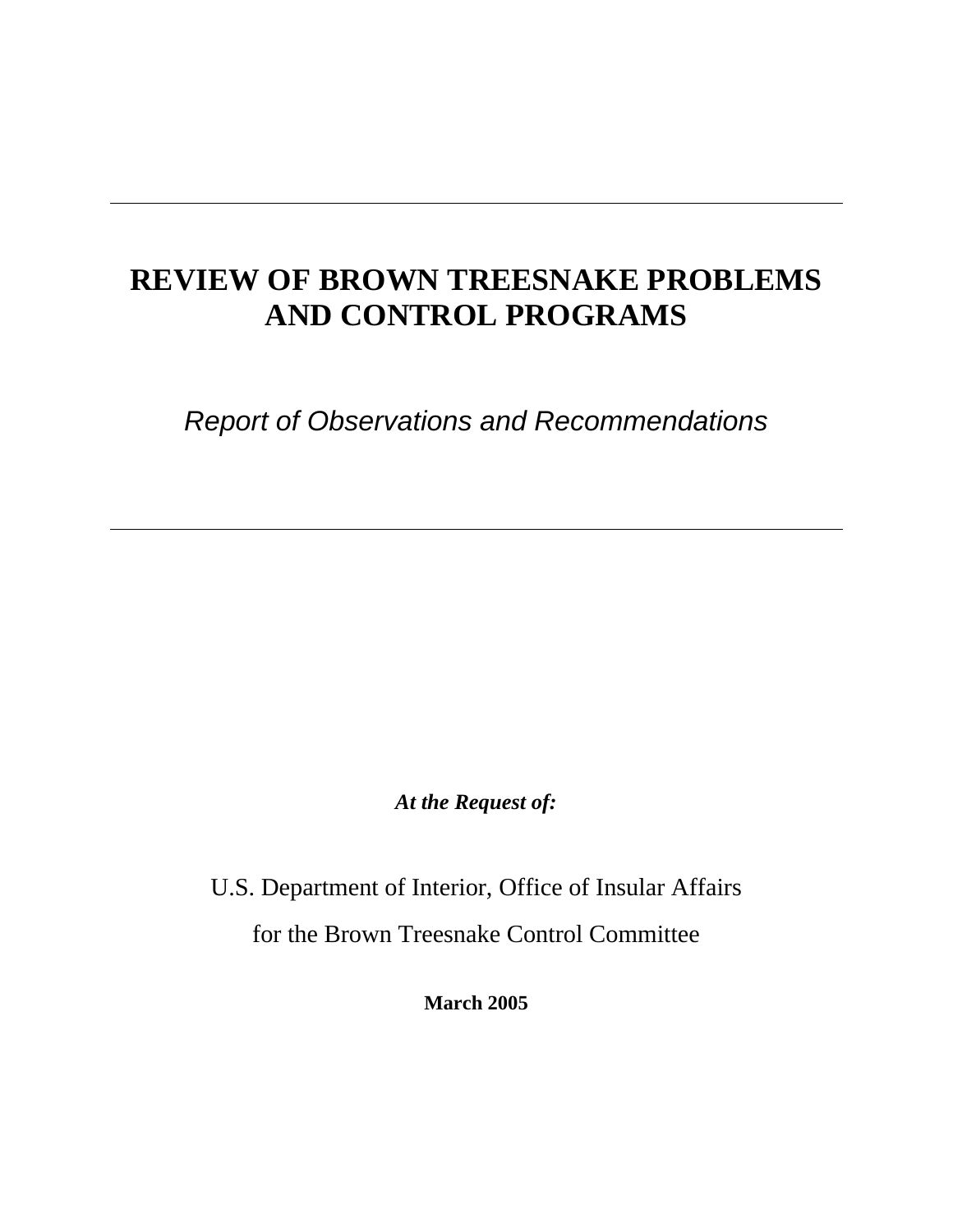#### **REVIEW OF BROWN TREESNAKE PROBLEMS AND CONTROL PROGRAMS**

*Report of Observations and Recommendations* 

## *Prepared by:*

Bruce A. Colvin, Ph.D. Bechtel Corporation

Michael W. Fall, Ph.D. U.S. Department of Agriculture, Animal and Plant Health Inspection Service\Wildlife Services National Wildlife Research Center

Lee A. Fitzgerald, Ph.D. Texas A&M University, Department of Wildlife and Fisheries Biology, Faculty of Ecology and Evolutionary Biology

Lloyd L. Loope, Ph.D. U.S. Department of Interior, U.S. Geological Survey, Biological Resources Discipline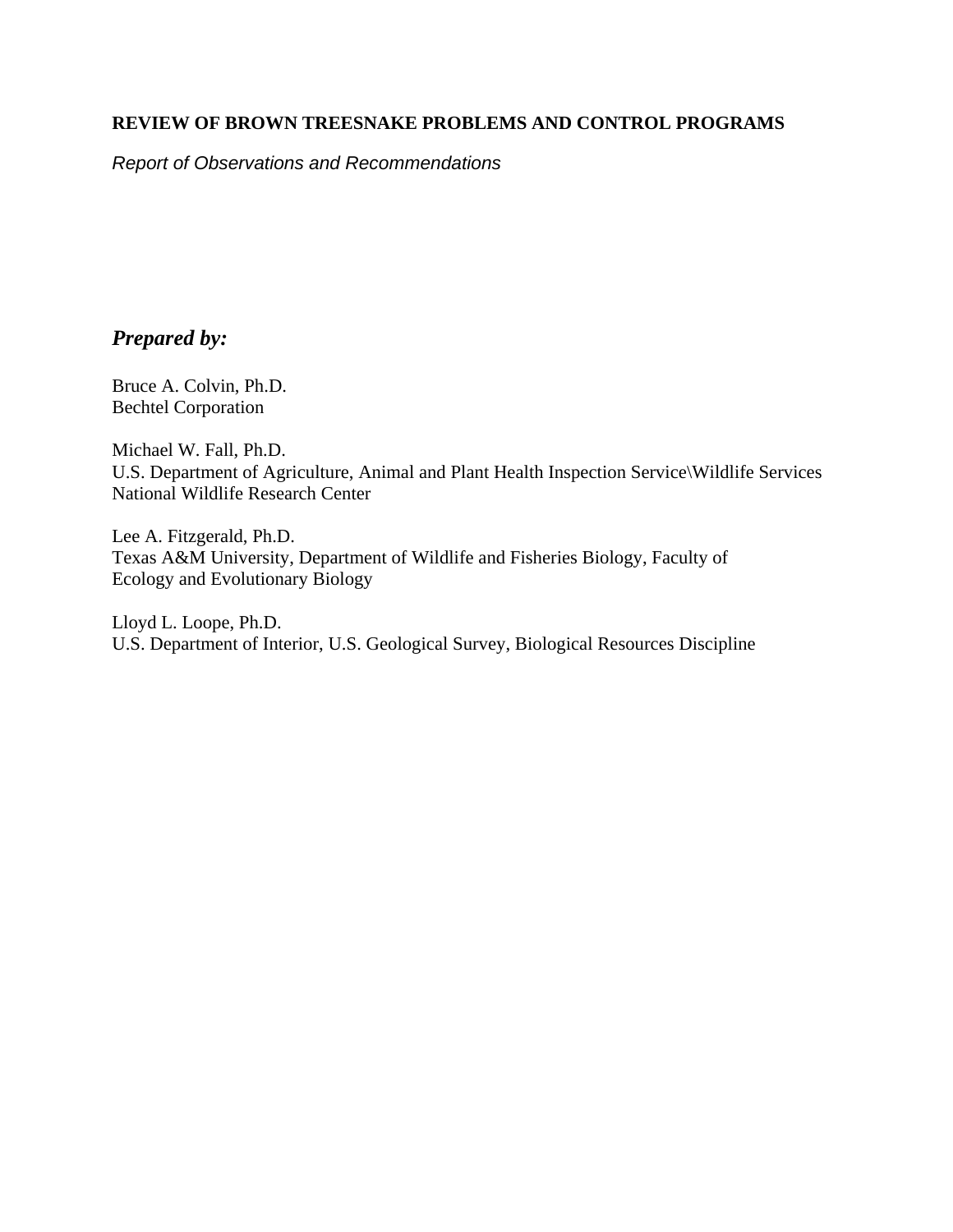## **TABLE OF CONTENTS**

| 1.0                                                                                                                                                 |  |
|-----------------------------------------------------------------------------------------------------------------------------------------------------|--|
| 1.8 Snake Problems Involving Power Generation, Transmission, and Delivery13<br>1.9 Transportation Industry Interdiction Programs and Coordination14 |  |
|                                                                                                                                                     |  |
| 2.0                                                                                                                                                 |  |
|                                                                                                                                                     |  |
|                                                                                                                                                     |  |
| 2.7 New Invasive Species Introductions Could Increase Prey Base21                                                                                   |  |
| 3.0<br>3.1 Planning for Landscape-scale Snake Population Reduction22                                                                                |  |
|                                                                                                                                                     |  |
| 4.0<br>SPECIES AND ECOSYSTEM RESTORATION ON GUAM AND OTHER PACIFIC                                                                                  |  |
| 5.0                                                                                                                                                 |  |
|                                                                                                                                                     |  |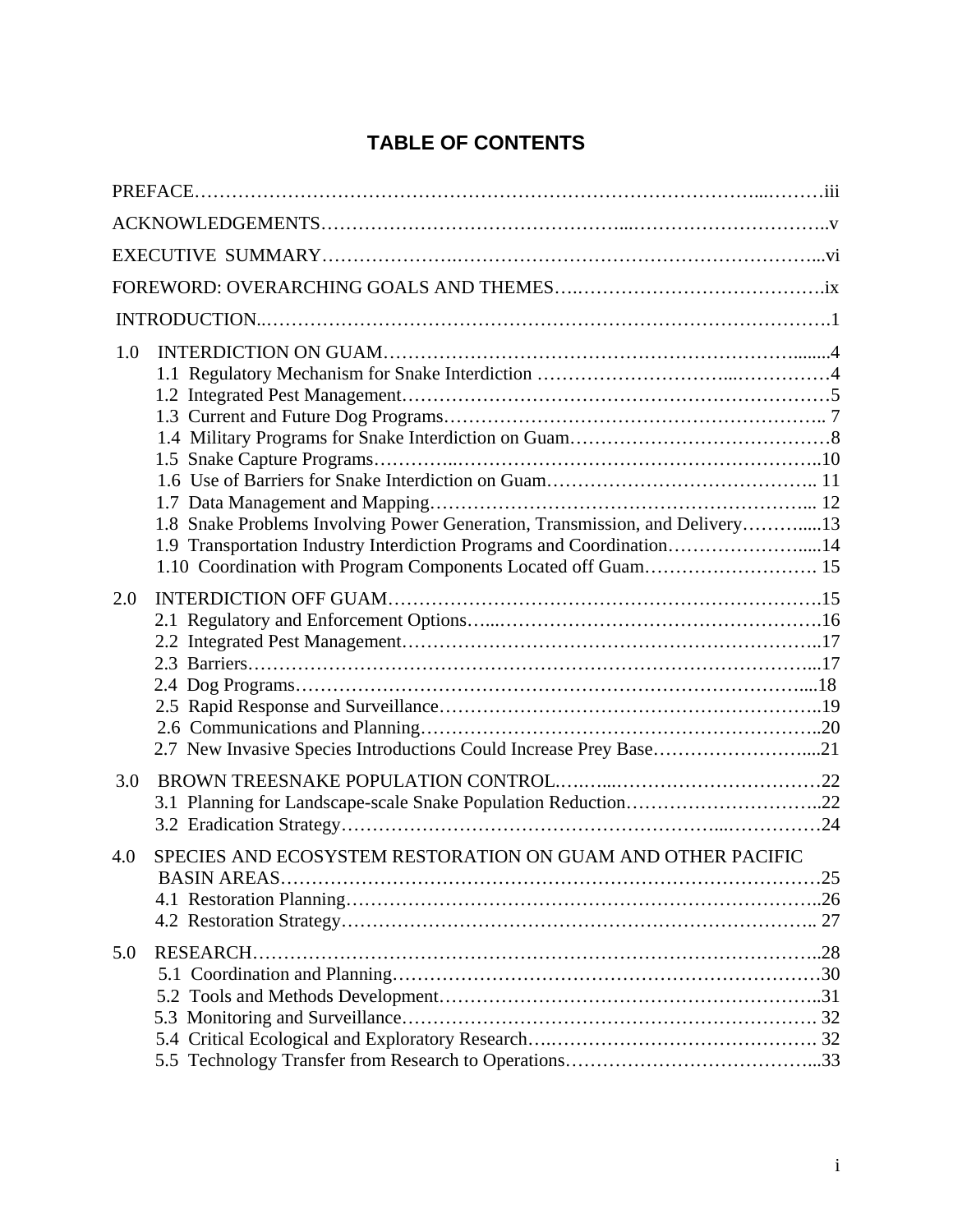| 51                                                                                        |
|-------------------------------------------------------------------------------------------|
|                                                                                           |
|                                                                                           |
|                                                                                           |
| 7.3 Outreach to Achieve Public Support and Involvement in Early Detection42<br>Appendices |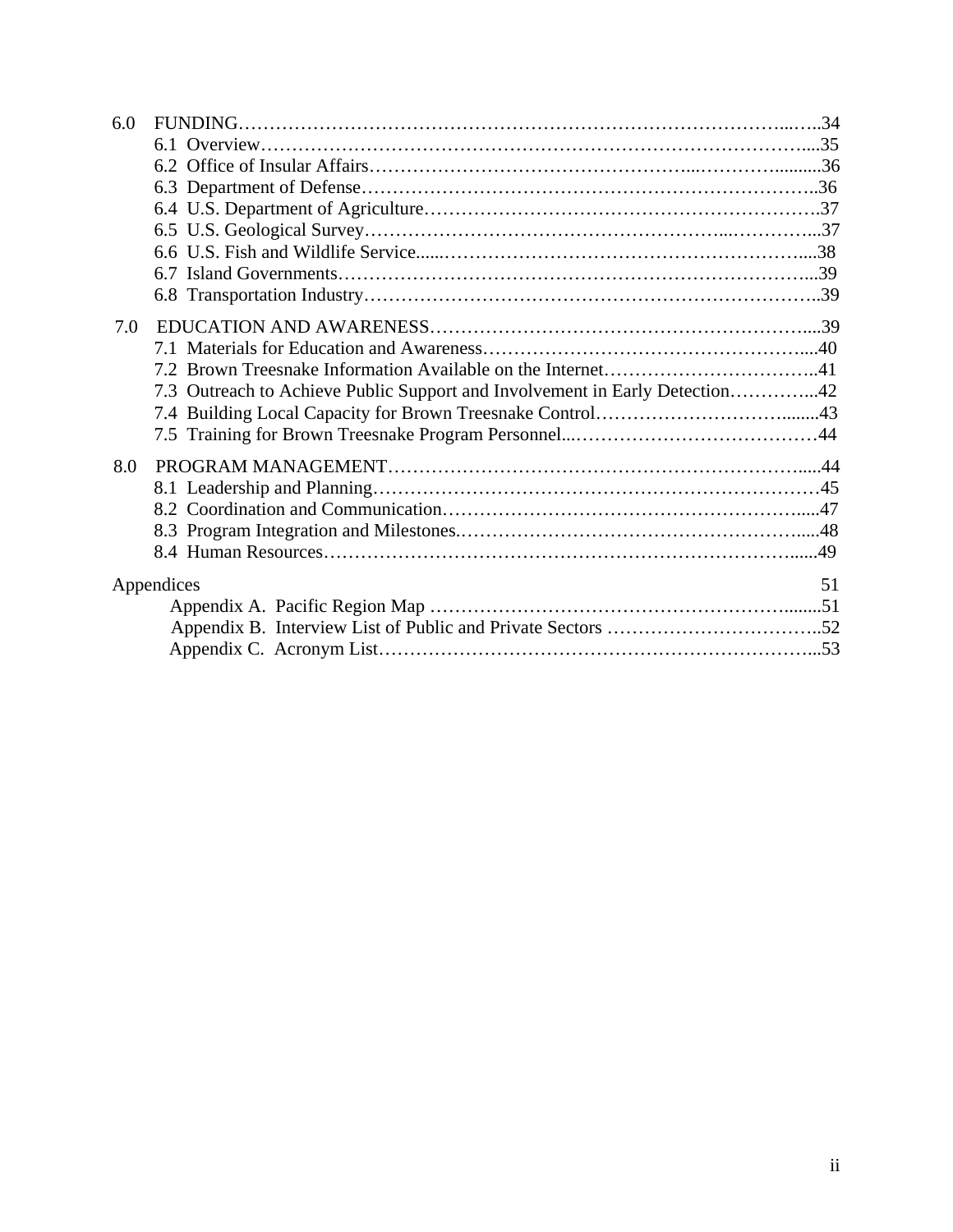#### **PREFACE**

The brown treesnake (*Boiga irregularis*) was likely introduced to the island of Guam as a passive stowaway in a military cargo ship shortly after World War II. The snake's historic range includes portions of Indonesia, New Guinea, the Solomon Islands, and Australia. Upon arrival in Guam, the brown treesnake encountered an abundant prey base and an absence of natural predators and pathogens. Since its establishment, the brown treesnake has caused significant environmental and socioeconomic problems on Guam and has greatly raised the overall awareness of invasive species problems in the Pacific Basin.

The brown treesnake is responsible for the extinction or local extirpation of nine of the 12 native forest birds and two of 11 native lizards on Guam. The rapid nature of the decline of the birds was especially dramatic: in the early to middle 1980's, several common native bird species declined rapidly over a one to three year period. Native fruit bats also have experienced similar declines. The brown treesnake is the single greatest threat to terrestrial ecosystems in the Commonwealth of the Northern Mariana Islands (CNMI) and is certainly one of the greatest ecological threats to Hawaii.

Guam has suffered more than ecological consequences. The brown treesnake causes frequent power outages: more than 1,600 power outages took place in the 20-year period of 1978-1997 and recently nearly 200 outages occur each year. These localized and island-wide power failures have resulted in millions of dollars of losses from damaged power equipment, electrical repair costs, and lost productivity. A University of Hawaii economic study estimated that the introduction of the brown treesnake to Hawaii could cost the state's economy between \$28,515,800 and \$405,174,800 annually.

The brown treesnake also affects human health. It is a rear-fanged, mildly venomous snake that potentially poses a danger to infants and small children. Snakebite is the cause of approximately one in every 1,200 emergency room visits on Guam, with infants constituting a disproportionately high number of these cases. There are no known mortalities due to snakebite on Guam.

Great concern exists that the brown treesnake may further extend its range via incidental transport in air or sea cargo and cause similar ecological decimation and socioeconomic problems elsewhere. The high densities of brown treesnakes on Guam, coupled with Guam's importance as a shipping hub, make the spread of brown treesnakes from Guam a potential threat to other Pacific Islands. Considerable efforts have been expended by federal, state, and local agencies over many years on brown treesnake research, control methods development, and interdiction.

In 1990, the Nonindigenous Aquatic Nuisance Prevention and Control Act authorized a cooperative program aimed at control of the brown treesnake outside of its historic range. Shortly after, representatives from the Departments of Agriculture, Commerce, Defense, and the Interior; the CNMI; the Territory of Guam; and the State of Hawaii formed the Brown Treesnake Control Committee. This committee developed the Brown Treesnake Control Plan, which outlines research and control guidelines that are currently used.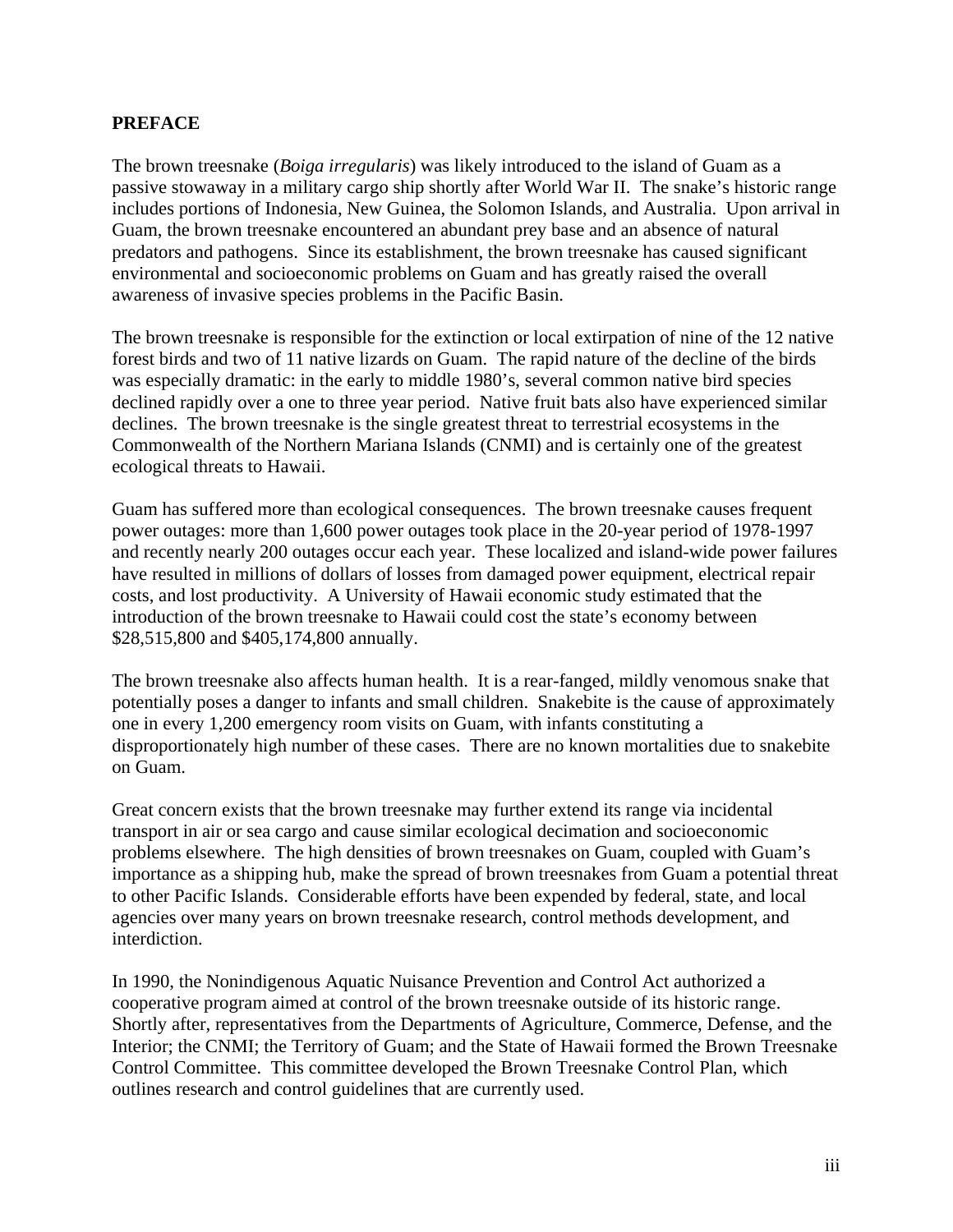The Aquatic and Nuisance Task Force approved the Brown Treesnake Control Plan in June 1996. Prior to the approval of the plan, between 1992-1996, a five-year Memorandum of Agreement (MOA) was developed and signed by the above parties to establish a policy framework and working relationship to facilitate the implementation of the plan and to amend or modify the plan as necessary. In 1999, the MOA was renewed with the addition of another agency, Department of Transportation.

Recognizing the need for periodic program reviews, the Department of Interior's Office of Insular Affairs convened an expert panel in January 2004 to assess research and control programs relating to the brown treesnake. The panel consisted of four individuals from the private and public sectors who have recognized international expertise in applied ecology and public policy, with specializations in environmental management, applied herpetology, invasive species biology, plant and animal quarantine, and vertebrate pest control.

The panel was charged with assessing progress and achieving objectives outlined in the 1996 Brown Treesnake Control Plan and developing recommendations to improve the effectiveness of Federal, State and local brown treesnake research and control programs. The panel's findings will assist the cooperating agencies in drafting an updated plan for brown treesnake research and control efforts in the Pacific Basin.

The panel's review included extensive review of published literature and agency reports, attendance at brown treesnake technical meeting and training, and site visits to Guam, Saipan, Hawaii, and research facilities in Fort Collins, Colorado. The panel conducted interviews with approximately 100 individuals from both the public and private sector who have been active in brown treesnake research and control efforts. This report contains a summary of the panel's findings and its recommendations to help improve the effectiveness of brown treesnake programs. The panel's findings have also been presented to informal meetings of federal, state, and local administrators, scientists, and management personnel in Guam and Washington D.C.

Leilani L. Takano Wildlife Biologist U.S. Fish and Wildlife Service Pacific Islands Office Honolulu, Hawaii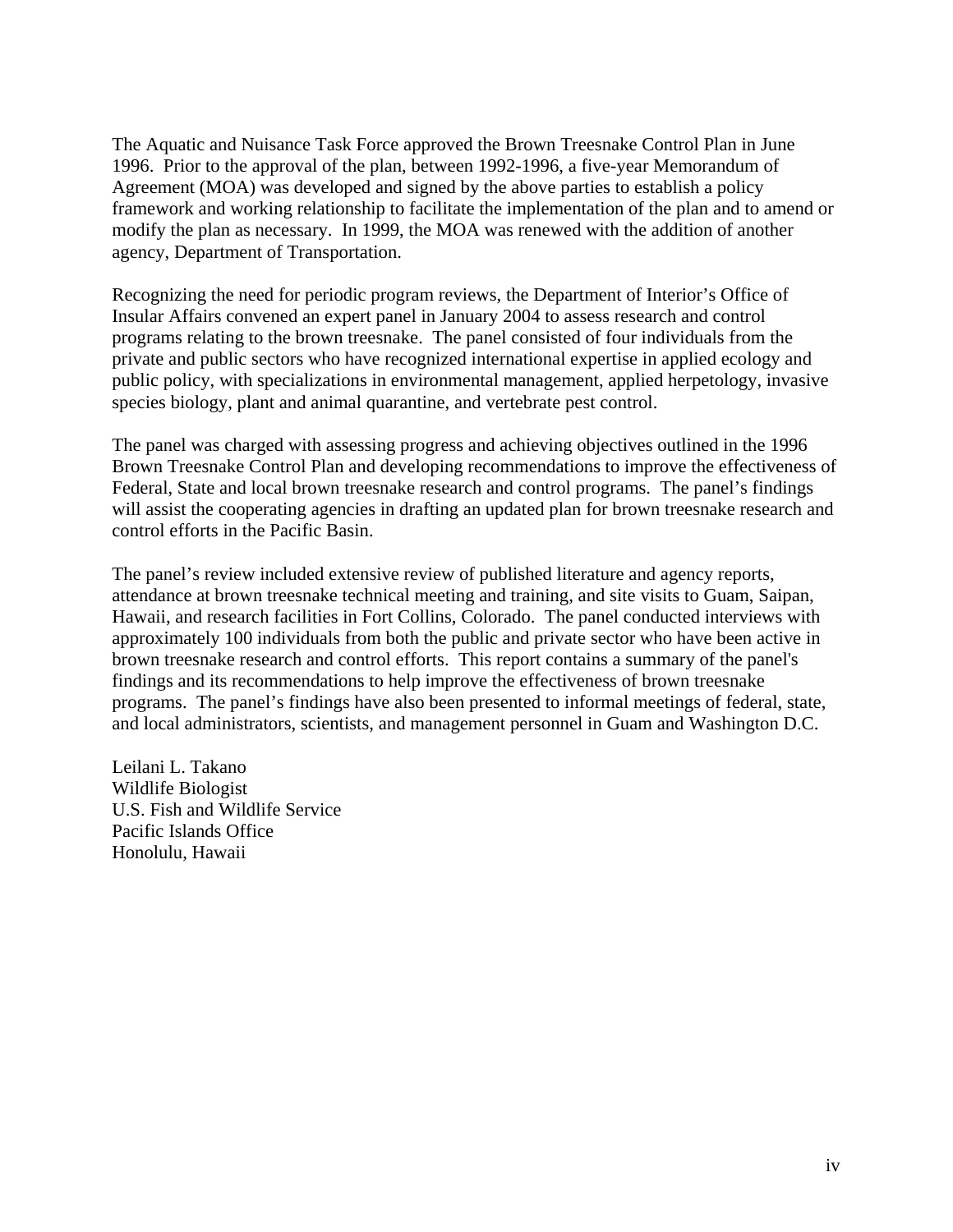#### ACKNOWLEDGEMENTS

The Brown Treesnake Review Panel much appreciates the insights gained from active participation in the review process by so many individuals in government and private business, involved in one way or another with BTS. Without their open and sincere expression of concern and sharing of information, the panel process would not have been successful. We also appreciate the gracious hospitality we were shown wherever we went, and will long remember many informative, insightful, and pleasant interactions during our interviews and site visits ranging from remote field operations and government facilities in the Pacific region -- to research centers in Colorado and offices in Washington D.C. We thank Holly Freifeld of the Honolulu Office of the USFWS for her skillful editing of our report, heroically harmonizing different writing styles. We also thank Leila Gibson and Michael Lusk of the USFWS for coordinating logistics during our trips to Colorado and Washington, D.C., respectively. In particular, we thank Leilani Takano of the USFWS for her professionalism, coordinating our travels and conference calls over the course of a year, taking splendid notes during our interviews, and facilitating our report writing.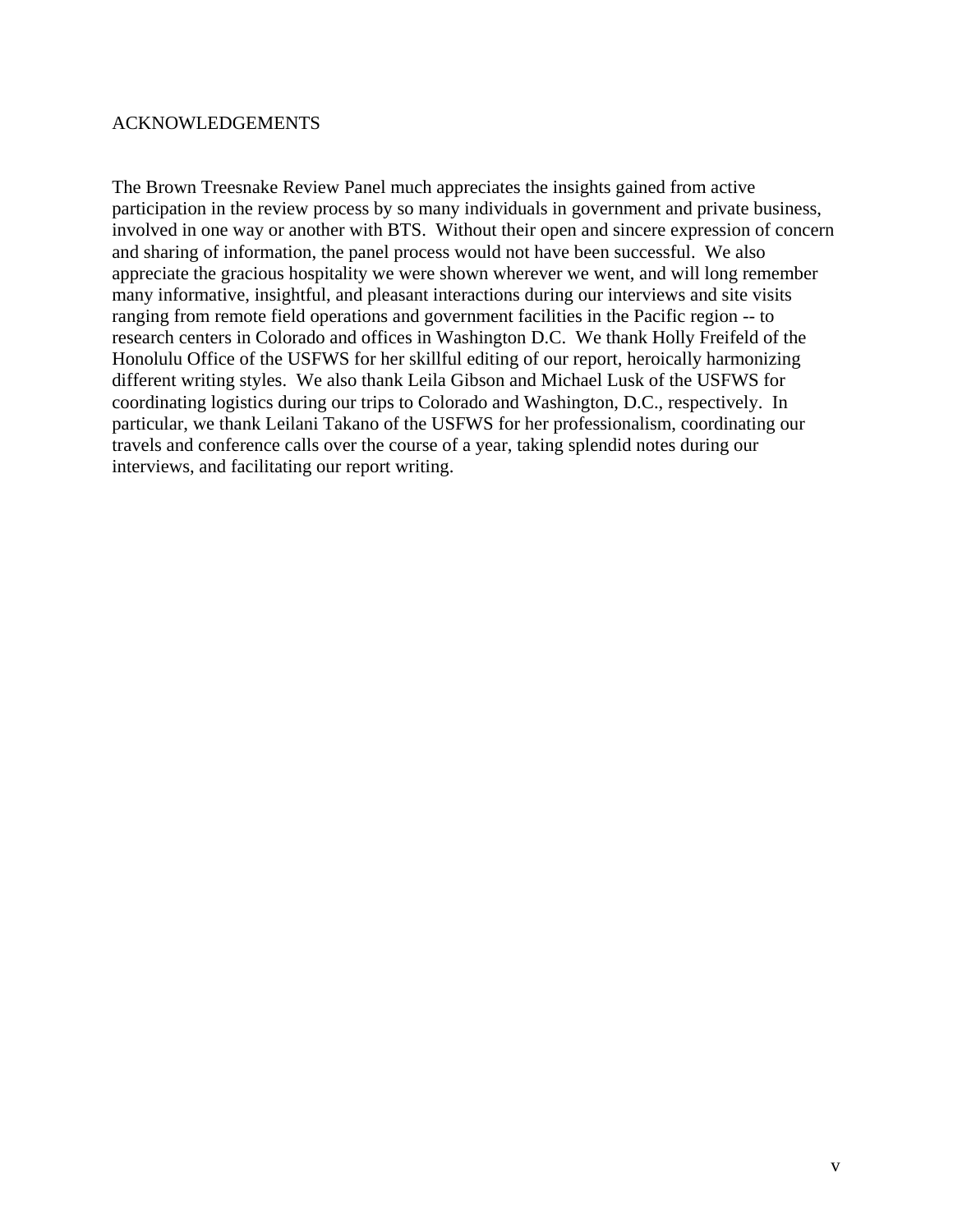## **Review of Brown Treesnake Problems and Control Programs**

### **EXECUTIVE SUMMARY**

Between March 2004 and February 2005, the Brown Treesnake (BTS) Review Panel performed independent review of activities and opinions related to brown treesnake control. A multiagency effort is underway, with interdiction on Guam, Saipan, and in Hawaii, research based on Guam and at national centers in Colorado, and outreach and rapid response actions in the Pacific region.

BTS clearly poses a significant, immediate, and regional threat to natural resources and economics that should not be underestimated, and this risk is spreading through transportation routes. The risk is greatest for Saipan, but Hawaii and other islands in the Pacific Basin are also vulnerable. Repeated BTS sightings on Saipan indicate that an incipient population is now present there. Unlike Guam, where BTS has decimated avian populations, CNMI still harbors many native bird species.

The dedication and accomplishments of numerous individuals and organizations, under difficult conditions, are impressive. However, portions of the program are struggling or limited because of short-term planning and funding; much remains to be done. This is not a future need, it is an immediate priority given the significant threat to regional natural resources and economics that BTS pose.

Among invasive species, the BTS program is a success story ready to happen, but policy decisions need to be made at appropriate administrative levels and progress must be made on new technologies and control strategies. Five core topics for program enhancement are: (1) a legal basis for inspections and enforcement, (2) a greater and more stable funding base, (3) stronger senior leadership and ownership, (4) a comprehensive action plan with milestones, and (5) progress on research and program integration.

The interagency approach to planning (the BTS Control Committee) is effective and should be sustained and enhanced. However, program goals, objectives, and priorities should be better defined. The content of the new BTS Control Plan should be an integrated action plan that delineates essential tasks and milestones necessary to achieve program goals and that establishes critical paths and the sequence of actions. Overall, a more proactive and sustainable approach and a long-term, holistic vision are required. The overall program focus should be regionalized to place increasing emphasis on emerging or potential BTS problems outside of Guam.

Participating agencies should firmly establish their policies on invasive species and must elevate the BTS issue organizationally. More involvement and demonstrated ownership at senior levels is required. Foremost, with extensive land holding and increasing operations on Guam, the Department of Defense must improve its cooperation and support of the overall BTS effort. Although the Department of Defense has for many years dedicated a key senior position to coordinating the BTS-related activities of military agencies and has provided grant funding for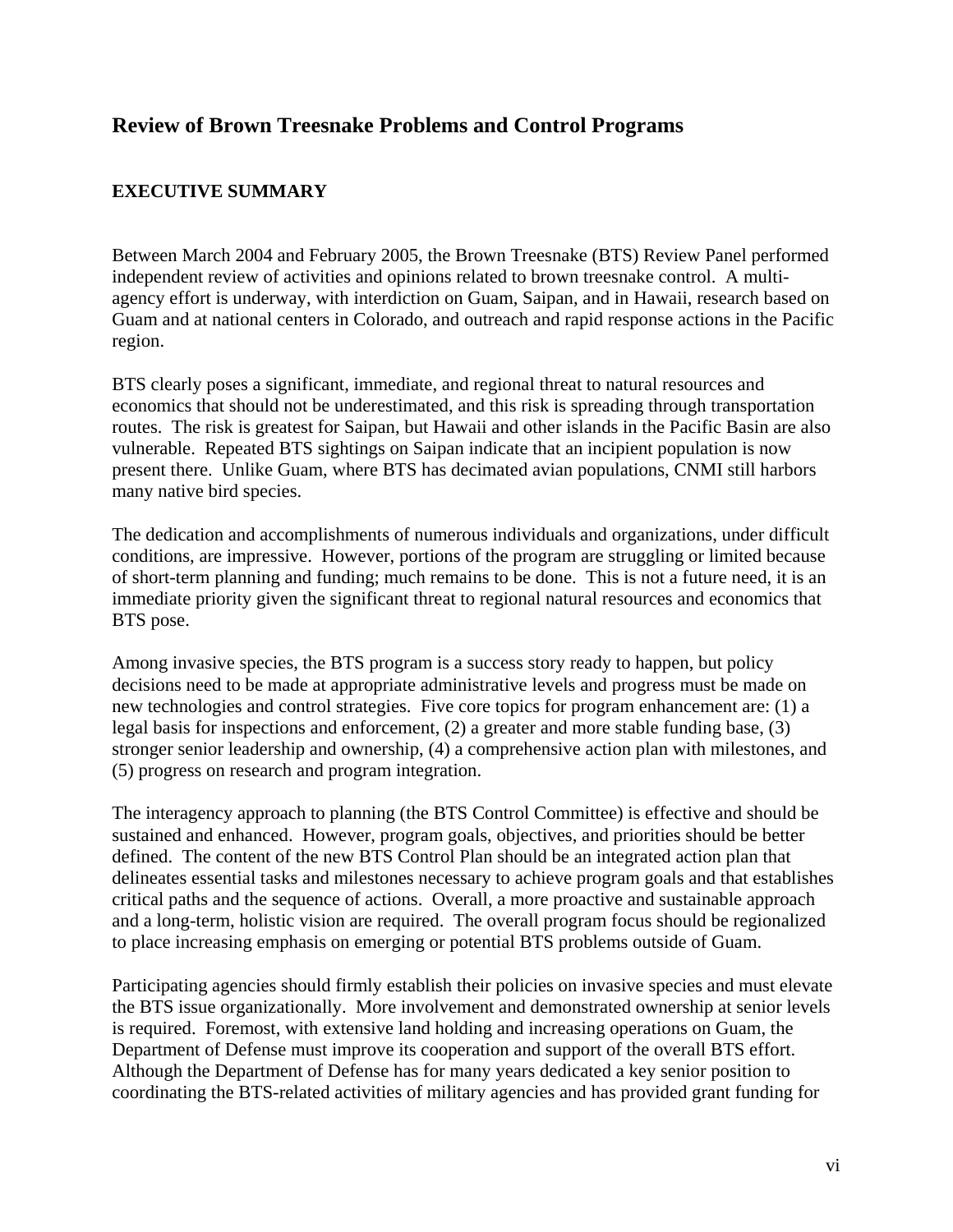some of the most critical research, funding participation by the Department of Defense in the overall BTS program is not adequate. In contrast, the Department of Interior's Office of Insular Affairs has made funding decisions with decisive leadership and minimal layers of bureaucracy. Overall, the BTS program has been funded with short-term grants, often with funding delays. Program activities overall are underfunded, creating risks and restricting progress. BTS interdiction should be part of the cost of transportation systems and services in high risk areas for invasive species. Furthermore, limited and annual "soft" funding has hindered consistent staffing in a program requiring diverse skills and stable personnel resources; critical knowledge now exists among a very few individuals in positions that are subject to high turnover and job insecurity.

High quality research has been a hallmark of the BTS program. Ecological research by USGS and Colorado State University scientists in Fort Collins and methods development research by APHIS/Wildlife Services National Wildlife Research Center (NWRC) must be sustained. In particular, funding for research by NWRC must be greatly improved, with emphasis on control, eradication, and emergency response strategies, and particularly on development of effective baits, snake attractants, and practical delivery systems for control agents. Priority must also be maintained on ecological research on population dynamics and demographics and on surveillance and detection.

BTS interdiction programs exist on Guam, Saipan, and Hawaii. Efforts by Wildlife Services operations on Guam are excellent, but incomplete coverage of all program aspects exists because of insufficient funding and personnel. Interdiction actions in Hawaii by the Hawaii Department of Agriculture need improvement, including better coordination with the Guam programs. Legal and regulatory bases for cargo inspections and compliance are needed, along with broad monitoring and assessment of regional transportation networks. Integrated pest management (IPM) programs should be developed and tailored for affected ports and airports, with regular review.

Significant BTS population reduction or eradication is nearly feasible with the new and emerging technologies, particularly the toxicant, acetaminophen, which is now registered by the Environmental Protection Agency for use in BTS control. Alternatives for control and eradication actions range from buffer zones around high-risk ports to landscape-scale areas. Specific strategies for control and eradication methods and a logical sequence of actions need to be developed; the diverse habitats, access to privately-owned lands, and the detection and control of small snakes are issues to overcome. As part of control and interdiction, newly-designed barrier systems are important and should be incorporated into existing and planned infrastructure. BTS control should be incorporated into any new or expanding port or military facilities.

The public outreach program on Saipan is a model, particularly the partnership with private industry. Additionally, the regional focus on rapid response is excellent and should continue to grow and be supported, including evaluation of dogs for field detection of BTS. The rapid response teams are conducting public outreach; this should be recognized as a major component of their mission to help assure public awareness of and participation in BTS monitoring.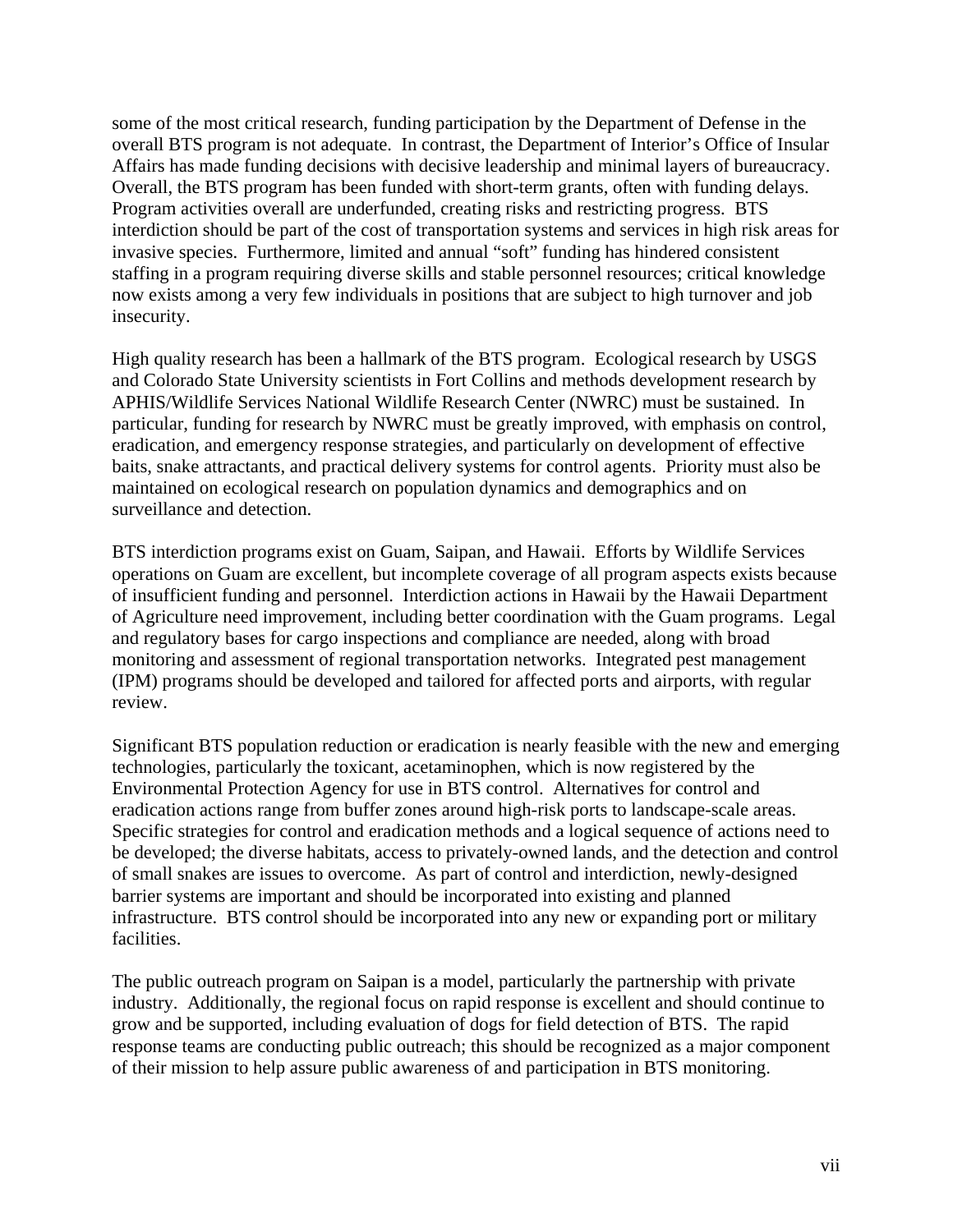Regionally, increased involvement of policy makers, regional organizations, and private industry should be sought. Local capacity-building is needed to support research, operations and program management, and to improve local recruitment pools. Efforts could include cooperative university and government programs.

Restoration of avian populations on Guam is important but should not dilute the focus on preventing BTS spread. Restoration should be planned and timed according to control and eradication technology and schedules. Overall, restoration goals need to be better defined, and more biological information is needed to support restoration planning. BTS is not the sole issue pertaining to restoration; habitat loss and other vertebrate pests, particularly rats, feral cats, and ungulates, may impede establishment of self-sustaining avian populations.

A full-time BTS program coordinator should be established to work with the BTS Control Committee, and replace the current reliance on the voluntary assistance of a biologist with many other duties. Such a position would logically remain within the USFWS, which now performs these functions informally. Program management should become more formalized and structured. As the BTS program moves forward, project management methods and skills will become increasingly important, including program integration, strategic and decisive actions, and periodic review of milestones and progress. Processes should be documented and institutionalized, and teamwork set with discipline-specific working groups.

The BTS program is interdisciplinary, requiring diverse skills and integration at all levels. Such an invasive species program requires leadership, cooperation, coordination, political support, and stable funding. The program must be managed with the immediacy it requires. Significant opportunities for control and long-term eradication are emerging now.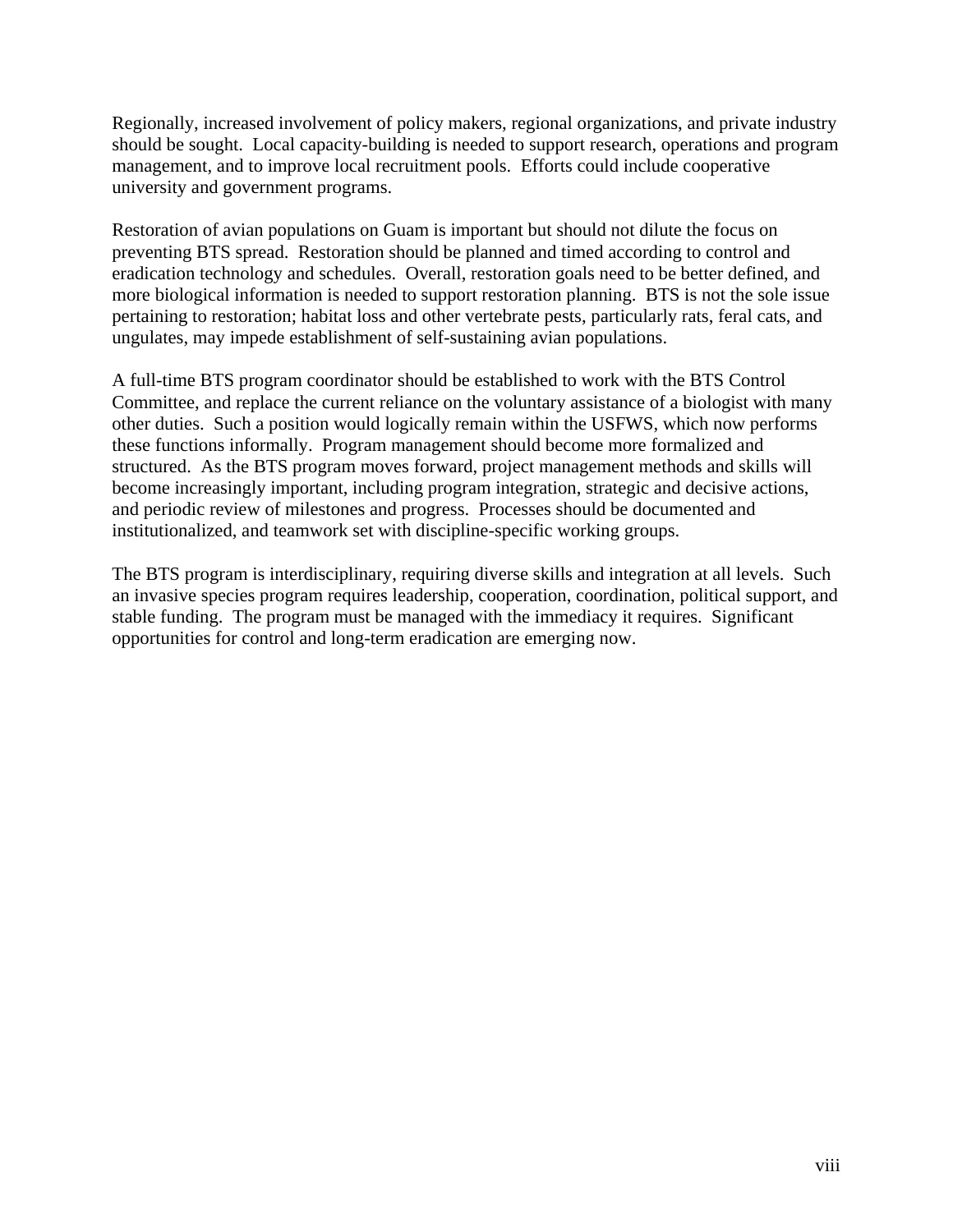#### **FOREWORD: OVERARCHING GOALS AND THEMES**

Summarized below are two overarching goals and ten overarching themes associated with this BTS programmatic review. Following that information is the report introduction and eight sections, each with subject-specific observations and recommendations.

### **TWO OVERARCHING GOALS**

- **1.** Prevention of BTS dispersal to other islands, thereby preventing additional and widespread regional impacts and damage.
- **2.** Control and eradication of BTS island-wide or on significant portions of Guam, thereby reducing or eliminating impacts and damage there.

### **TEN OVERARCHING THEMES**

#### **1. Leadership**

Considerable leadership and potential for leadership exist at the implementation level, among field and research staff. However, stronger leadership and involvement at the policy and senior management levels are essential to ensure long-term sustainability of BTS control efforts; this should be a priority. Many program elements seem to be managed from the bottom up, based on the personal dedication of a few individuals. An effective program requires strong, diverse, and committed leadership at all levels of the organizations involved, from government to private industry. Immediate action is required; there is too much at risk from both an economic and scientific perspective. Although the interagency committee approach to planning is important and valuable, this committee does not represent senior-level decision-makers or funders. Ultimately clear commitment to the problem and accountability must be established at the senior level among the agencies involved.

#### **2. Goal Setting and Planning**

Long-term vision defined objectives and goals, and the establishment of milestones (interim goals and objectives) that are scheduled and tracked should replace cyclic, short-term planning. Planning must be integrated among agencies to maximize the accomplishment of shared (defined) objectives and to assure understanding and recognition of critical-path tasks (i.e., essential actions and priorities for moving forward). The BTS Control Committee has been established for the purpose of integrative planning and appears to have made much progress on inter-agency cooperation in recent years. Planning must be realistic, practical, and flexible for the magnitude of the spreading problem. Planning should include risk and alternatives assessment and a process for continuous improvement and periodic review. Appropriate input should be sought from a wide range of stakeholders.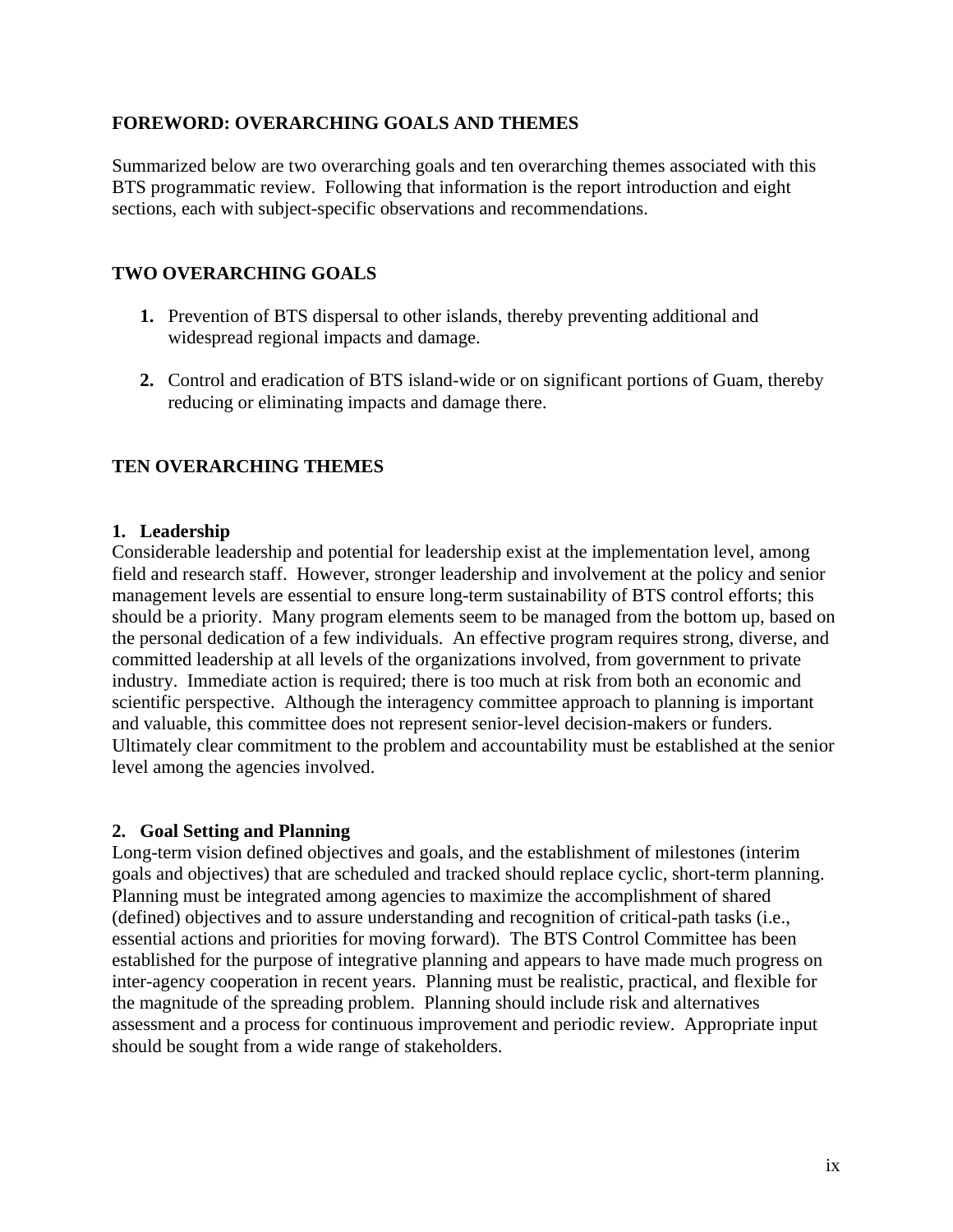#### **3. Communication and Coordination**

Communication is occurring vertically and laterally within the organizations involved in BTS research and control. Some communication paths are working well and others can and must be enhanced. Success ultimately is predicated upon open communication and, most importantly, cooperation among numerous entities. Communication includes various government agencies, but also must include the general public and private industry (e.g., transportation, construction). Impressively, the BTS Control Committee has helped pull agencies together for planning and information sharing. Whether for BTS or other invasive species, the public and policy makers must be made aware of the risks and impacts. Education of stakeholders should be accomplished through diverse methods and broad participation; the public is an important part of front-line monitoring and reporting. Establishment of a permanent outreach and coordinator position for the committee may be valuable and should be considered.

#### **4. Funding and Resource Allocation**

Funding is distinctly inadequate relative to the magnitude of the existing problem, and to the emerging problems and associated risks for other islands. Short-term funding cycles are hampering necessary research and interdiction activities and are restricting the forward momentum needed for an effective program to control invasive species. Because BTS efforts are underfunded, the risk of much higher costs looms in the future to resolve expanding threats not addressed now. The cost-sharing among agencies and the transportation industry needs to be improved. OIA is carrying much of the funding responsibility at present, and, inappropriately, the perceived ownership of the problem. Greater and sustainable investment by the military agencies is warranted as part of their doing business in high-risk areas for invasive species dispersal and their overall stewardship of natural resources on their lands.

#### **5. Interdisciplinary Activities**

The BTS program must be recognized as interdisciplinary, requiring practical and flexible integration of multiple program elements and skills. Research is a central theme in BTS control, and especially important are the closed population studies and bait and delivery system development. Regional issues, coordination, capacity building, rapid response, outreach, and interdiction are all inter-related and, as such, must be appropriately funded and closely integrated for a holistic approach to control/eradication and ultimately restoration. A shared work plan with commonly accepted milestones is the best way to assure integration and cooperation among participants. The interagency approach used now for the BTS program serves as a model for invasive species management and control.

#### **6. Research**

Excellent research has been conducted on many aspects of BTS biology and control measures. Additional ecological research is needed to facilitate control and interdiction, including studies of population dynamics and reproductive biology. Research and development of control measures need much greater support, particularly in the area of baits and attractants, practical methods for delivery, application of control agents, and logistics associated with control and interdiction. Pursuing these critical research topics is central to the resolution of BTS issues.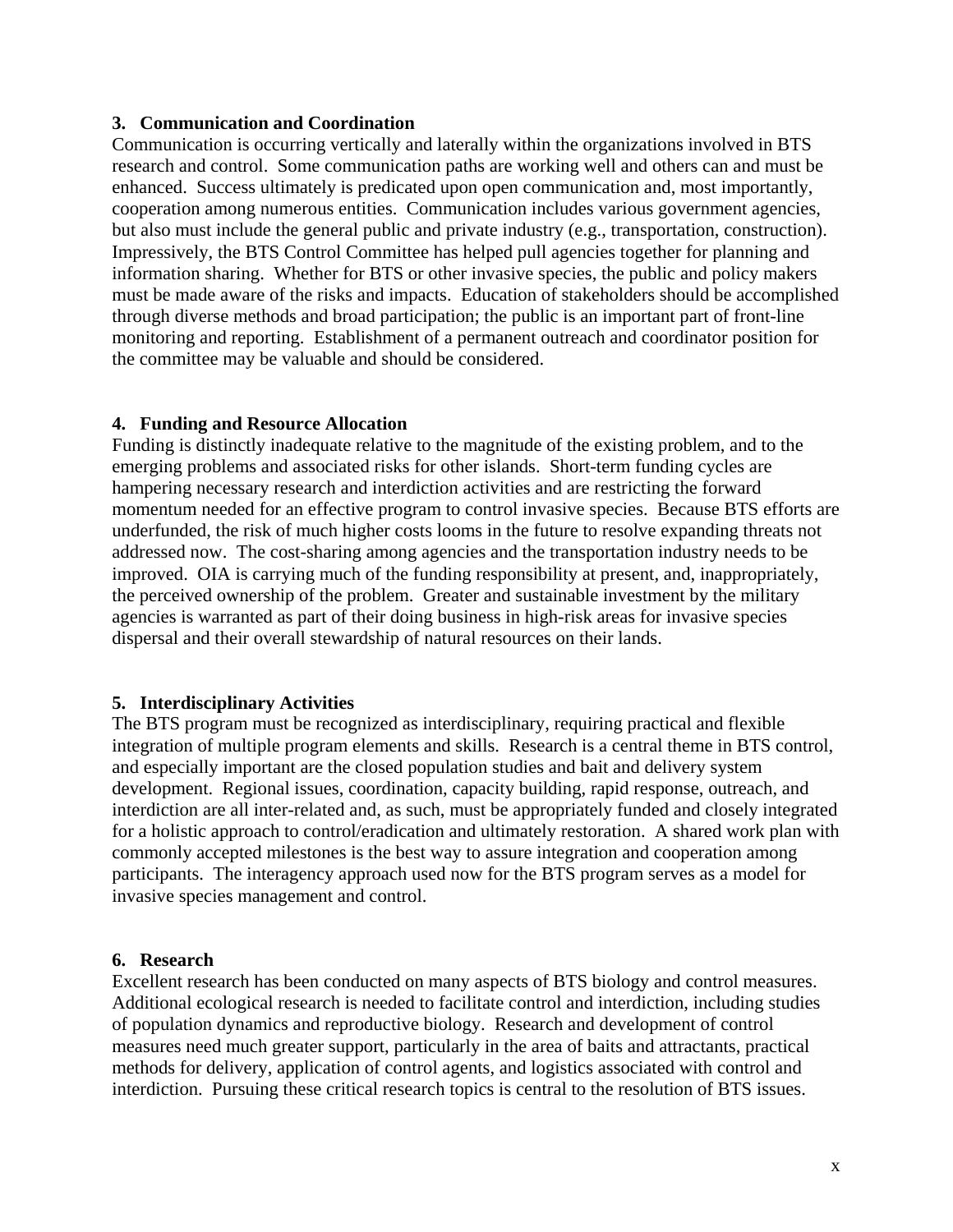Further exploratory research may be needed as proven technology for vertebrate control continues to evolve. Research by all parties should be closely coordinated and integrated to maximize efficient use of funds and execution in the field.

### **7. Program Execution**

The program accomplishments to date are impressive. However, a general shift from a reactive effort to a proactive, sustainable program is needed. For example, this shift might include tailoring local integrated pest management (IPM) programs to incorporate BTS interdiction. However, a critical shift is needed away from interdiction focused on BTS capture (under the 1996 BTS Control Plan) with short-term funding. A plan for program execution is needed that defines the process for implementing long-term priorities (e.g., improved control measures and emergency response capabilities, attempts at full-scale eradication), defining milestones, and monitoring results. Such a plan also should articulate the policy, funding, research, and regulatory support necessary to accomplish its stated goals and objectives.

### **8. Restoration**

The goals of BTS control can be described as (1) restoration of extirpated species on Guam and (2) protecting fauna and other resources in the region from extirpation or damage by BTS. Restoration activities and planning need to be coordinated with the development and implementation of BTS control technology. Restoration projects must consider the multiple invasive species present (in addition to BTS) that may impede reintroduction efforts and the development of self-sustaining populations. Habitat loss appears to be a significant issue that also must be addressed as part of restoration planning. Restoration could be coordinated with a control/eradication project, with distinct planning linkages between them. Separate funding mechanisms for restoration efforts are required.

#### **9. Regional Perspective**

BTS is not just a Guam problem; it is a growing regional issue, and a serious risk in terms of potential economic and natural resource losses. The threat to islands other than Guam, particularly Saipan, is a serious concern requiring immediate attention. A synergistic, regional perspective is required when developing strategies, mobilizing resources, and executing a management and control program. The efforts underway on BTS control and interdiction provide an excellent model for management of any invasive species using a regional, cooperative, and holistic perspective. Various regional organizations, policy makers, and government officials need to be actively tracking and supporting BTS efforts.

#### **10. Management and Accountability**

The efforts of numerous people involved with BTS have been admirable, especially given the many organizations involved and limited funding available. However, it now is essential to move forward to the next level of program implementation with clear priorities, accountability, institutionalized procedures and processes to achieve necessary goals. A diversity of skills and personnel resources are needed to assure sustainability and efficient program execution. Skills in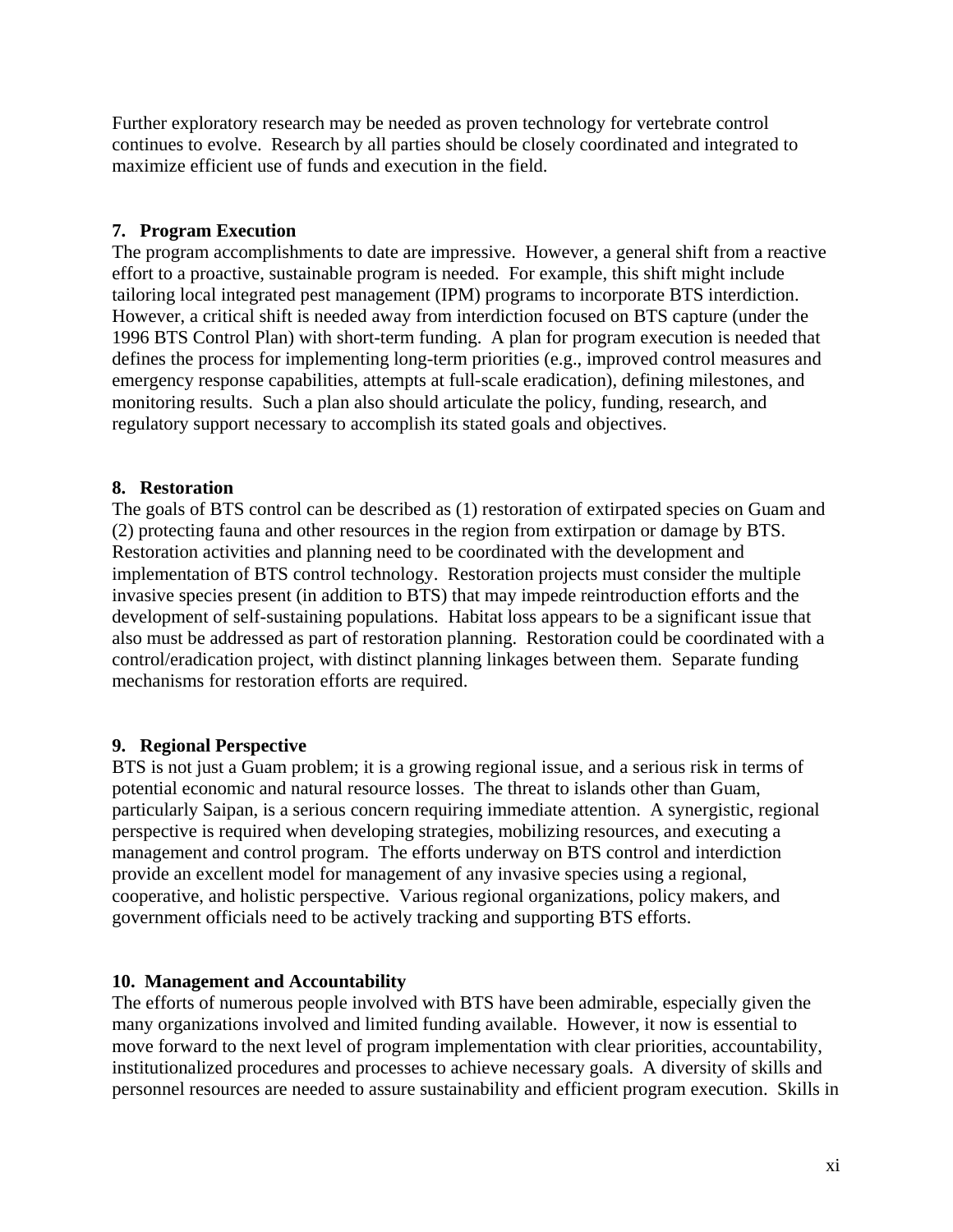biological sciences must be complemented with skills in project management, scheduling, budgeting, policy development, and stakeholder outreach. The critical nature of the BTS problem and the associated risks warrant dedicated resources for program management and coordination. However, achieving program goals and dedicating resources will require agencies to affirm their policies and priorities, and to assume greater responsibility for the problem.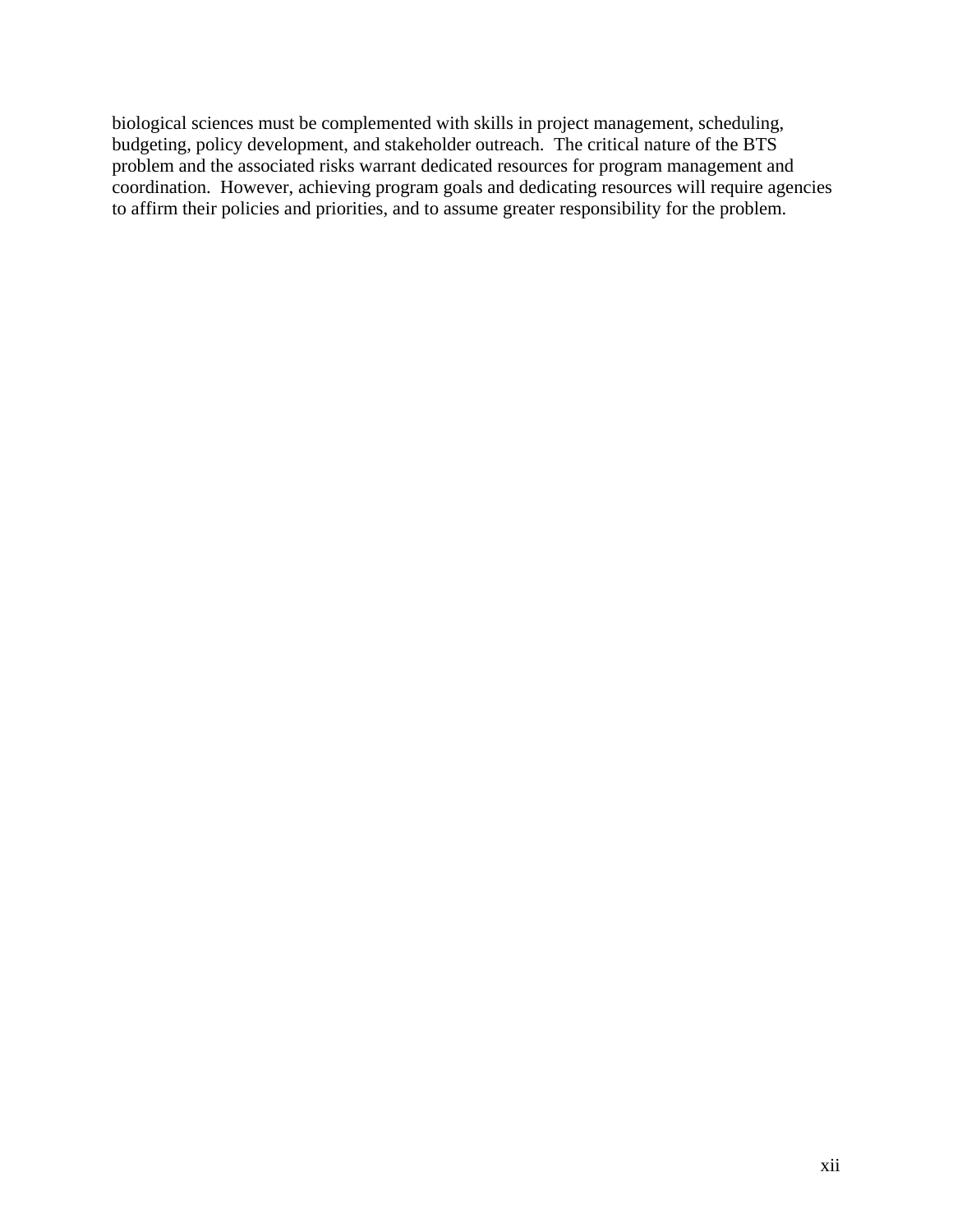## **Review of Brown Treesnake Problems and Control Programs**

## **INTRODUCTION**

Preventing spread of the brown treesnake (BTS) from Guam and mitigating its impacts on Guam are national responsibilities for the United States. BTS very likely arrived at Guam's major harbor shortly after World War II with salvaged war materials returned from strategically crucial military operations in 1942-45 on islands near New Guinea, where BTS is native. Though this scenario is not 100% confirmed, it is rare to find a biological invasion for which there is such strong evidence of the source, pathway, and timing.

BTS invaded the whole of Guam over several decades. In conjunction with research into the rapid loss of Guam's native birds, the discovery was made that BTS occurs on the island at remarkably high population densities (up to 40/acre versus less than 1/acre in their native range). The treesnake invades Guam airports and harbors in search of prey and occupies a variety of habitats. The nocturnal BTS hides during the day in crates, vehicles, and other materials that are commonly moved by air and sea to other islands. It can survive for months without food. Guam is a transportation hub for civilian and military traffic in the western Pacific. Individual snakes have traveled as far as Japan, Okinawa, Wake Island, Hawaii (Oahu), Alaska, Texas, Spain, and Diego Garcia. The species may already be established on Guam's neighbor island, Saipan, and individual snakes have been found on nearby Tinian and Rota.

Consequences of BTS invasion have been devastating to the biological diversity and human infrastructure of Guam (an area of 209 square miles with a population of 135,000). BTS would clearly precipitate a biodiversity and economic crisis through establishment and population expansion on any other tropical or warm-temperate island in the world outside its native range. There is no question about the magnitude of the risk involved; the snake has the potential to damage infrastructure and eliminate not just endangered birds but virtually all island bird populations wherever it establishes.

BTS could wreak havoc on the biodiversity and electric utilities of Hawaii (with about 4,000 square miles of land area potentially habitable by BTS, and a population of 1.2 million). Hawaii's Honolulu International Airport is the world's  $17<sup>th</sup>$  busiest airport and the major transportation hub for the central Pacific Region. Although island ecosystems are most vulnerable, BTS could likely have similar impacts under certain circumstances on continents. From an international perspective, it appears that the United States has a huge responsibility to protect at minimum the roughly 20 island nations in the Pacific Ocean that are most vulnerable to BTS introduction from Guam.

The invasion of BTS in Guam caught the scientific and conservation community completely by surprise when it was discovered in the early 1980s. Although BTS is now a textbook example of the danger of moving species into ecosystems in which they did not evolve, 25 years ago no one had realized that predation by an introduced snake could devastate bird populations, much less extinguish entire species.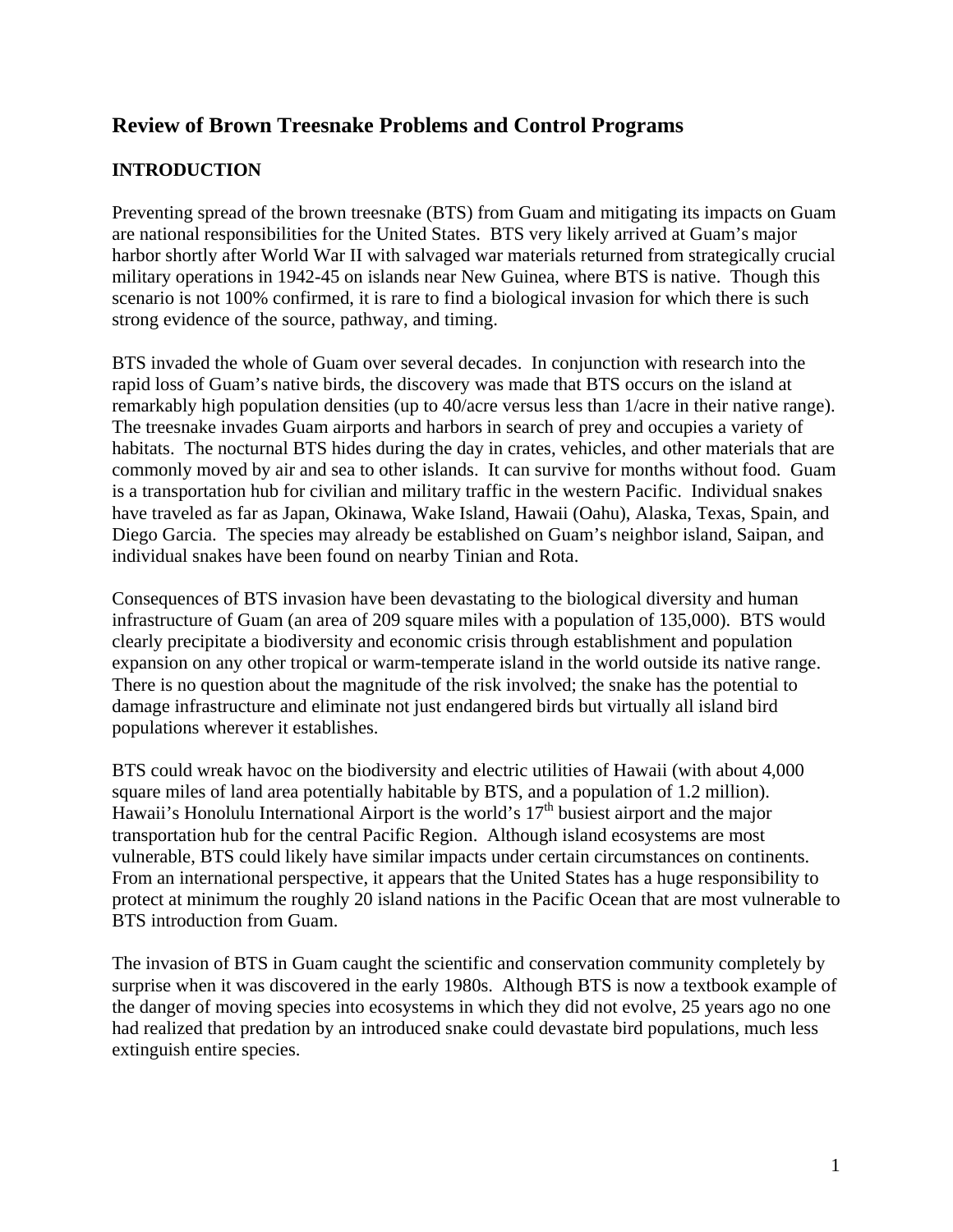Once the impacts of BTS were acknowledged, the history of response to this invader provides in many ways a stellar model of how to address a completely new and unimagined environmental and societal issue through human ingenuity (a blend of research and timely action). The BTS program also may provide an attractive model for coordination among diverse agencies for addressing other high priority invasive species concerns. Our impression is that similar levels of coordination are non-existent or at least very rare for other invasive species issues in the United States.

A combination of science-based techniques -- erection of barriers, trapping and use of detector dogs -- currently provide tools for substantially reducing but not eliminating opportunities for transport of BTS from Guam's airports and harbors. Although the current interdiction strategy makes use of the best available techniques, sustained support for research toward better longterm solutions is essential. Registration of the environmentally safe toxicant acetaminophen in 2003 represented a key step toward major breakthroughs in reducing snake populations in the vicinity of ports and island-wide. This toxicant can be used to reduce and perhaps locally eradicate BTS as soon as efficient means of bait delivery are developed.

The nearly intractable problems of estimating the size of the extant BTS population on Guam and detecting new ones on other islands are being attacked using cutting-edge science. Largescale eradication is not out of the question. Huge strides have been made on Saipan to involve the public in detection and timely reporting of snake sightings. Developing and refining detection by dogs trained to find snakes following reports is a very promising next step. We regard the BTS program as "a success waiting to happen."

A major problem faced by the BTS program is that although addressing BTS is clearly a national responsibility, no agency in the federal government -- with the exception of the Department of Interior's Office of Insular Affairs -- has taken responsibility for funding BTS interdiction, control, or research in a sustained and meaningful way. The success of the BTS program involves a cast of many dozens of dedicated individuals at any one time, but personnel turnover is high. In fact, the sustenance and excellence of the BTS program has depended primarily on leadership of a very few immensely skilled and dedicated individuals, more often than not acting outside their job descriptions. Under such a regime, loss of a single key individual could be devastating for this diverse program.

Management of invasive species in general cannot be successful if a program's sustainability is based on the actions of a heroic few and long-term agency commitment is lacking. To date, no legal instrument exists to require preventative action by individuals or federal agencies to avoid the dispersal of BTS from Guam. An effective legal fix (probably at the state/commonwealth/territory level) is also urgently needed to provide for mandatory, rather than voluntary, inspection and clearance of goods leaving Guam.

Passage of the Brown Tree Snake Act of 2004 unfortunately does not include stringent requirements for BTS prevention and control by federal agencies. When our panel started its work in 2004, the working draft of the bill had an excellent section (4) that mandated items requiring specific compliance from all federal agencies involved in actions that might cause accidental introduction of BTS to uninfested areas. The excision of that language before the bill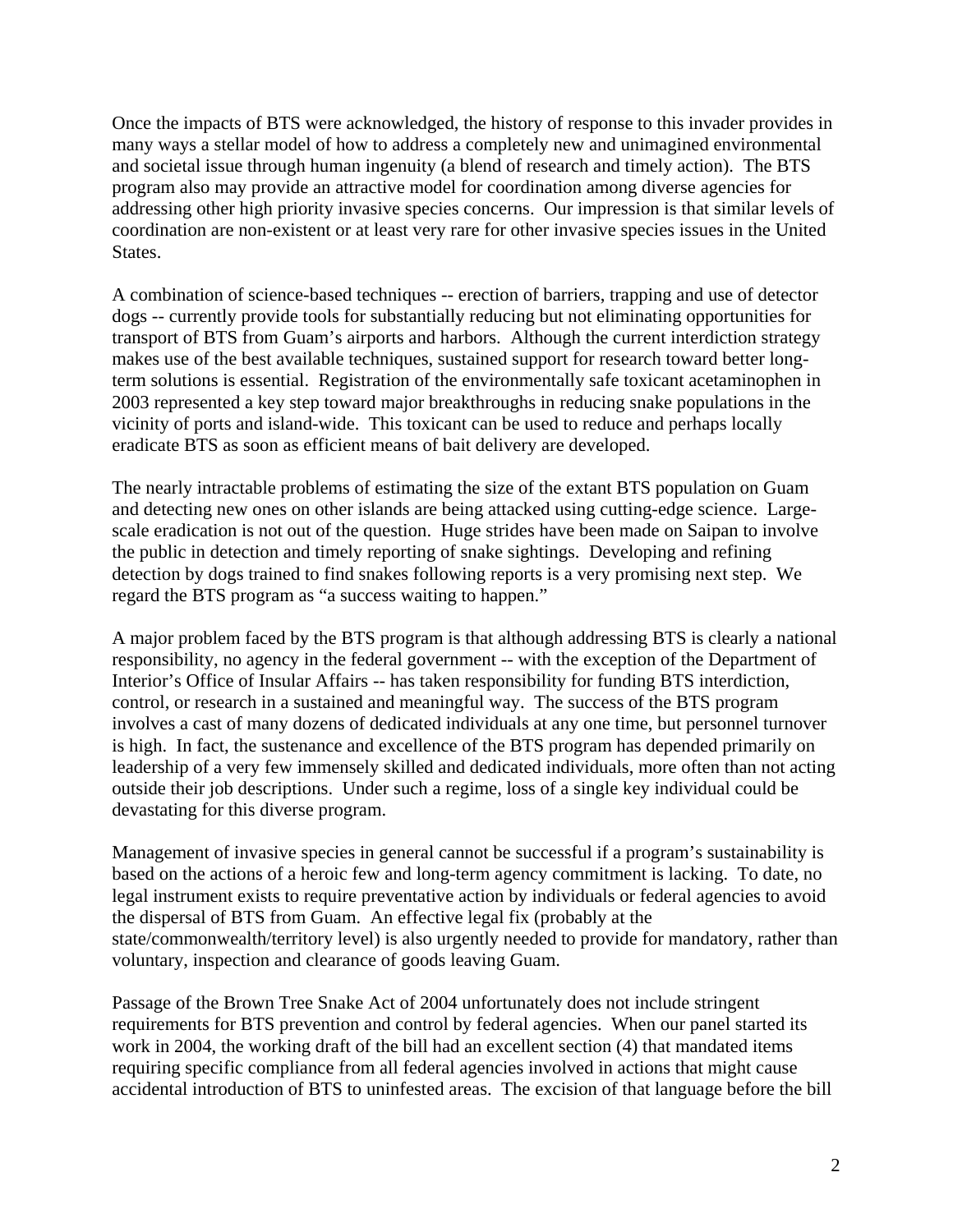was passed was an egregious setback for addressing the national responsibility for BTS interdiction and control.

Most notably, the U.S. Navy and U.S. Air Force, dominant players in transport of goods from Guam to other locations (including Hawaii, Saipan, Rota, and Tinian), and currently burgeoning on Guam because of national security needs, are exempt from any obligatory requirement for compliance or even cooperation with BTS interdiction and control efforts. Hence compliance and cooperation depend only on the good will of local military commanders, who undergo a steep learning curve for many issues and rapid turnover (typically every two to three years). National security is their primary mission, but there are also many Federal environmental regulations with which they are required to comply. Officials explained to us that the Navy's environmental program has a \$1.2 billion annual budget for compliance with environmental laws and regulations, but it cannot justify funds for BTS because there is no requirement for compliance. Compliance with BTS control efforts by military agencies should be mandatory, not optional.

Although year-to-year funding by Congress has so far allowed development of fairly effective and well-coordinated (though periodically stressed) interdiction, control, and research programs, an urgent need exists for increased and sustained funding in the budgets of individual responsible agencies. This funding will not happen without strong support at the highest levels within the agencies/departments.

#### **Brown Treesnake as a Model for Addressing Invasive Species Issues**

The BTS program has made significant progress to date and in many ways it already is a model program for addressing invasive species issues nationally and internationally. This is especially apparent when the compared with the lack of national response or coordinated effort to prevent spread of the red imported fire ant (*Solenopsis invicta*) to Hawaii and Pacific Islands. Many similar examples exist. The ingredients of the BTS program's successes are: (1) timely initiation of the program prior to massive spread of the BTS to other localities; (2) reasonably adequate funding to meet the primary goal of keeping the snake out of the transportation network; (3) generally excellent communication and coordination among the far-flung components of the program; (4) a philosophy of concern for protecting all vulnerable locations, not just those in the United States; and (5) a reasonable balance between research and operational aspects of the program.

The BTS program can be made more effective and a better model for others by: (1) obtaining more stable and sustained funding; (2) promoting legislation that requires action to prevent spread of BTS, including mandatory inspections; (3) clarification of leadership responsibilities and program responsibilities; (4) development and implementation of a comprehensive plan with long-term goals, enhanced integration of tasks, and clearly defined milestones; and (5) further refinement of communication/coordination, program processes, and quality assurance.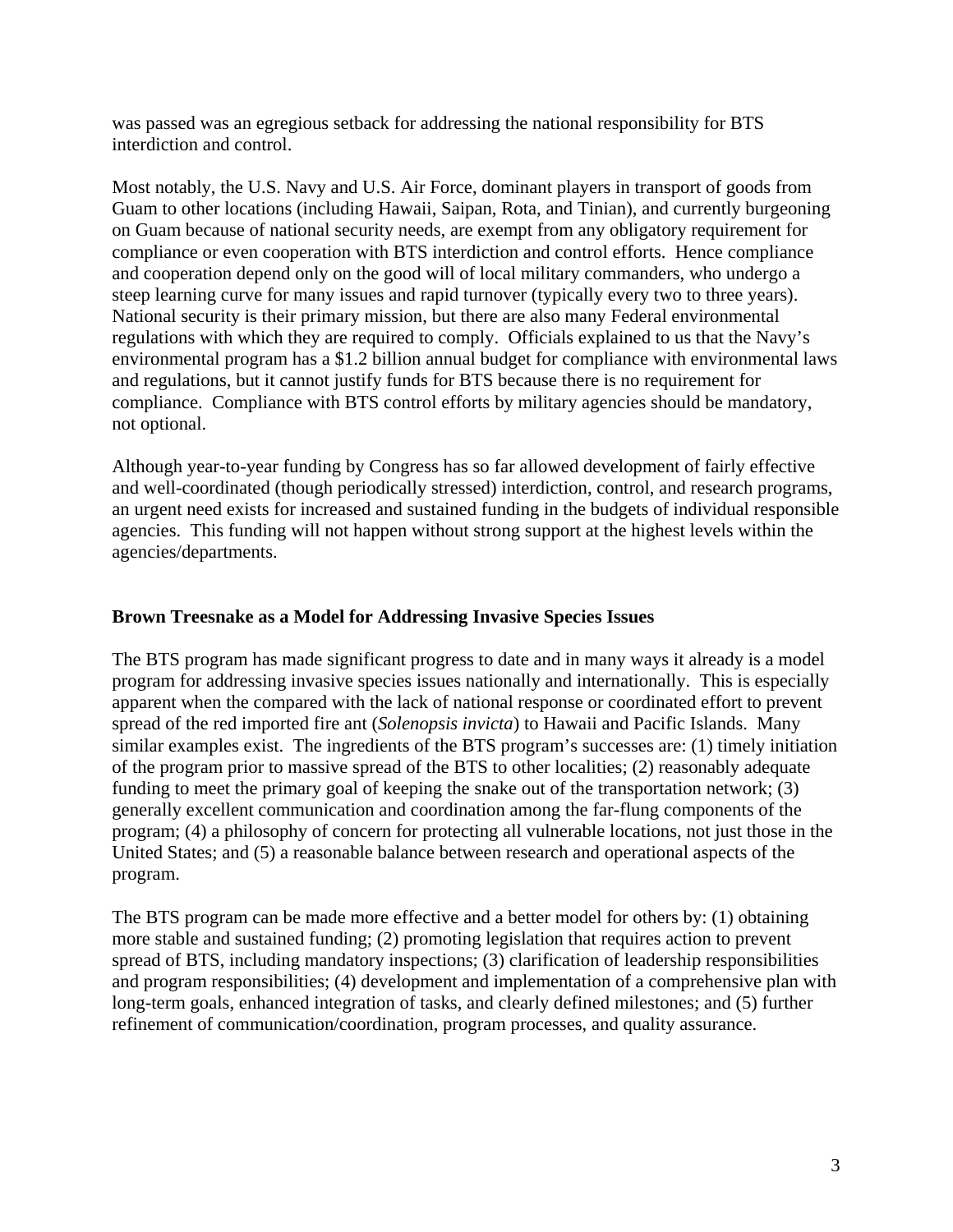## **1.0 INTERDICTION ON GUAM**

1.01 Interdiction of accidental transport of snakes from Guam to other Pacific Basin islands is an over-riding concern and has been a focus of BTS program efforts since funding first became available in 1993. The panel reviewed literature and program documents; visited port, airport, and military facilities; interviewed managers and personnel concerned with interdiction programs and methods development and evaluation; and observed demonstrations of trapping and capture procedures, dog inspection procedures, and barrier models; and examined in some detail the environmental features of areas near facilities at high risk for accidental snake infestation. Overall, we found an excellent, multi-faceted program that should be stabilized with permanent, predictable funding; improved coordination among the cooperating organizations; and through mechanisms for assured compliance with inspections and other control actions, including vegetation and harborage control around high-risk areas.

1.02 The current impediments to complete BTS inspections of all cargo can be summarized in terms of the limited availability of trained personnel (dog handlers, snake trappers, and supervisors), lack of mandatory compliance, labor-intensive trap maintenance and snake harborage reduction, and lack of funding mechanisms to ensure adequate personnel and logistic support for maintaining buffer-zones and conducting dog inspections. The panel recognized the difficulties of voluntary interagency cooperation across both public and private sectors.

## **1.1 Regulatory Mechanisms for Snake Interdiction**

#### **Observations**

1.1.1 Inspection programs for both government agency shipments and private shipments are currently operating on a voluntary basis. Although these programs have had sustained success over the past several years in that snake exports are apparently not occurring, there are no legal instruments in place that require preventive action by any individual or agency to avoid dispersal of BTS. The broad base of stakeholders in regulatory issues, including the transportation industry and military organizations, recognizes the difficulties in maintaining voluntary clearance procedures. Small, casual shipments in fishing boats and other private craft remain a concern.

1.1.2 Considerable effort is required on the part of Wildlife Services operations on Guam to alert stakeholders of the need for inspections and rigorous notification of expected shipments. Cooperation on manifest documentation and inspections appears to be growing as a result of personal efforts between Wildlife Services personnel and the transportation industry.

1.1.3 Voluntary cargo inspection at military bases is not complete and is largely dependent upon individual cooperation at various command levels. Base commanders frequently change, sometimes resulting in loss of previous cooperation achieved. Commanders reportedly may be hesitant to prioritize resources for cargo inspections and other BTS control measures because of the lack of legal requirements.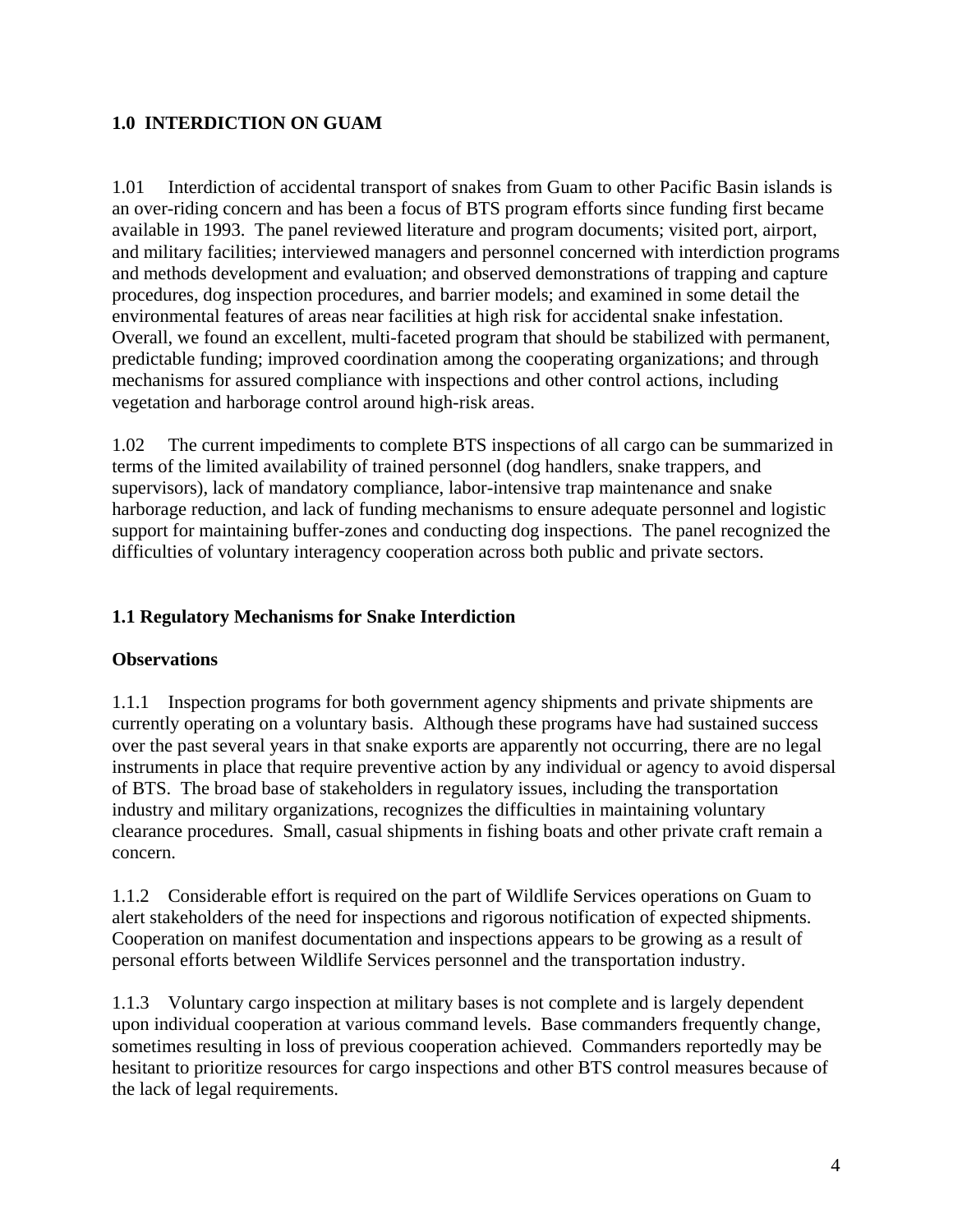1.1.4 Cargo storage warehouses (and other areas where snakes could easily move into the transport system) are not required to have buffer areas clear of debris and vegetation that could provide snake harborage or to conduct inspections to assure populations of rodents and other pests providing an attractive food source for snakes are not established.

1.1.5 The Brown Tree Snake Act of 2004 authorizes use of federal funding for enforcement of pre-departure quarantine protocols enacted by states and territories to provide protection from BTS. Also, United States shipping regulations now require a detailed electronic manifest for all containers at least 24 hours before aircraft/ships arrive at a United States port from outside the country. These developments may aid in establishing both appropriate legal mechanisms and appropriate funding to make them functional in preventing snake export.

## **Recommendations**

1.1.6 The interagency BTS Control Committee should support the consideration of legislation, both on Guam and elsewhere, to assure the effectiveness and enforceability of regulations put forward. This would require gaining full participation by the transportation industry and military.

1.1.7 Since civilian enforcement of military compliance with shipments not entering the civilian traffic system is not feasible, the Department of Defense (DOD) should continue to consider separate, rigorous mechanisms to assure all material of military origin leaving Guam is inspected, possibly including procedures that note or penalize non-compliance by responsible personnel. Periodic summaries of procedures for the other cooperating agencies comprising the BTS Control Committee could help overcome the perception that most departing material and equipment is not inspected.

1.1.8 The Government of Guam should consider whether establishment and enforcement of sanitation codes are a practical means to minimize snake habitat and food sources at cargo warehouses, airports, ports, and storage areas. Likewise, Government of Guam should consider whether a regulatory basis for pre-clearance of cargo could be established and enforced. Clearly, stable, long-term funding for enforcement would be an over-riding consideration in such an approach.

## **1.2 Integrated Pest Management**

## **Observations**

1.2.1 Integrated pest management (IPM) has been defined as "an ecological approach to pest control," and use of the approach by federal agencies has been mandated by Congress. The U.S. Department of Agriculture (USDA) has defined IPM as "[t]he process of integrating and applying practical methods of prevention and control to keep pest situations from reaching damaging levels while minimizing potentially harmful effects of pest control measures on humans, non-target species, and the environment." IPM is sometimes misconstrued as simply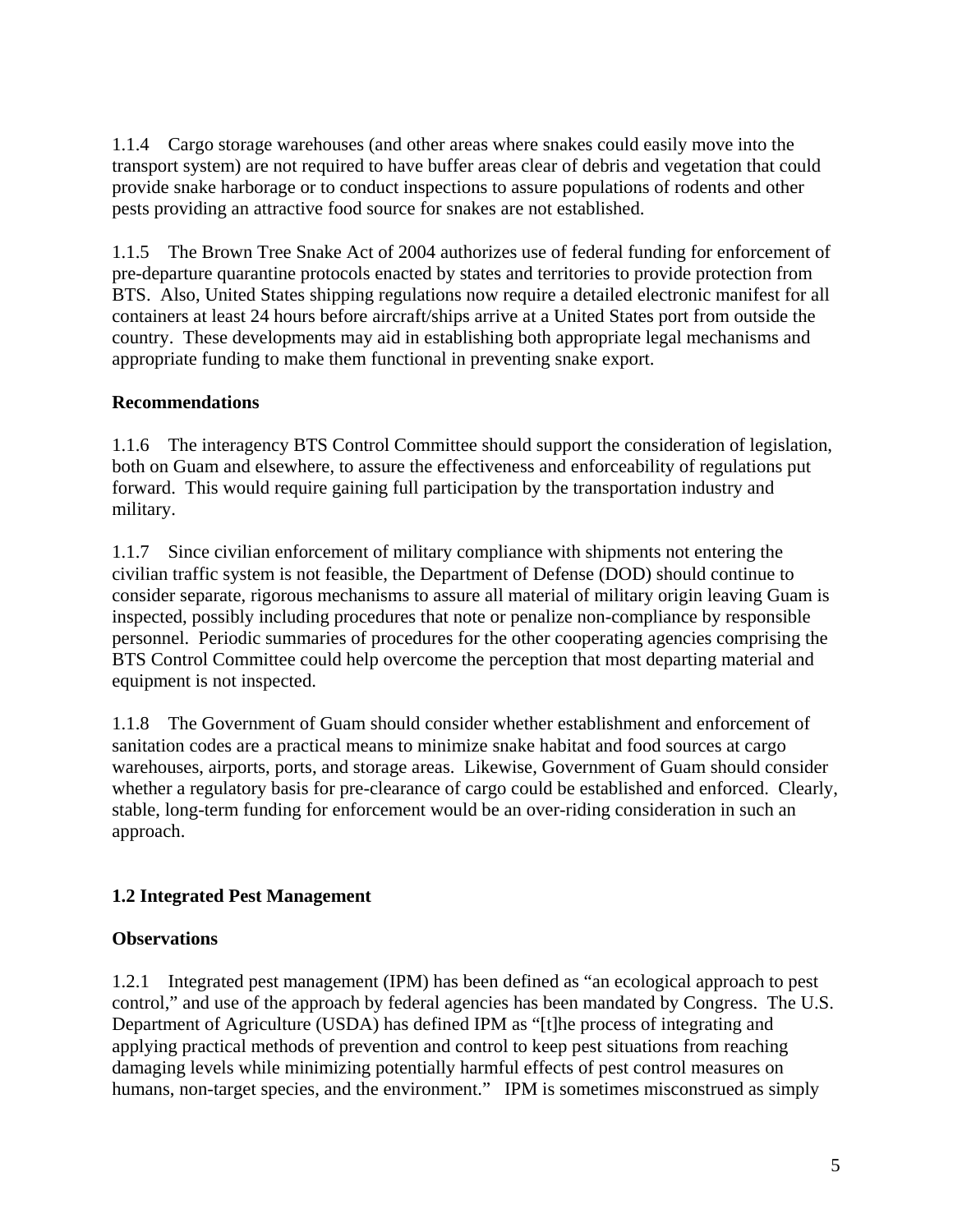using more than one pest control tactic or as a technique that eliminates the use of chemical controls; neither is correct. The key to effective IPM use is careful coordination of pest control tactics tailored to local situations and monitoring of results in relation to specific management objectives. Site-specific IPM planning documents could be useful to the agencies comprising the BTS Control Committee for guiding the appropriate application of management tools and for compliance monitoring.

1.2.2 Elements of integrated pest management exist in all of the BTS interdiction programs, and the BTS Control Committee produced an overview document amending the 1996 BTS Control Plan (Integrated Pest Management Approaches to Preventing the Dispersal of the Brown Tree Snake and Controlling Snakes in Other Situations, Department of Interior, Office of Insular Affairs, September 1999). This very useful resource focuses principally on individual control methods. However, because no resources have been available to the cooperating civilian agencies for implementing comprehensive IPM programs, none of the agencies has written a plan or established a comprehensive IPM program.

1.2.3 Military bases have IPM programs and Environmental, Safety and Health (ES&H) Plans and Integrated Natural Resource Management Plans (INRMP), but the formal incorporation of BTS control into these plans was difficult to determine. Specific snake control and interdiction activities on military bases have largely been conducted by Wildlife Services with military oversight; this approach fosters idiosyncratic, site-specific tactics rather than a comprehensive approach.

1.2.4 Consideration of BTS control as part of the engineering and construction at ports, airports, and military bases has been inconsistent; the extensive available information is not being fully utilized or may be unfamiliar to engineering personnel or contractors.

## **Recommendations**

1.2.5 Site-specific IPM plans should be developed and maintained for all areas presenting highrisk for snake export. The IPM approach, incorporating the standard elements of objectives, site description, control actions, timing, monitoring, and review can be used to incorporate developing technologies into snake control programs. Each land management agency needs to prepare such a plan and identify sufficient funds to carry out critical routine functions so that deviations from the norm (for example, periodic typhoons or military exercises) can be accommodated without putting personnel into a crisis mode.

1.2.6 Encourage use of IPM by the cargo industry through training, outreach programs, and regulatory mechanisms where appropriate, recognizing that the costs for funding such programs are a primary issue.

1.2.7 Incorporate BTS control efforts prominently in base IPM and ES&H programs and INRMPs, and review those existing programs/plans to ensure a holistic approach and up-to-date administrative and control measures. Control efforts must include the base housing areas as well as airfields, warehouses, and other operational facilities. Long range plans for military infrastructure development on Guam should be examined periodically as part of the planning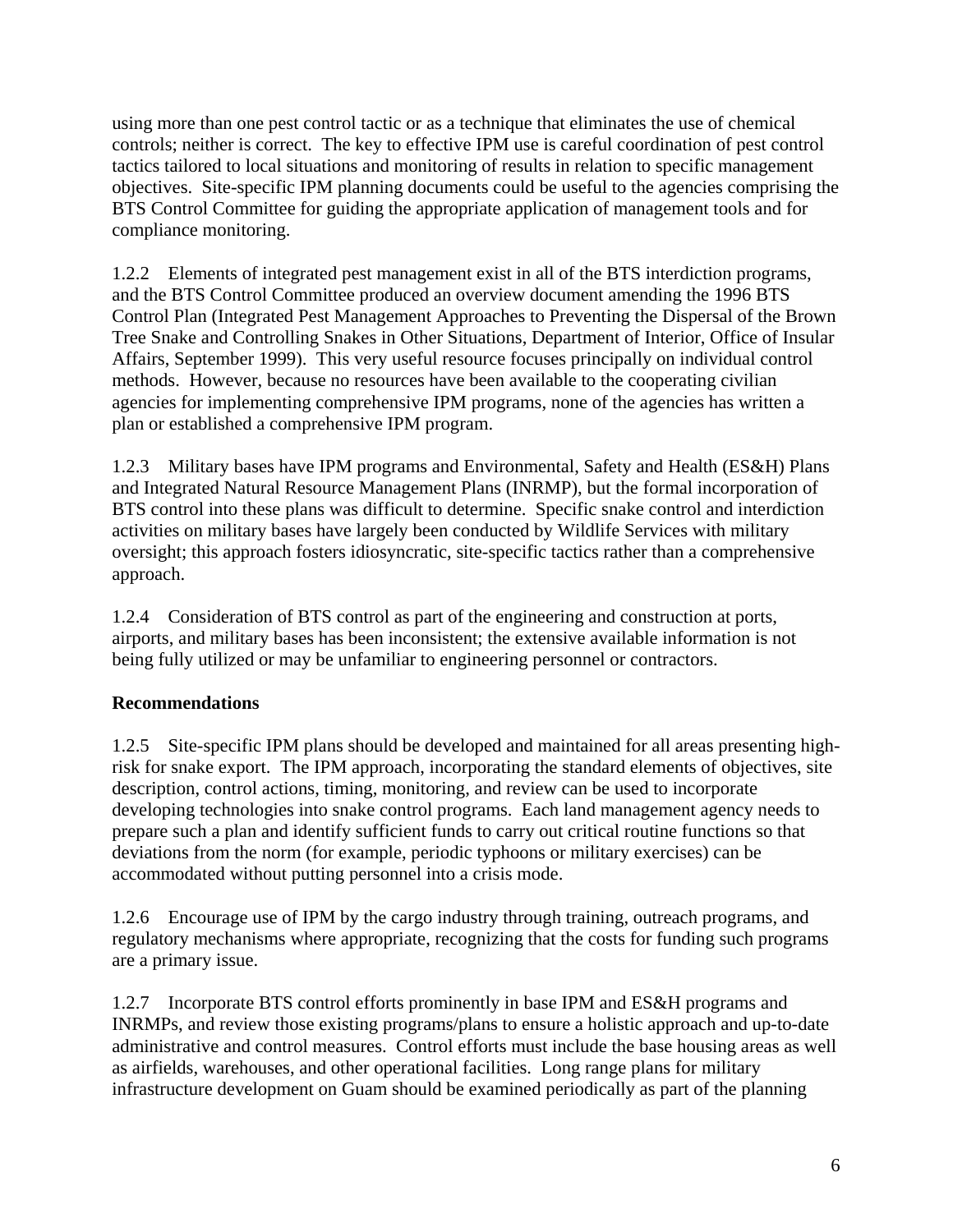process, to assure that appropriate site-specific BTS control measures are applied in the context of long-term land use.

1.2.8 Prioritize the incorporation of engineering and construction methods that help control and mitigate BTS risk, especially for all new construction and facility expansions. BTS management should be addressed in all environmental assessments and evaluations. Infrastructure investments, though costly initially, should help reduce costs of other program elements over time. This should result in more effective risk management overall and, eventually, surplus resources that might be re-directed to other program elements.

## **1.3 Current and Future Dog Programs**

## **Observations**

1.3.1 Wildlife Services conducts dog inspections at commercial shipping facilities, at the commercial port and airport, and at military facilities. The dog housing facility is provided at no cost by Andersen Air Force Base. The dog program is arguably the most important effort for snake interdiction on Guam. However, because personnel and cooperating agencies recognize that dog inspections cannot achieve 100% snake interdiction because of the nature of cargo and airplane configuration, the program is planned and operated as one component of an IPM program. This component of the program is well-organized and incorporates training for dog/handler teams, evaluation, and quality assurance.

1.3.2 Currently Wildlife Services is not able to operate dog inspection teams continuously, 24 hours a day, 7 days a week – meaning that some shipments and flights are not inspected. The problem is complex, involving the voluntary nature of inspections, limited personnel and funding for 24 hour work schedules, limited funding for dogs and training, and the uncertain availability of dog housing facilities from year to year. Through the dedicated efforts of program personnel, most of the periodic program gaps have been filled; however, the entire dog program is funded by DOD and has not increased in 10 years. Considering the imminent expansion of military bases and activities on Guam, it will be impossible for Wildlife Services to keep up without a significant improvement in the funding base and annual adjustments.

1.3.3 Coordination and communication among dog programs in the Pacific areas is not consistent in validating training procedures and assuring notification of shipments that escape inspection when leaving Guam. New efforts undertaken by U.S. Geological Survey (USGS) contractors to develop dog-assisted search techniques in forested areas will add complexity to the dog program on Guam.

## **Recommendations**

1.3.4 In light of the overriding importance of the dog program to the overall BTS interdiction effort, all of the cooperating agencies should focus on stabilizing funding, personnel support, and facilities to ensure that dog inspections will be continued for the foreseeable future. The cooperating agencies comprising the BTS Control Committee should consider mechanisms,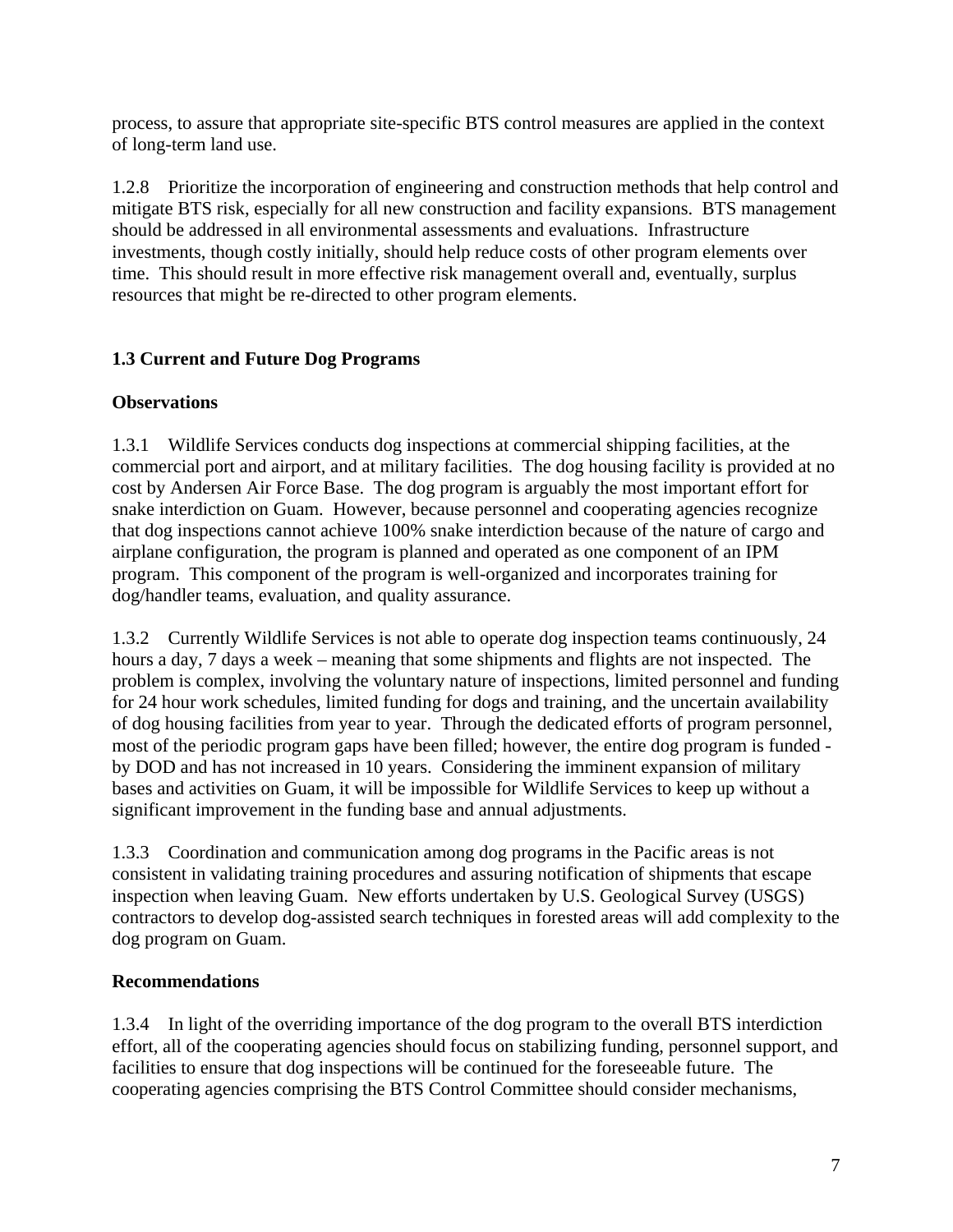including legislation, to assure that all shipments are inspected. Because funding for dog inspections continues to be problematic, and because military personnel have advised the panel of the expectation that military funding might be restricted to on-base activities, it is critical that direct appropriations be a part of future efforts to stabilize the program.

1.3.5 A well-coordinated communication network needs to be maintained among all of the dog programs operating in different Pacific Basin areas. The communication network should assure that recipient sites are quickly informed of un-inspected flights or cargo. Frequent quality checks by supervisory personnel should assure that this communication network, however it is organized, operates at a high level of efficiency. USGS research leaders overseeing dog research should assure frequent interaction with the dog inspection program on the assumption that research will be successful and dog-assisted BTS searches in forested areas will be incorporated into operational programs.

1.3.6 Establish clear communication paths and periodic exchanges or shared training among dog programs. Quality assurance on Guam by Wildlife Services must be complemented by quality assurance in Hawaii. Results on both ends of the transportation pathway should be shared. All dog programs should function as part of a regional network for snake interdiction, rather than discrete, isolated units.

1.3.7 Facilities for dog housing and costs for dog care and maintenance are a particular concern; dogs must be healthy and fully able to perform at all times. DOD should construct and sustain a permanent dog facility at Andersen Air Force Base as a cost of base operations, with complementary support for dog trainers and handlers for civilian programs to be provided by other sources. Such a facility should have adequate space to anticipate the growth in military facilities and programs and the increased number of dogs likely to occur when techniques for searching forested areas with dogs in rapid response programs become operational.

## **1.4 Military Programs for Snake Interdiction on Guam**

## **Observations**

1.4.1 Operations budgets of military facilities could include line items for BTS interdiction to assure that these efforts are coordinated with the BTS Control Committee, that they are consistent with other Guam-based snake interdiction efforts, and that essential funds are available year by year. Institutionalizing comprehensive interdiction programs on military facilities in spite of frequent changes in command and military priorities will be difficult to achieve unless the need for continuing snake interdiction is articulated in these annual budgets.

1.4.2 Although military agencies have generally been extremely cooperative in organizing, funding, and conducting dog inspections of flights and shipments of cargo and materiel, there is a continuing need to assure compliance with required dog inspections. Historically, base commanders have been inconsistent in their view of the dog program. Some have provided enthusiastic support, others have viewed inspections as a nuisance to be avoided if possible. Several interviewees within and outside of the military recounted instances where BTS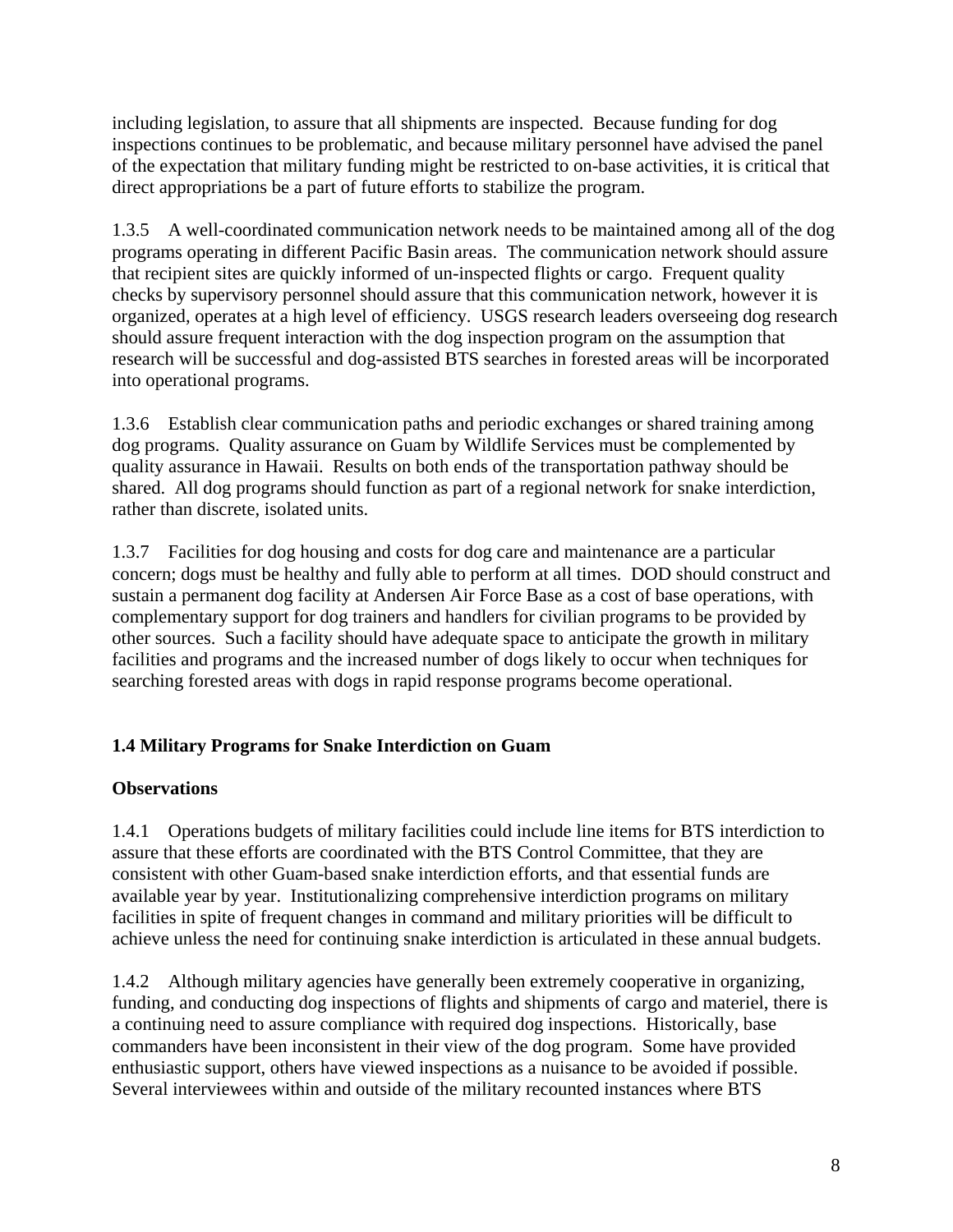inspections were aborted because military operations could not be delayed. Similar interruptions of BTS inspections may become more frequent if military operations increase in both frequency and urgency.

1.4.3 Wildlife Services on Guam has been appropriately used by military agencies as their agent for conducting most snake interdiction activities on military bases. These activities are supported both by direct funding and by provision of in-kind facilities and services. However, frequent changes in military planning and requirements make it difficult to maintain a wellcoordinated program, particularly since specialized personnel are needed for some activities, especially dog inspections. Facilities and materials provided by bases are particularly subject to unpredictable changes or elimination without warning and military agencies must appreciate the difficulties such changes can cause in service delivery. Despite multiple inquiries, the panel had difficulty identifying points of contact for BTS issues at individual military bases on Guam.

## **Recommendations**

1.4.4 As major landholders on Guam, military agencies have management responsibilities to help assure snakes are not exported. To some degree, these responsibilities are incorporated into the National Environmental Policy Act (NEPA), the Endangered Species Act (ESA) and legislation related to the interdiction of invasive species. The agencies have recognized these responsibilities and have generally met them effectively, often through cooperation and coordination with resource management agencies working on other aspects of the BTS problem. However, BTS control activities are obviously not high on the military list of priorities, and the military agencies individually, and collectively through DOD, need to take the budgetary and planning actions necessary to assure that funding and support for snake control are stable and predictable from year to year and that military responsibility and commitment are not subject annually to interpretation and revision below the command level.

1.4.5 INRMPs should designate snake interdiction as an important issue, in accordance with the Sikes Act, and essential interdiction activities should be funded accordingly. Snake interdiction activities conducted by the military, as well as those conducted by other agencies, should be monitored and periodically reviewed by the interagency BTS Control Committee.

1.4.6 Dog inspection of all military flights and shipments should be recognized and institutionalized as an essential part of base operations at each facility. Inspection and compliance procedures should be stated in the environmental policies for each military facility on Guam. Each new base commander should be briefed on inspection requirements and should re-affirm compliance policy for the base to the appropriate office of the U.S. Fish and Wildlife Service (USFWS), consistent with the Sikes Act.

1.4.7 The panel's view, based on national invasive species policy and related legislation, is that risk of BTS invasions is part of the complex of national security issues. There is ample precedent for this view based on regulations related to agricultural pest inspections conducted by military agencies at considerable financial and logistic costs (e.g., washing vehicles to remove seeds, mud, and vegetation). Inspections for BTS, (and probably for other invasive species, need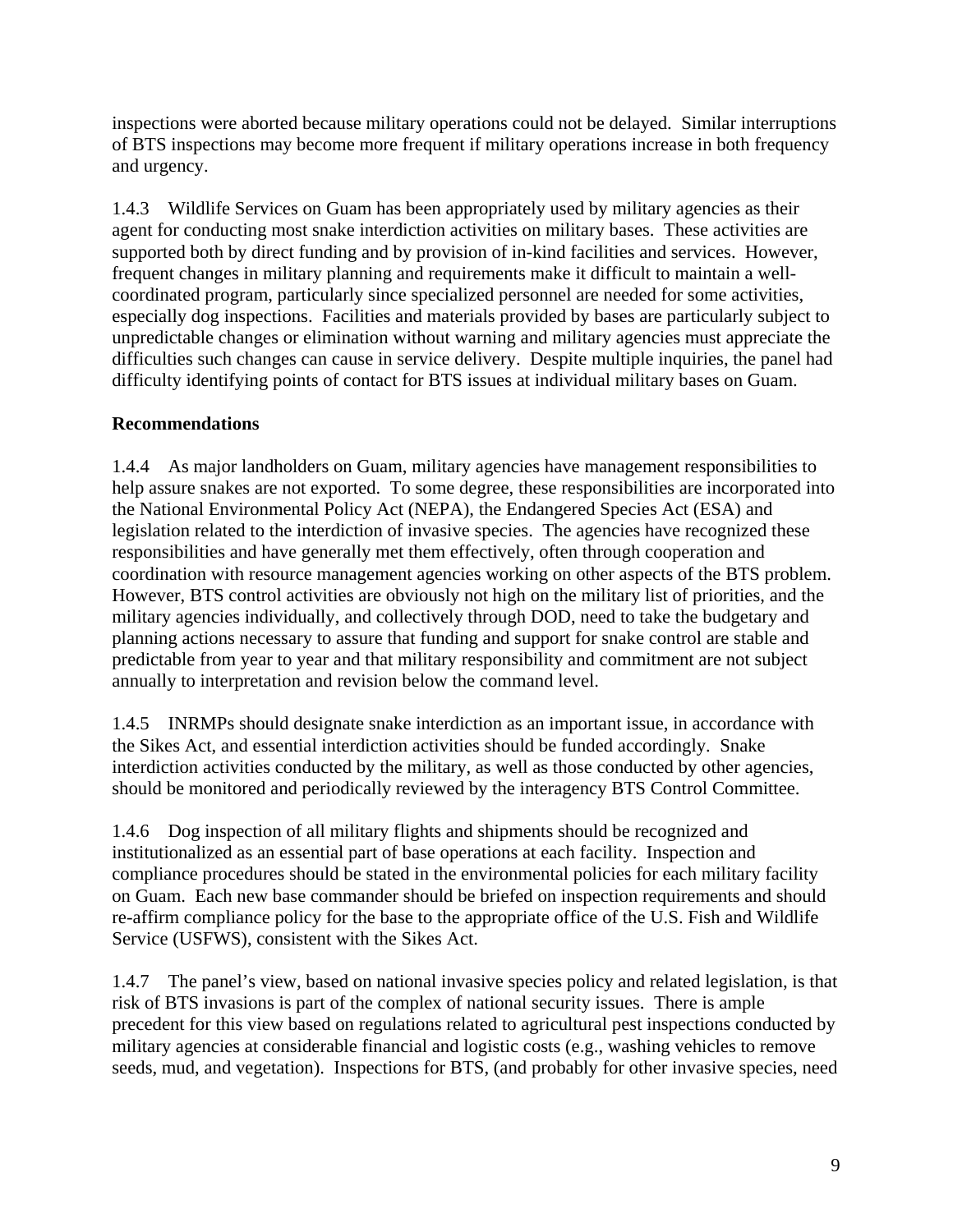to be incorporated into regular cargo shipping protocols used by the military as an essential part of base operations.

1.4.8 The panel noted that mandatory environmental management mechanisms, such as INRMPs, may be used to provide justification for committing funds to BTS inspections and for overcoming some of the bureaucratic difficulties we observed. Responsible personnel at both local and regional levels should be identified and assigned to monitor base compliance and to provide effective liaison with the cooperating agencies of the BTS Control Committee. Agencies must recognize that lapses in snake interdiction efforts are not acceptable and they must take the necessary steps to assure continuity and quality of all snake control and interdiction efforts on bases and on off-base military shipments.

## **1.5 Snake Capture Programs**

#### **Observations**

1.5.1 These interdiction programs are highly labor-intensive and snake captures in the maintenance mode for interdiction are infrequent; however, snake trapping is at present the primary tool available for population suppression. The trapping teams on Guam understand their objective is to reduce the chances for dispersal of BTS into high-risk cargo areas by maintaining trapping buffer zones around perimeters of bases, airports, and seaports. This objective is clear, and not confused with the notion of affecting BTS populations. Buffer zones are maintained by an impressive and well-organized system of trapping and capture teams that work seven days each week. A total of 4,300 traps are currently maintained, each of which contains a live mouse cared for according to strict animal use protocols and a hand-made bait block and potato (as food and water sources for the mouse).

1.5.2 Many miles of chain-link fence are checked several nights weekly to remove snakes from military housing areas. The fence-line searches serve the purposes of reducing the number of human-snake encounters in the base housing areas and educating base occupants about BTS control, in addition to reducing the incidence of snakes entering household goods.

1.5.3 The snake capture programs are highly responsive to technological improvements in baits and traps, and considerable research has been conducted and published to document these improvements. At present, Konjac-based blocks (a starch gel food product) are currently being tested on a small scale and show promise as an efficient food and water source for mice. In addition, much work was done to improve and test trapping efficiency and to make traps more practical to check and service; Wildlife Services personnel are generally satisfied with the double-funnel traps. Further technological developments to reduce the labor and costs of trapping are impeded by a lack of funds; development of snake attractants in particular is viewed in all quarters as a critical research need.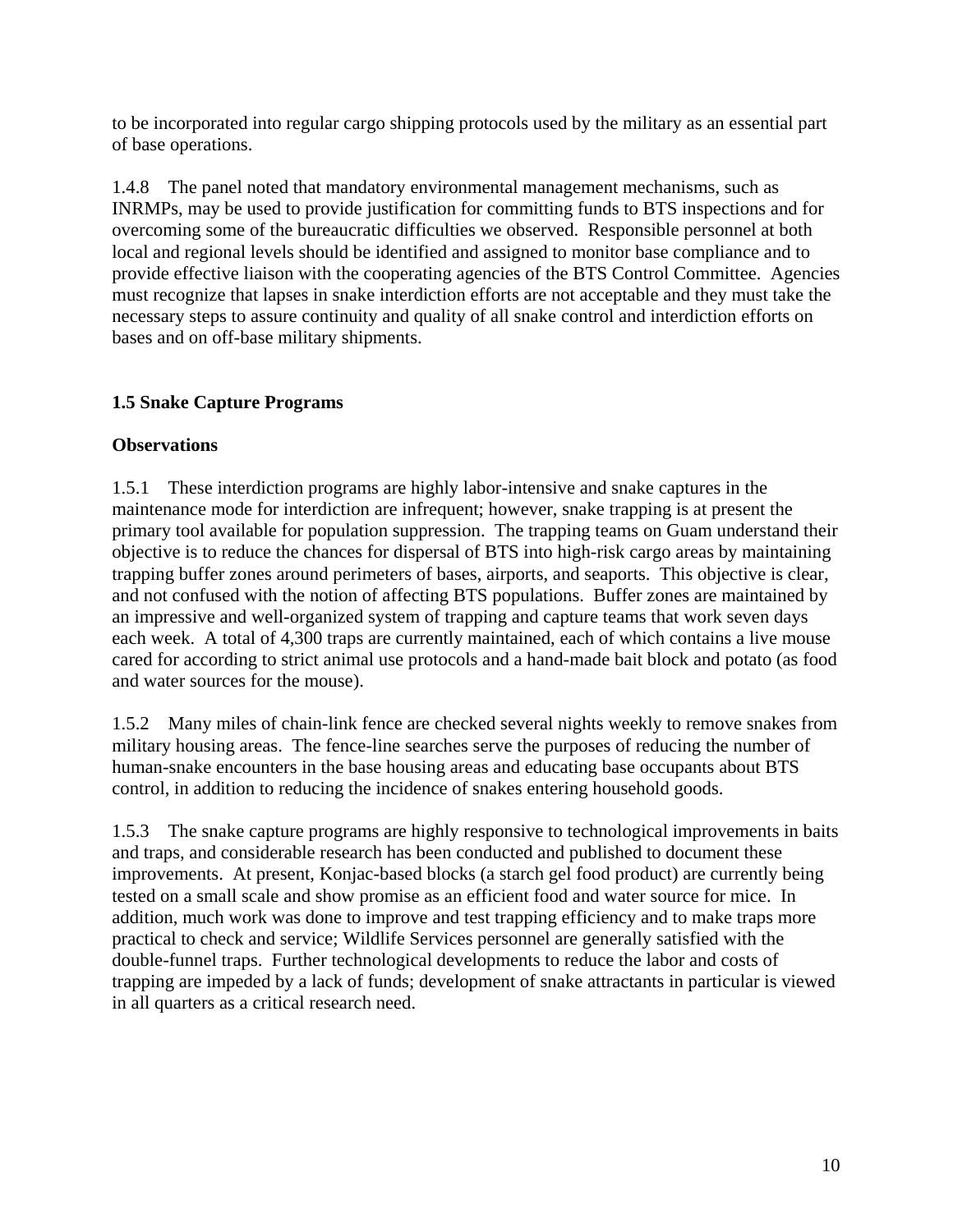#### **Recommendations**

1.5.4 Continuation of the trapping and fence search programs are of critical importance to the overall interdiction efforts. It is especially important that these programs not be interrupted once a maintenance mode is achieved in a locale, since re-invasion and re-establishment of snakes can occur quickly in small areas that provide suitable habitat and food resources. Periodic reassessment is also important, however, because ecological factors may influence population changes or snake activity. Such assessments currently are (and should remain) a routine part of the interdiction programs.

1.5.5 Like most other research and management actions related to BTS control efforts, stable, predictable funding (appropriately adjusted to increases in personnel and material costs) is the key to maintaining the capture programs conducted by Wildlife Services and to gradually expand the areas of coverage. The agencies comprising the BTS Control Committee, individually and collectively, need to take the necessary actions to assure that funding for capture programs is maintained.

1.5.6 Labor-intensive snake capture programs should not be viewed as a permanent solution to snake interdiction and surveillance. Investments in new technology and research by the cooperating agencies are needed to ultimately reduce the labor costs associated with maintenance of BTS buffer zones. The cooperating agencies need to organize funding for research on snake attractants and other promising technologies that could enhance and expand population suppression or snake eradication efforts. New technology should be implemented as quickly as practical and funding projections should anticipate successful technology development and deployment.

1.5.7 Interdiction efforts should be planned, executed, and reviewed as dynamic efforts, not static programs, even though dynamic efforts will be much more difficult to manage. As new technologies, particularly toxicants and chemical sterilants become available, and as eradication strategies are engaged, applications should initially focus at and around high-risk sites, and then expand gradually. Trapping programs will be essential for assessing the effectiveness of these technologies as well as for continuing surveillance of areas where snake populations have been eradicated.

## **1.6 Use of Barriers for Snake Interdiction on Guam**

## **Observations**

1.6.1 Barriers to exclude snakes from areas have been researched carefully over many years and technology is available to construct both temporary and permanent snake-proof barriers. Barriers have use in isolating shipping and cargo areas and areas designated for wildlife restoration, containing un-inspected shipments, and ultimately in ensuring that an area cleared of snakes remains snake-free. Full implementation of existing barrier technologies would drastically reduce (not eliminate) the trapping and fence capture components of BTS-buffer zone maintenance. Barriers will be an important part of any systematic, landscape-level snake eradication strategy.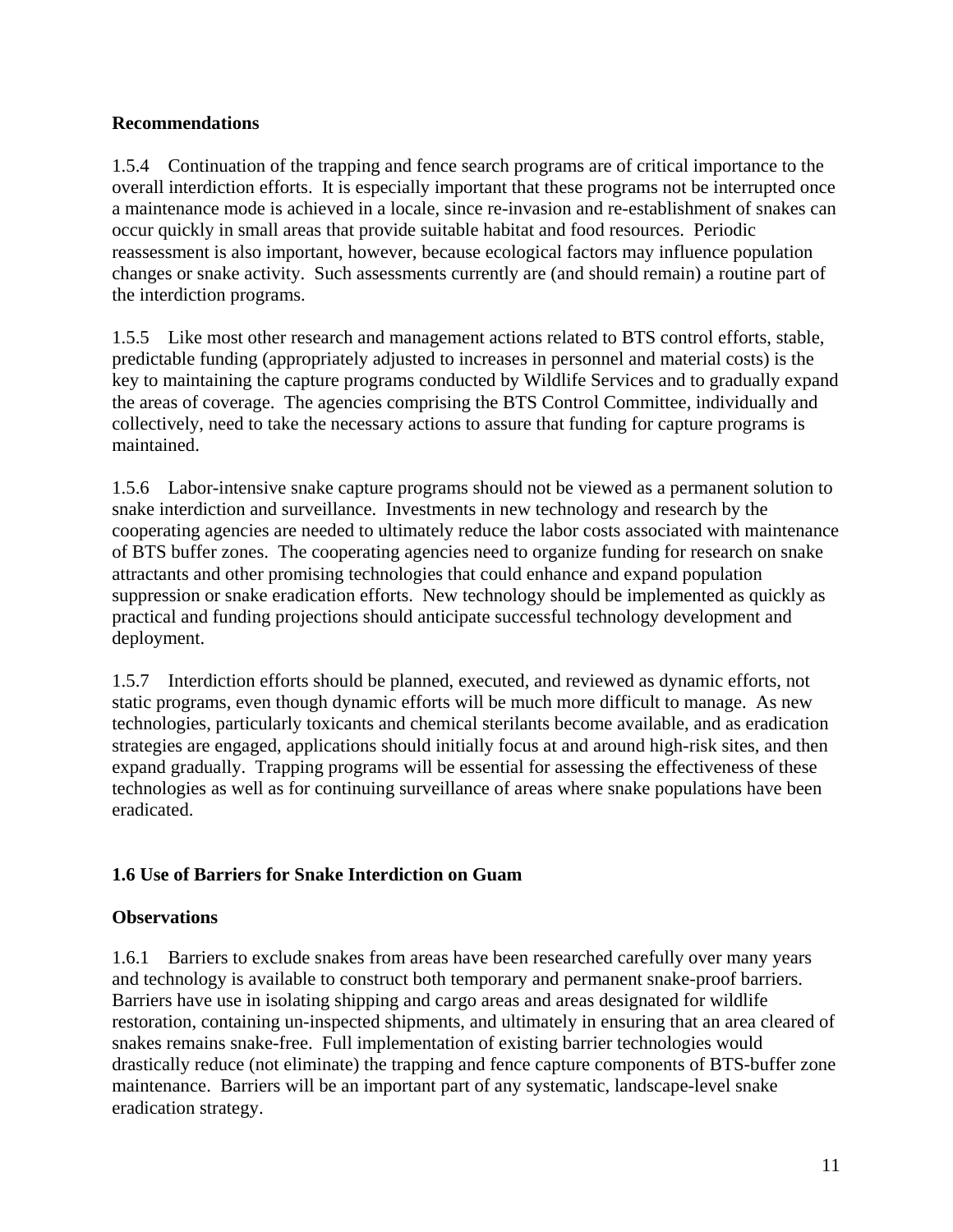1.6.2 Although initial barrier construction costs are high, and there are maintenance and monitoring costs associated with barriers (weeding, repair, cleaning), the long-term benefits and cost reduction through time outweigh costs of maintaining leaky buffer zones using laborintensive snake capture. There are, however, serious impediments to full implementation of barrier technology, including high initial cost, unique design features, high and essential maintenance needs, esthetics, resistance to typhoons, and changing land use patterns over time.

## **Recommendations**

1.6.3 The technology of BTS-proof barriers is well understood by the BTS Control Committee. The committee should consider how best to assist land management agencies, ports, airports, and shipping facilities to build snake barriers for interdiction. When fence construction is anticipated for other purposes (such as privacy or security), consideration should be given to the possibility that the additional cost of snake-proof construction may be warranted. Agencies planning barrier construction should consult experts for specifications on proven snake proof designs and use only those designs.

1.6.4 Barrier maintenance is especially critical in tropical areas because of year-round, rapid vegetation growth. While some opportunities exist to reduce the labor of barrier maintenance, agencies contemplating barrier installation should plan and budget for the continuing maintenance function.

1.6.5 Temporary barriers should not be used for more than a few weeks and should be removed upon task completion.

1.6.6 Continuing research efforts on barriers (and related snake behavior) should focus on improving barrier efficiency, lowering construction and implementation costs, and investigating the practicability of movable barriers for use during large-scale eradication efforts. Until recently, the high cost of prototype barrier construction has impeded research on this important snake-control tool, but because of its continuing importance, the cooperating agencies have identified funding sufficient for additional exploratory work.

1.6.7 The interagency BTS Control Committee should consider economic studies to model the relationship between costs of permanent barriers (amortized over extended periods) and laborintensive interdiction programs conducted in perpetuity, recognizing that elements of both approaches may be needed in effective IPM programs.

## **1.7 Data Management and Mapping**

#### **Observations**

1.7.1 The operational and research programs run by various agencies currently have limited capacity for technical planning, documentation of deliverables, and monitoring of landscapescale control activities. Current BTS control activities are barely tracked and are maintained principally through off-time efforts of supervisory personnel. Military agencies, in particular,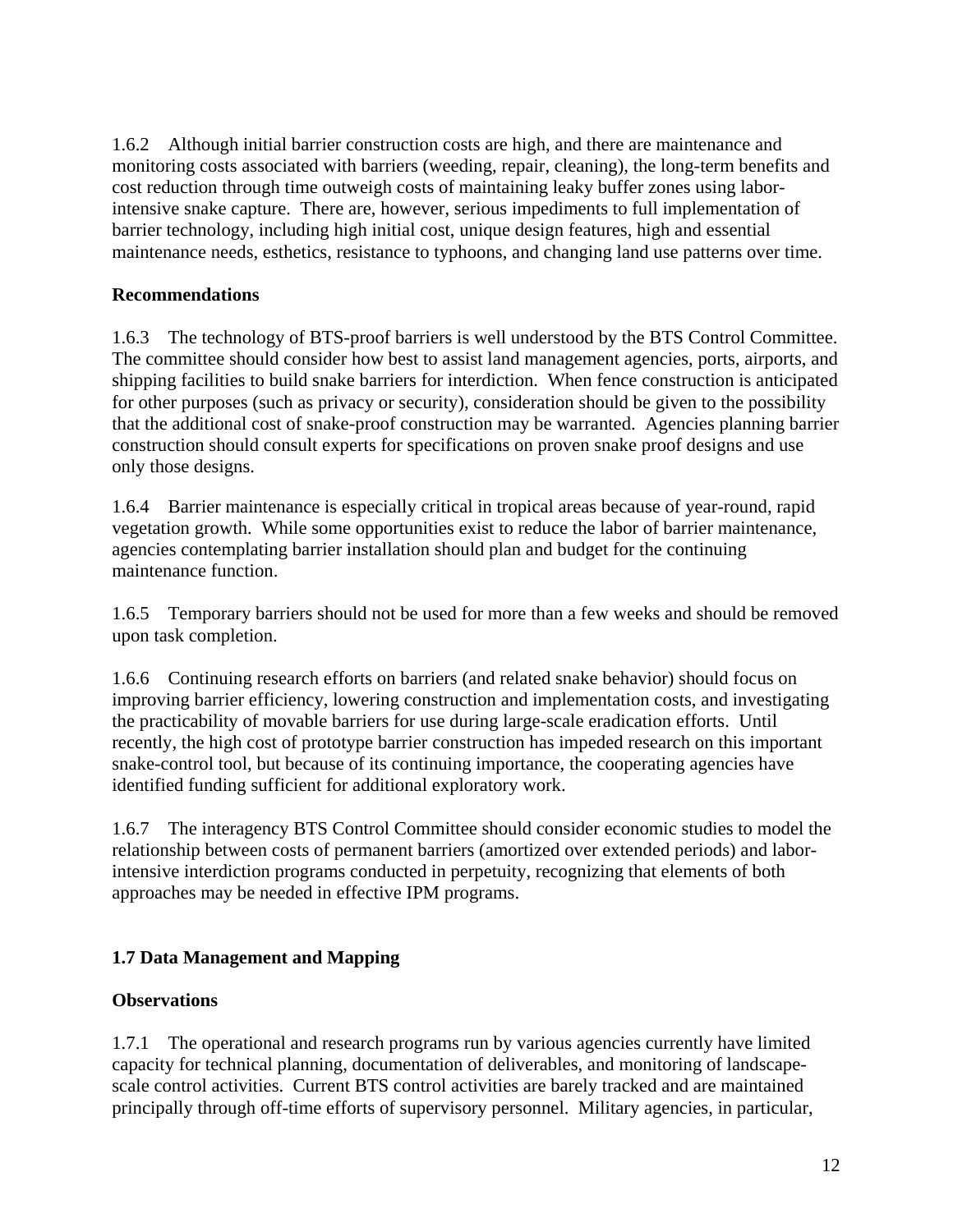are critical of the reporting efforts of the other cooperating agencies (although their own reports are also difficult to obtain).

## **Recommendations**

1.7.2 For snake management programs, Geographic Information System (GIS) and advanced data management systems may be applied to improve efficient tracking of current management efforts and as a valuable planning tool for snake eradication. Research personnel at the cooperating agency research institutions (USGS and the National Wildlife Research Center (NWRC)) could design and assess GIS and other data management systems in cooperation with operations personnel if funding were available. Such systems require oversight by information technology personnel and may entail substantial upfront costs as well as continuing costs for data input and for periodic software and system upgrades.

1.7.3 The interagency BTS Control Committee should consider how to put resources in place quickly to develop data management systems for current and future application, recognizing and planning for substantial development, support, and maintenance costs.

1.7.4 Although overall program coordination is discussed elsewhere, how data, results, and progress are reported among the cooperating agencies is critical. It is clearly inappropriate for managers to cross-question each others' integrity when the issue is really communication of information in a form that fits the expectations of different agencies. Establishment of a coordinator position for the BTS Control Committee could assist in providing easily interpreted data and information to the cooperating agencies and in resolving issues related to miscommunication.

## **1.8 Snake Problems Involving Power Generation, Transmission, and Delivery**

#### **Observations**

1.8.1 Snake interference with power generation, transmission facilities, and infrastructure, evident since 1978, was a significant economic problem that cost millions of dollars in lost time, damaged equipment, and repairs. Along with the disappearance of birds, island-wide power outages were the original signals of the snake infestation on Guam. A variety of snake guards on power poles are visible in many areas. Although island-wide outages are less common today, snake-caused power outages take place roughly 200 times each year. According to power industry personnel, the long range plan of establishing underground transmission lines would greatly diminish the problem.

#### **Recommendations**

1.8.2 The power industry has a substantial economic stake in addressing problems with its equipment caused by snakes or other factors. Since snake control methods and effective barrier systems are now available, the industry's principal short-term need is for continuing efforts to keep its personnel alert for snakes and snake-caused problems. Industry personnel were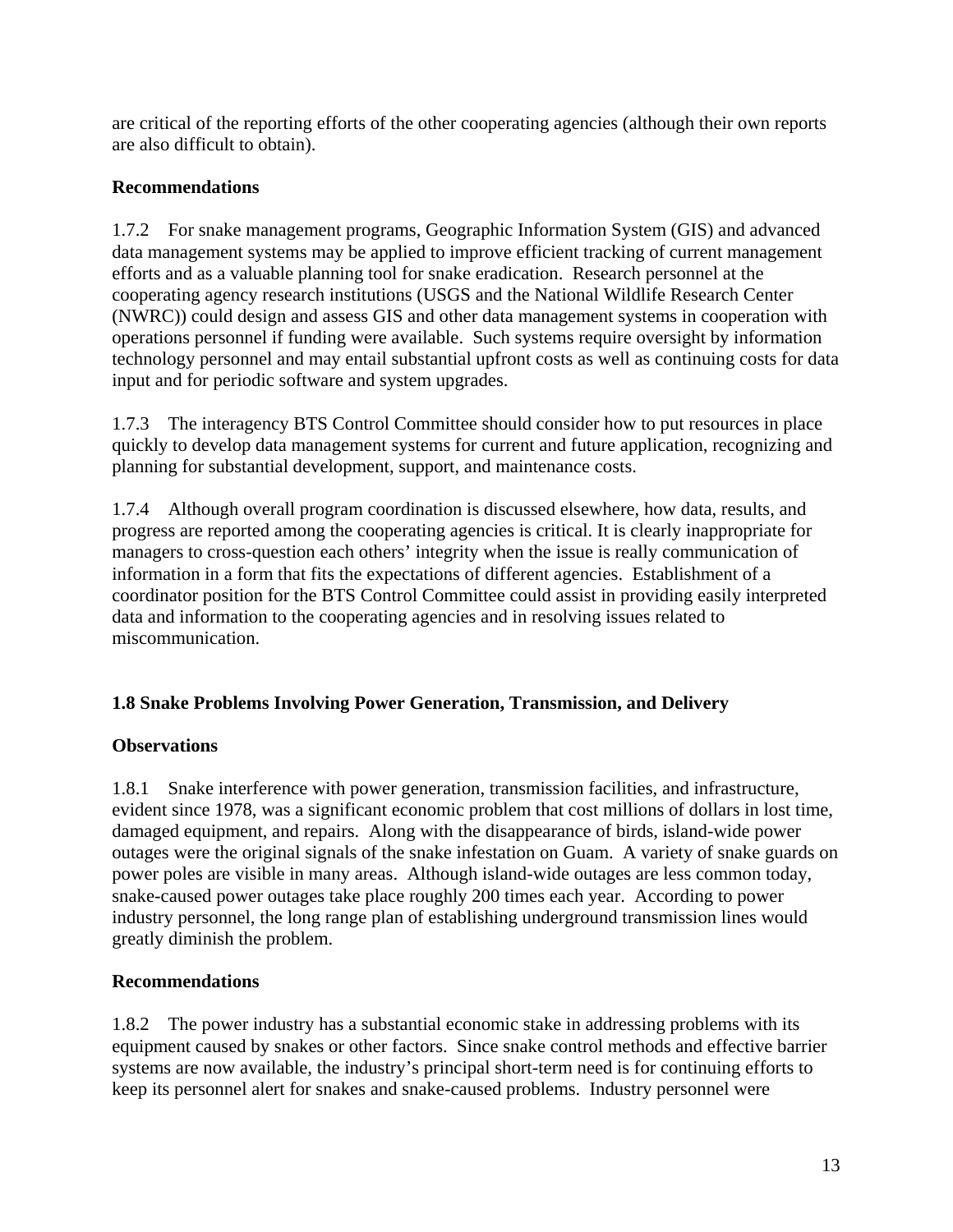enthusiastic about training personnel to be alert for snakes and coordinate with the Rapid Response Team efforts on Guam. The BTS Control Committee should certainly encourage such coordination and use the Guam program as a model for snake monitoring and coordination in other appropriate areas.

## **1.9 Transportation Industry Interdiction Programs and Coordination**

#### **Observations**

1.9.1 Industry and agency personnel have cooperated successfully to streamline the process for voluntary inspections of flights and cargo, and industry support for the snake inspection programs appears to be excellent. However, there is continuing need for effective communication and assured compliance for inspections. Most of the managers we spoke with recognize that the system in place cannot be 100% effective, even with everyone's best efforts because of technology limitations and the fact that some shipments inadvertently leave Guam uninspected. The need for mandatory inspections to prevent snakes being exported from Guam seemed to be widely recognized by industry and port personnel.

1.9.2 Trapping efforts in place were functioning effectively at the numerous facilities we visited. However, some areas have nearby habitat (vegetation or stored material or both) that could harbor snakes.

#### **Recommendations**

1.9.3 Further investigation of pathways for the movement of goods from Guam is needed to assess and adjust interdiction activities. Preliminary investigations were initiated some years ago and further work should be conducted in cooperation with the shipping industry. Document tracking systems (that already exist to some degree within the shipping industry) should be investigated for potential use as a means of monitoring shipments of goods through commercial channels. The workshop approach used by Wildlife Services to sensitize and educate industry employees to the critical nature of BTS interdiction and to provide guidelines and contacts tied to the Rapid Response Team efforts should be continued.

1.9.4 The Government of Guam and other government members of the interagency BTS Control Committee should consider regulatory mechanisms to require that all shipments are inspected. The most practical idea we heard was for destinations, particularly Hawaii, to require that shipments arriving from Guam be certified as inspected.

1.9.5 Storage and transfer facilities should have effective IPM programs, particularly for rodent control and weed control and other harborage reduction to minimize the potential food base and habitat for snakes. The Government of Guam should consider improved rodent control and harborage reduction programs, particularly in high-risk areas.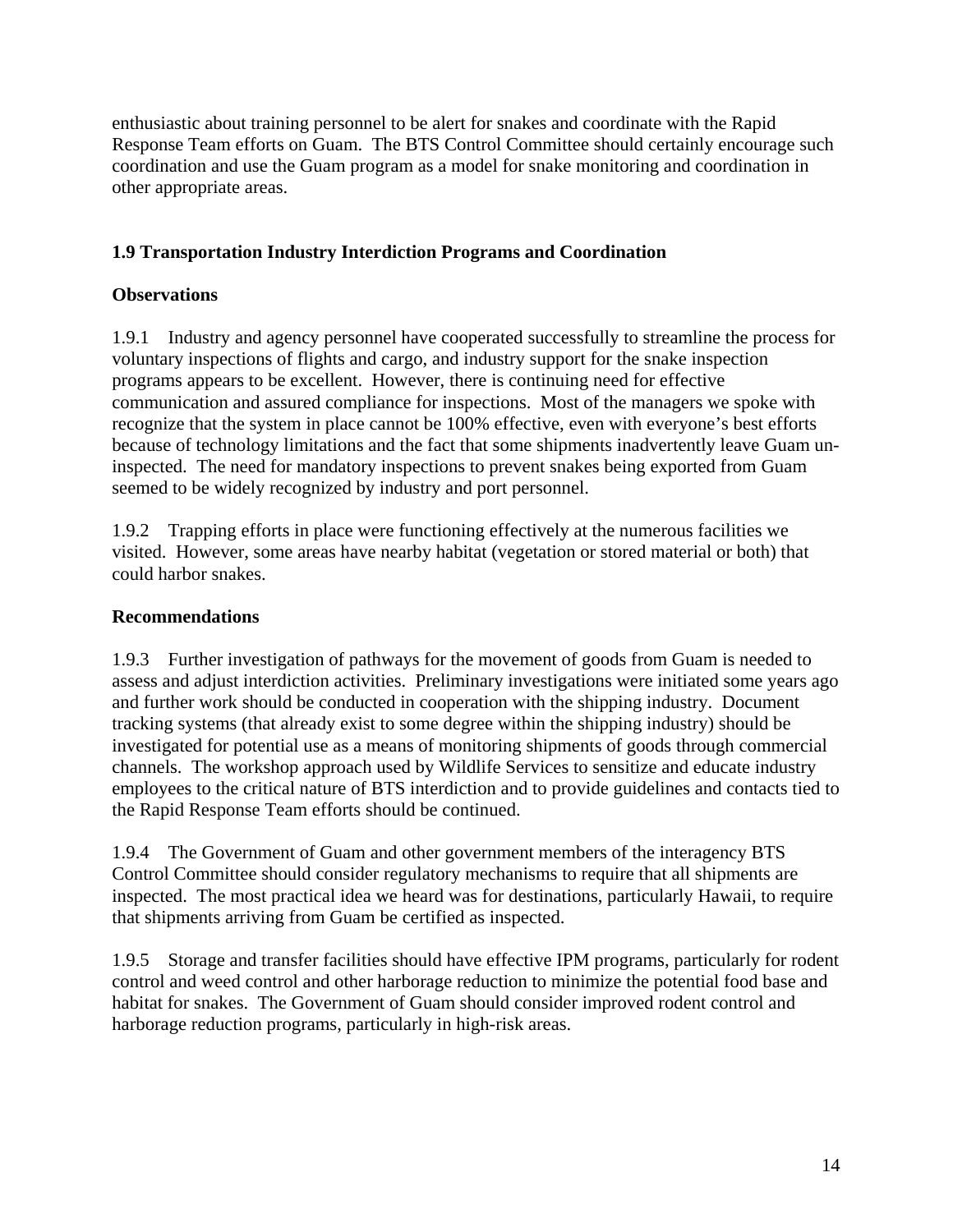#### **1.10 Coordination with Program Components Located Off Guam**

#### **Observations**

1.10.1 Since it is recognized by all the coordinating agencies that some shipments, no matter how attentive the efforts, may leave Guam un-inspected, better communication is needed between Guam-based and recipient programs in areas that receive or transit shipments. Improvements likely can be achieved by full use of established networks, using the telephone and e-mail. Communication about shipments leaving Guam for Hawaii or Saipan is very good, and communication protocols are in place, through Wildlife Services on Guam. Attention to the wide spread of time zones across which shipments move and chronic limitations in personnel are needed to assure timely communication.

#### **Recommendations**

1.10.2 Established communication networks should be documented for continuity and updated with new contacts as necessary. Responsible contact points and alternates should be identified and should function at all times, day and night. Managers should require and conduct periodic reviews to maintain network currency and effectiveness. Although funding may be a problem, periodic joint training (for example, Rapid Response and dog handler training) for Pacific Basin personnel participating in BTS interdiction programs should be planned and conducted. The interagency BTS Control Committee should consider how to coordinate communication needs in areas of BTS interdiction and control. For example, managers should continue to emphasize that un-inspected shipments should be treated as an emergency at the destination.

#### **2.0 INTERDICTION OFF GUAM**

2.0.1 A combination of science-based techniques -- erection of barriers, trapping, use of detector dogs, fumigation of cargo -- currently reduces but does not eliminate opportunities for transport of BTS from Guam's airports and harbors. Guam is a key transportation hub for civilian and military traffic in the western Pacific, and individual snakes have traveled from Guam to as far away as Hawaii, Japan, Texas, Spain, and Diego Garcia. Efforts on Guam to keep BTS out of the transportation network comprise the single most important element of the overall program.

2.0.2 Many of the same science-based techniques are appropriate for use to detect BTS in potential recipient locations. Inspection of arrivals from Guam at ports-of-entry is essential to provide quality assurance and a crucial second line of defense against BTS invasion. A carefully coordinated system providing regulatory authority for mandatory inspections of goods leaving Guam is a closely related need. Other key program elements include an informed public that knows where, why, and how to report sightings of snakes, and local capacity for responding rapidly and effectively to such reports.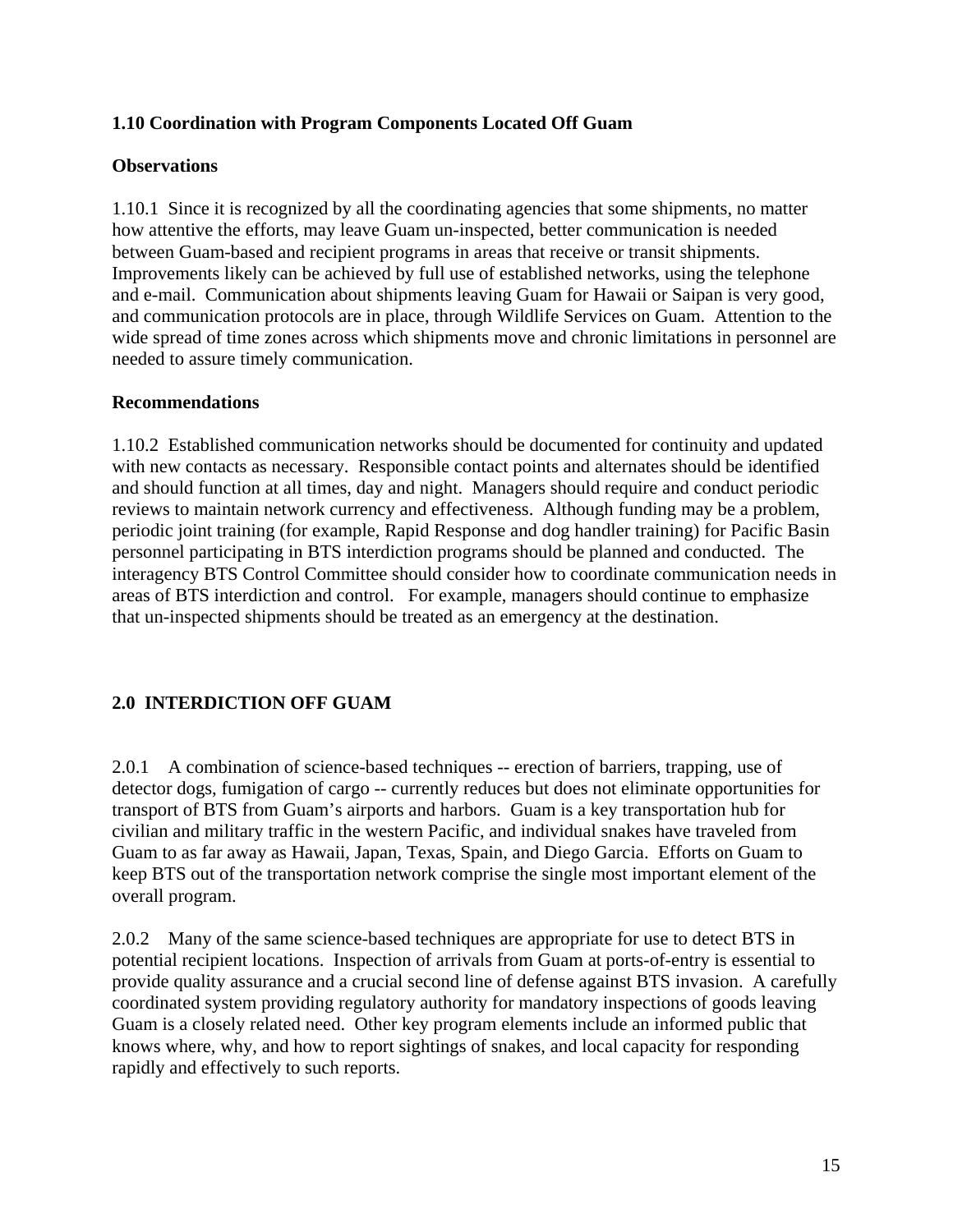## **2.1 Regulatory and Enforcement Options**

## **Observations**

2.1.1 In response to the need for mandatory inspection of goods leaving Guam, planning for legislation to require pre-inspection prior to material arrival on Saipan is being pursued. In Hawaii, planning includes training dog handlers and conservation officers to have enforcement function parallel to quarantine officers.

2.1.2 Entities in Hawaii are evaluating potential legislation to require mandatory inspection of goods leaving Guam for import to or transit through Hawaii. A bill was introduced in the 2004 Hawaii State Legislature, authorizing the Hawaii Department of Agriculture "to restrict entry into the State of any articles originating from Guam that have not been inspected/certified by an appropriate agency, U.S. Department of Agriculture-Wildlife Services or other approved agency prior to shipment from Guam." The bill was defeated in 2004. The State of Hawaii has recently funded a pilot study by Wildlife Services on Guam to assess the feasibility of a cargo certification program. The plan is to wait until the 2006 Hawaii legislative session when data is available from the pilot study to consider the legislation further.

2.1.3 Current BTS interdiction efforts may not take advantage of all existing regulations. Shipping regulations now require that a detailed electronic manifest be received at the United States port-of-entry at least 24 hours prior to arrival for all materials shipped from outside the United States, including Guam.

## **Recommendations**

2.1.4 Both Hawaii and Saipan should develop regulatory bases for requiring pre-clearance of shipped materials, and inform the Government of Guam about the progress of regulatory measures. Both Hawaii and the CNMI should sustain and expand current communication with Wildlife Services on Guam through development of standard operating procedures.

2.1.5 The BTS Control Committee should continue to provide information to Hawaii-based organizations (e.g., CGAPS and the island-based Invasive Species Committees (ISCs)), and to Hawaii state agencies and the shipping companies about proposed legislation to require mandatory inspection of goods leaving Guam.

2.1.6 To facilitate inspections for BTS interdiction, Federal agency leaders should assist State of Hawaii Department of Agriculture (HDOA) in gaining timely access to manifests that are required for all containers and materials shipped from Guam.

2.1.7 The BTS Control Committee should work with enforcement entities (port authorities, USFWS, U.S. Department of Homeland Security (DHS) and U.S. Department of Agriculture (USDA) inspectors, HDOA and Hawaii Department of Land and Natural Resources (HDLNR) to optimize the use of existing regulations for BTS interdiction and evaluate adequacy of resources for enforcement. All agencies concerned must recognize that legal requirement of inspections will be ineffective unless funds and personnel are provided to assure appropriate enforcement.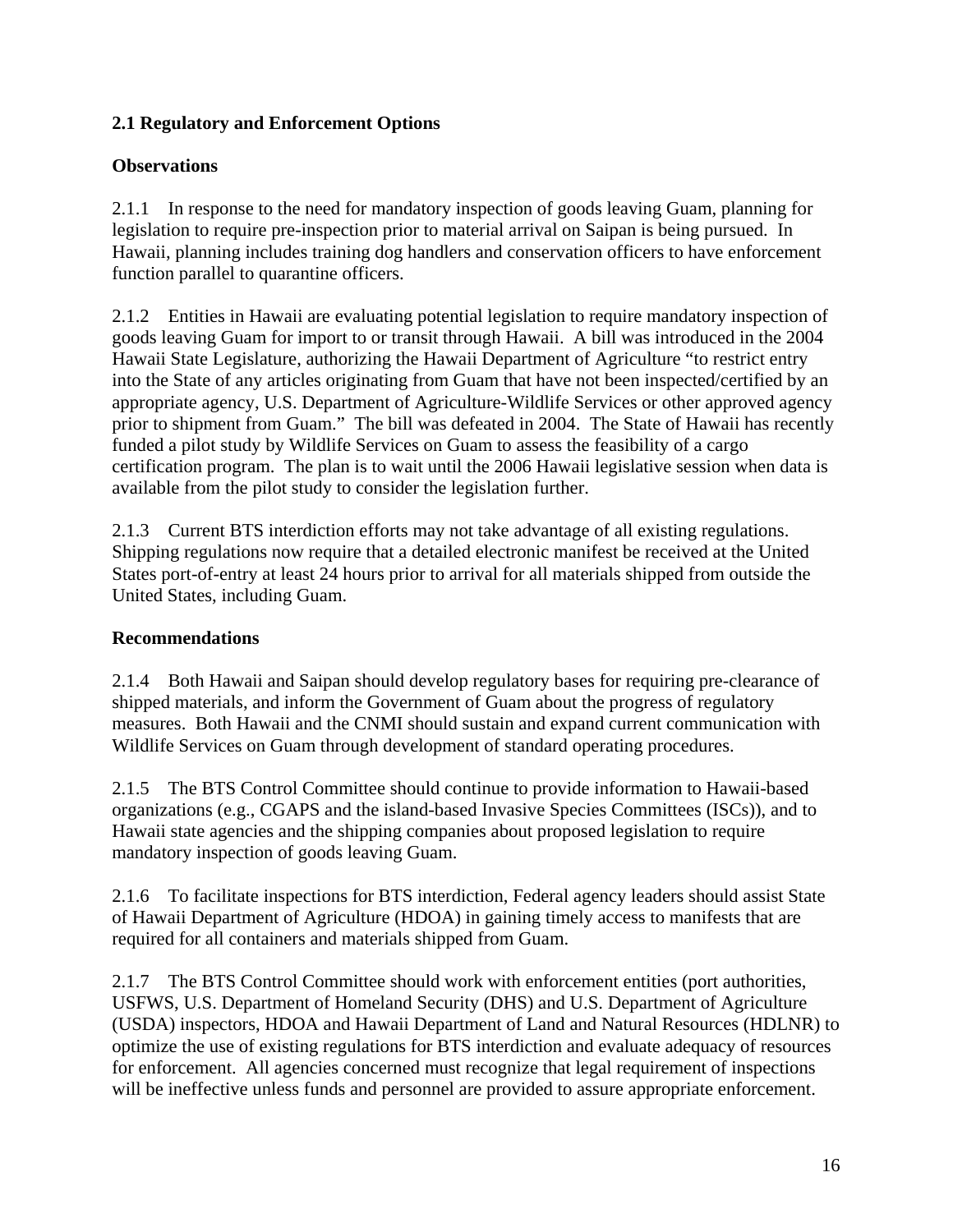## **2.2 Integrated Pest Management**

#### **Observations**

2.2.1 Some IPM principles are practiced at various ports and airports on and off Guam; great emphasis is placed on some elements (e.g., trapping) and less on the total suite of elements involved in IPM programs (administration, training, construction, maintenance, control tools, record keeping, monitoring, audits).

#### **Recommendations**

2.2.2 Prepare IPM programs with written procedures tailored for each facility that receives materials from Guam and update these programs regularly. Identify at each facility one person responsible for the IPM program. Standardize procedures for implementing IPM programs and share lessons learned where feasible.

### **2.3 Barriers**

#### **Observations**

2.3.1 Greater use of BTS barriers may be warranted in areas at high-risk for snake import from Guam. The recently constructed barrier for a cargo quarantine area at Saipan harbor provides a prototype. Funding was allocated in fiscal year 2004 (\$200K) through the USFWS to construct a barrier, still in the planning stages, in a designated site at the Tinian port. A barrier has been planned for Rota, but planning has been delayed by administrative issues.

#### **Recommendations**

2.3.2 Researchers, operational personnel, and stakeholders should continue to refine efficient barrier and quarantine designs and should share lessons learned through the BTS Control Committee. Detailed drawings and specifications should be prepared for barrier construction and shared among the cooperating agencies. Written protocols for use of barriers in cargo quarantine should be developed based on the implementation experience gained on Saipan.

2.3.3 Criteria for barrier use at high-risk locations, particularly ports and airports, should be established. High-risk areas for snake import should be identified in the standardized criteria, and barrier designs should be recommended for use in these locations. Obstacles to construction of barriers on Tinian and other areas should be resolved.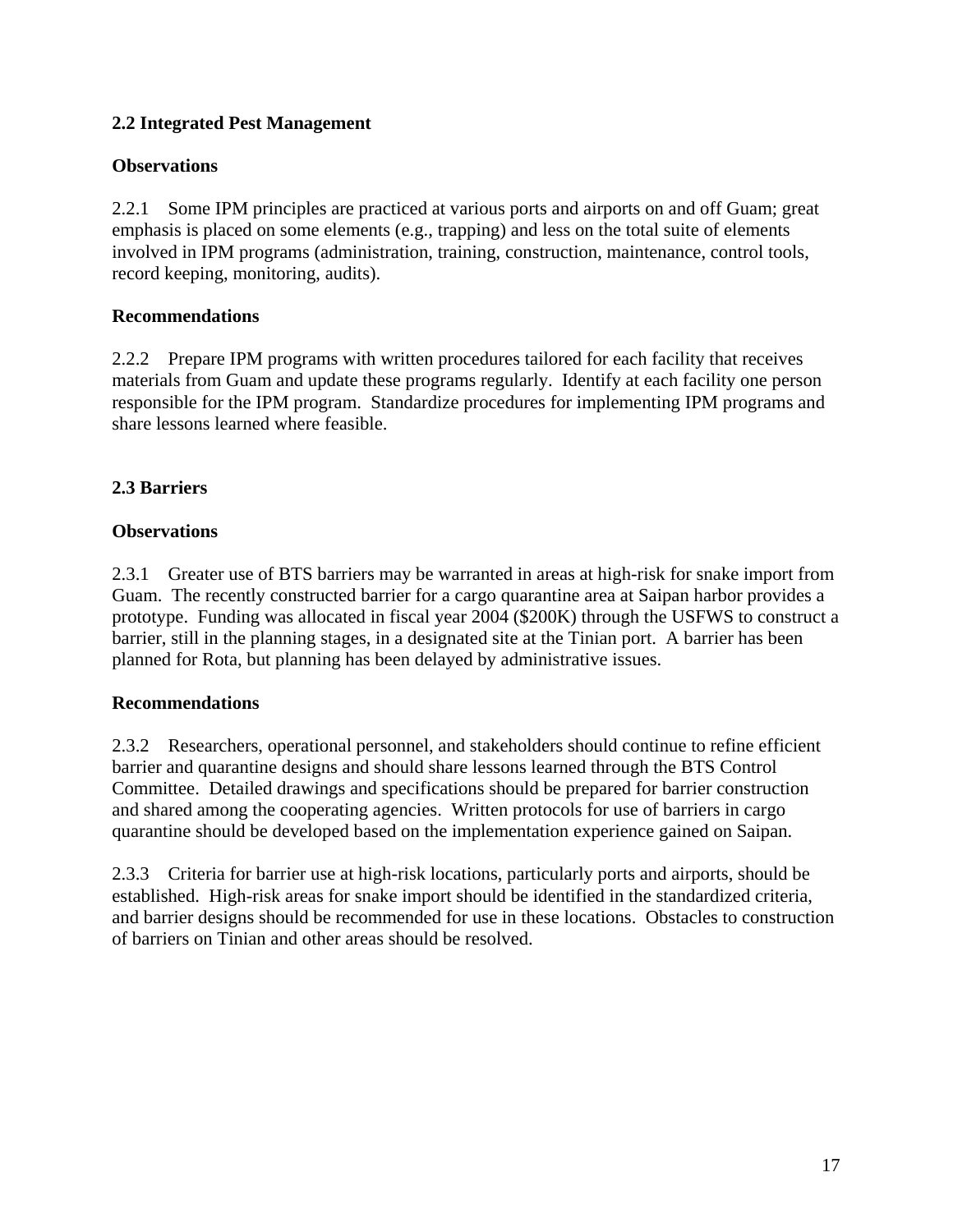## **2.4 Dog Programs**

## **Observations**

2.4.1 Hawaii has a major stake in preventing BTS infestation to protect the state's native wildlife and economic interests. However, because of Hawaii's heavy air and sea traffic, interdiction there is key to keeping snakes out of the Pacific-wide transportation network.

2.4.2 In June 2004, the panel was surprised to find that live BTS were not used for training dogs in Hawaii. The program was using frozen BTS for cuing dogs on the BTS scent, a highly questionable practice in our view. We also were concerned about reliability of dogs crosstrained to detect both agricultural products and snakes and the lack of monitoring data on BTS detection rates by the dog program in Hawaii. It may be difficult to obtain such data without use of live BTS in Hawaii. Although proven techniques now exist for producing healthy, sterilized male BTS outfitted with radiotransmitters, our understanding was that HDOA had not been using live snakes for at least two years. Later (in November 2004), we were pleased to learn that substantial progress was being made by HDOA to acquire live, sterile BTS for training dogs. Furthermore, the limitation on staffing the HDOA dog program that concerned us is being resolved by the addition of three dog handlers.

2.4.3 A dog inspection program is developing in the CNMI (on Saipan) using similar procedures employed by Wildlife Services on Guam. Live snakes are used in training. At the time of our visit to Saipan in June 2004, about 85-90% of cargo was being checked.

2.4.4 Research efforts are underway to investigate use of dogs for BTS searches in forested areas to support efforts of the Rapid Response Teams.

2.4.5 Better communication and coordination is needed among entities operating dog programs.

## **Recommendations**

2.4.6 HDOA needs to find a way to overcome obstacles to hiring an adequate number of inspectors and dog handlers and obtaining dogs necessary to provide inspection of incoming military and civilian cargo and passenger baggage from Guam. Agencies responsible for dog programs in Hawaii should include maintaining a stock of live BTS for training dogs and monitoring their performance. Sterile snakes for these purposes are available through USGS and Wildlife Services on Guam.

2.4.7 A quality assurance effort similar to those on Guam and Saipan should be implemented in Hawaii. This program would include teamwork, cooperation, and communication with other BTS dog programs. Hawaii should establish opportunities for joint training exercises with Wildlife Services and should maintain performance standards and written standard operating procedures for its dog program.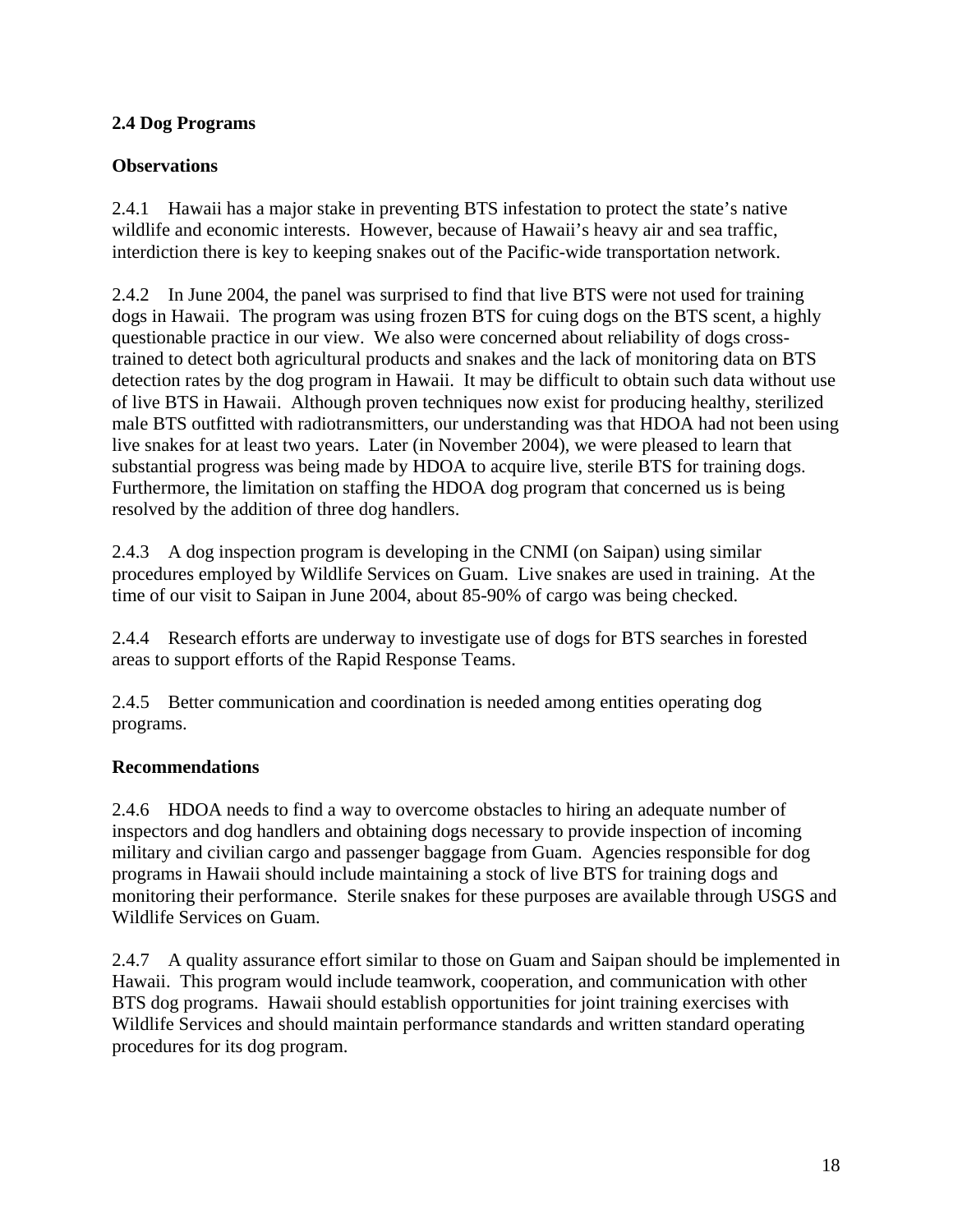2.4.8 If the effectiveness of using detector dogs for BTS searches in forested areas is verified (which it likely will be, based on research elsewhere), the resources, personnel, and additional dog housing facilities should be secured to incorporate these surveys into the activities of the Rapid Response Teams.

## **2.5 Rapid Response and Surveillance**

## **Observations**

2.5.1 The rapid response component of BTS program, active on Guam and Saipan and in Hawaii, has made excellent progress in the past two to three years, and has begun training and organizational efforts in other archipelagoes in the Pacific Basin. The USGS Rapid Response program has conducted training throughout the Micronesia, including CNMI, Palau, Chuuk, Pohnpei, Kosrae, Kwajalein, Ebeye, and Majuro. They have provided special training of quarantine officers from Guam, CNMI, Federated States of Micronesia (FSM), and Palau. However, regional BTS monitoring is modest at best. Although the logistics and the number of personnel trained are limiting factors, cooperating personnel receive intensive training, and enthusiasm is high.

2.5.2 Rapid response actions and sightings are documented in incident reports and response times are substantially reduced by emphasizing training and public awareness. The creative campaign to increase public awareness and involvement in CNMI during 2003 appears to have been highly successful; the emphasis on rapid reporting of snake sightings by the public has helped reduce response times from 126 hours to two hours.

2.5.3 A major deficiency of the rapid response approach is the lack of refined technology for eradicating a small population of BTS on a recipient island once prevention and initial rapid response efforts have failed. Surveillance for individual snakes or small populations and monitoring of bird populations present a greater challenge than interdiction and rapid response for the State of Hawaii and for the CNMI.

## **Recommendations**

2.5.4 Continue to emphasize training and public awareness programs. Encourage broad participation in reporting snake sightings; train and utilize existing groups, such as conservation officers on Saipan, members of public, and private utility companies and pest management and horticulture professionals.

2.5.5 Expand the Pacific-wide rapid response capability for BTS as better detection techniques become available. Although Rapid Response Team members are intensively trained in spotting and hand-capturing snakes, the risk of snakes becoming established is so great that managers should consider adding low-powered firearms to the tools used by the teams and providing the necessary training for their safe and effective use.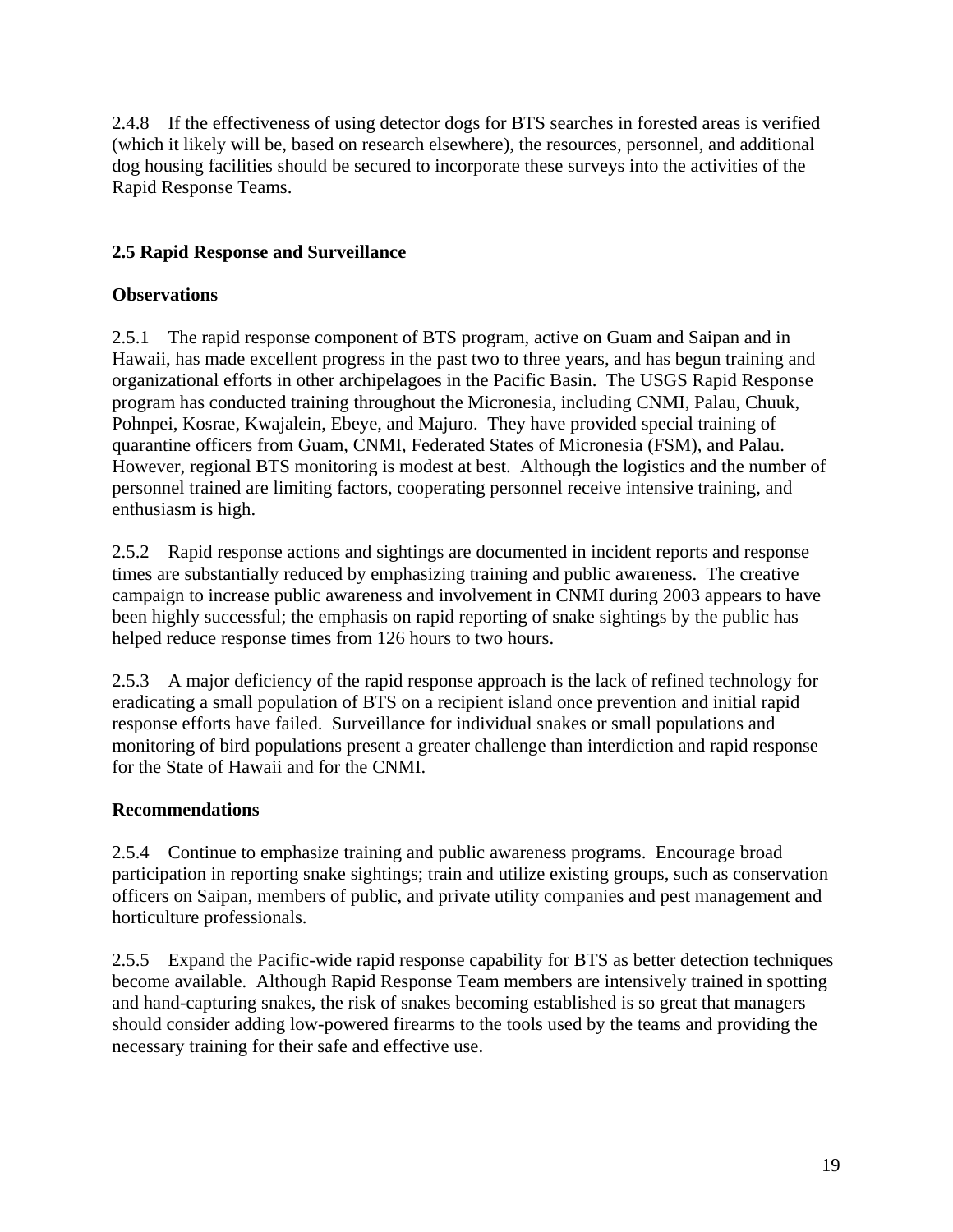2.5.6 Continue to establish and maintain centralized documentation and evaluation of rapid response efforts. Written standard operating procedures should be shared regionally and used consistently to the extent feasible. Encouraging competition among the teams in maintaining the lowest average response times might be valuable.

2.5.7 The newly emerging eradication technologies, particularly the snake toxicant acetaminophen, should be used to the extent possible as part of the rapid response effort. Other technologies currently being researched, particularly the use of search dogs, should become part of rapid response as quickly as practicable.

2.5.8 The exceptional value of public outreach to enlist community participation in detection of BTS has been established on Saipan. Saipan's program can serve as a model, though each vulnerable location will have its own needs and unique opportunities. For example, the individual island-based public relations efforts by Hawaii's five Island Invasive Species Committees may be better employed to raise public awareness of snake/BTS surveillance and monitoring.

2.5.9 The necessary resources for BTS monitoring, education, and rapid response on all islands where BTS may arrive (particularly on Saipan, Tinian and Rota) should be acquired and maintained, recognizing the importance of avian population monitoring as part of BTS surveillance. Long-term information on avian population changes and short-term observation of nest predation may aid in early detection of established snake populations and also further the understanding of avian population dynamics, conservation, and snake-related risks.

2.5.10 Monitoring and rapid response programs clearly need to function on a regional level. The need for broadening outreach efforts to stimulate detection of and timely response to snakes throughout the Pacific is obvious. Travel for outreach training to remote islands is expensive but warranted, and training trips may include identification of monitoring opportunities at individual locales. For example, the use of the harbor traffic list at the Port of Saipan may assist in identifying potentials for snake transport and could serve as a model for monitoring private marinas.

## **2.6 Communications and Planning**

#### **Observations**

2.6.1 Excellent communication networks appear to be in place between Wildlife Services on Guam and CNMI Division of Fish and Wildlife (DFW) and Customs on Saipan. Communication about cargo inspections is shared, and protocols exist for dealing with the arrival of un-inspected cargo. Similar communication is needed between Guam and other ports of entry.

2.6.2 Because of uncertainty about the availability and amount of funding, long-term planning has been delayed in favor of annual proposals and reporting.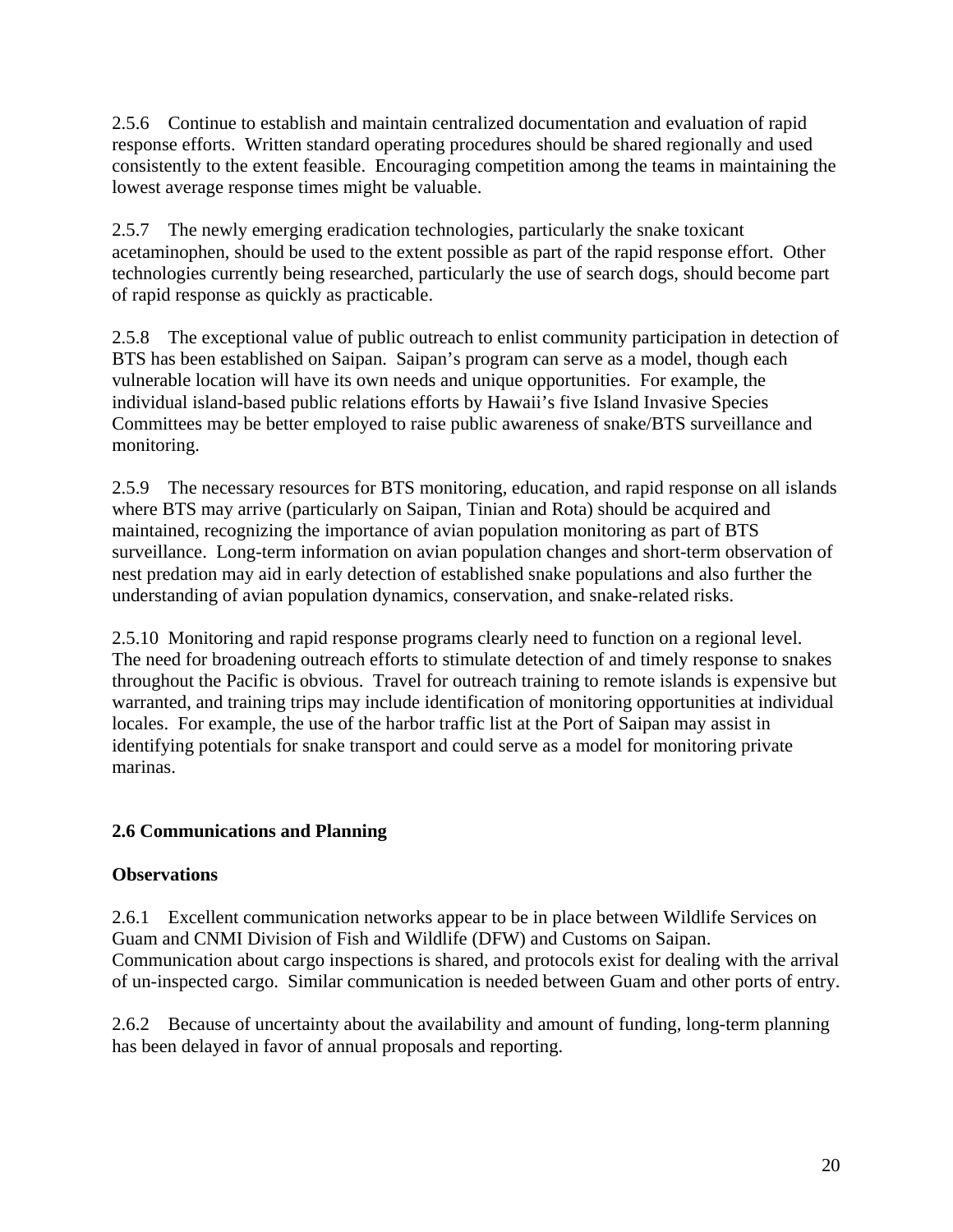## **Recommendations**

2.6.3 As discussed in Section 1.10, a well-coordinated communication network needs to be established between Guam and all Pacific Islands with airports and seaports to assure that recipient sites are quickly informed of un-inspected flights or cargo on ships.

2.6.4 Long-term planning, particularly for Saipan, should be a part of the BTS regional planning effort. Long-term plans could help identify funding needs and, perhaps, help stabilize the funding process. The BTS Control Committee should coordinate the overall regional effort to ensure that the plans are updated and revised appropriately.

## **2.7 New Invasive Species Introductions Could Increase Prey Base**

## **Observations**

2.7.1 The establishment of new vertebrate or invertebrate species of the right body size and behavior could increase the BTS prey base. Research has shown that prey-rich environments can contribute to reduced success in trapping BTS. Abundant food supply is also likely to facilitate establishment of incipient BTS populations. Continued invasions of potential BTS prey species to islands are therefore of great concern. For example, non-native frog species on Guam have increased from three to eight since 2002. The breadth of issues related to invasive species is wide-ranging and should be considered holistically, taking into account shipping routes, ports of call, and pathways.

2.7.2 Although funds are currently not available, ongoing research and evaluation of other invasive species may be needed as part of containing and controlling BTS. As discussed in Section 4.0, other invasive species also may hamper restoration and remain a chronic concern even with the elimination of BTS. Traditionally, the international "plant quarantine" system places the burden of awareness and interdiction on recipient countries or territories. Recipient countries may strategically impose requirements for pre-departure inspections for critical pathways or shipments from infected areas.

## **Recommendations**

2.7.3 Because of the relevance of other invasive species problems, the BTS Control Committee should be proactive in encouraging improvement of invasive species management throughout the Pacific Basin, freely disseminating information about potential threats (for example, coqui and greenhouse frogs) and assisting in capacity-building for prevention efforts. Likewise, strengthening ties with existing Pacific regional programs that address invasive species issues, including the Secretariat of the Pacific Regional Environment Programme (SPREP-based in Samoa, www.sprep.org) and the Secretariat of the Pacific Community (SPC-based in Fiji, www.spc.int) should be a priority.

2.7.4 Reduction of the alien BTS prey base and situations that could enhance it should be considered as an added objective during BTS interdiction efforts. Local production of native and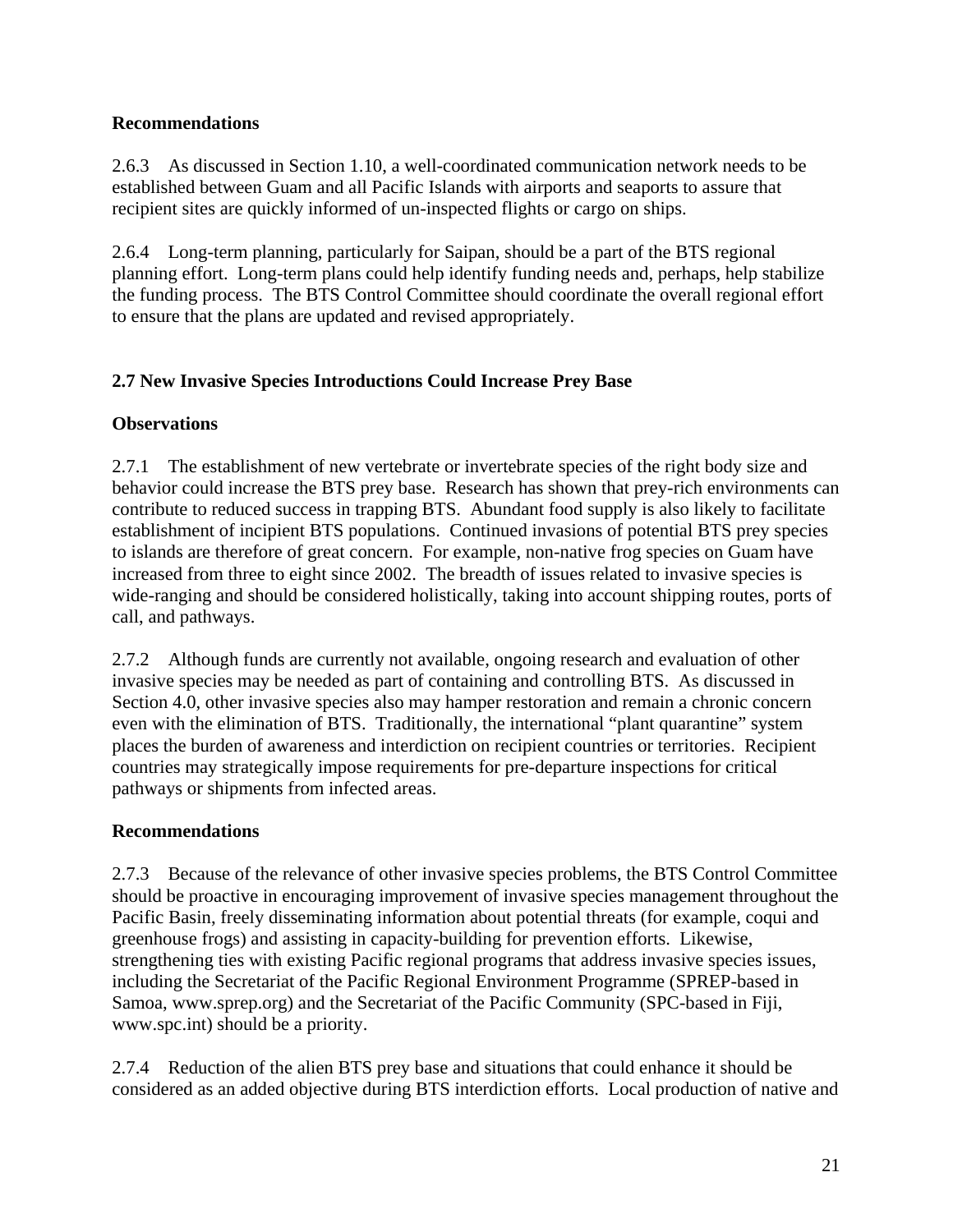non-invasive non-native nursery plants should be encouraged, particularly on Guam, because local cultivation reduces the need for transport of nursery materials to Guam from highlyinfested locations such as Hawaii and the Philippines. Amending the categories of injurious recognized by the USFWS to include reptiles and amphibians might be a useful adjunct to minimize introduction and establishment of frogs and lizards that might serve as BTS prey in Hawaii, CNMI, and other Pacific Basin areas.

## **3.0 BROWN TREESNAKE POPULATION CONTROL**

3.0.1 Understandably, most snake control efforts on Guam have been focused on the specific goal of snake interdiction to prevent dispersal to other Pacific Basin areas. On Saipan, other islands in the CNMI, and in Hawaii, efforts have focused on snake detection and prevention of snake introduction. The ultimate and overarching goal is broad-scale snake control or ideally, eradication. The topics of control and eradication are most pertinent to Guam because of its well-established snake population and the profound impact that BTS has had on Guam's wildlife -- extirpation or extinction of most native bird species.

3.0.2 Emerging threats exist on other islands, particularly Saipan, which has an incipient BTS population. Thus control and emergency eradication measures are important on this and on other islands in the Pacific region. If BTS becomes established elsewhere, the need for emergency measures to protect native birds and other wildlife will be urgent.

3.0.3 A clear and careful distinction between control and eradication is needed. Control could be defined as efforts to reduce snake populations to a level that limits localized and expanding risks or that allows some levels of avian populations to persist in the wild. Eradication could be defined as complete, or near complete, elimination of BTS from an island or part of an island where, for example, transport dispersal risks are high or restoration is planned.

3.0.4 The most immediate need for eradication technology and strategies actually may occur on an island other than Guam, if the existence of an established BTS population were to be confirmed. Immediate action may be needed to protect native birds and to prevent unchecked BTS population expansion within a newly colonized island or archipelago. Most importantly, colonization of new islands has the potential to provide opportunity for BTS to invade additional transportation networks, and thereby enhance the spread of BTS to other locations and increase regional risks and damage.

#### **3.1 Planning for Landscape-scale Snake Population Reduction**

#### **Observations**

3.1.1 Major cost savings and re-orientation of interdiction efforts may be possible if local or island-wide snake eradication is achieved and maintained. The long-term goal of island-wide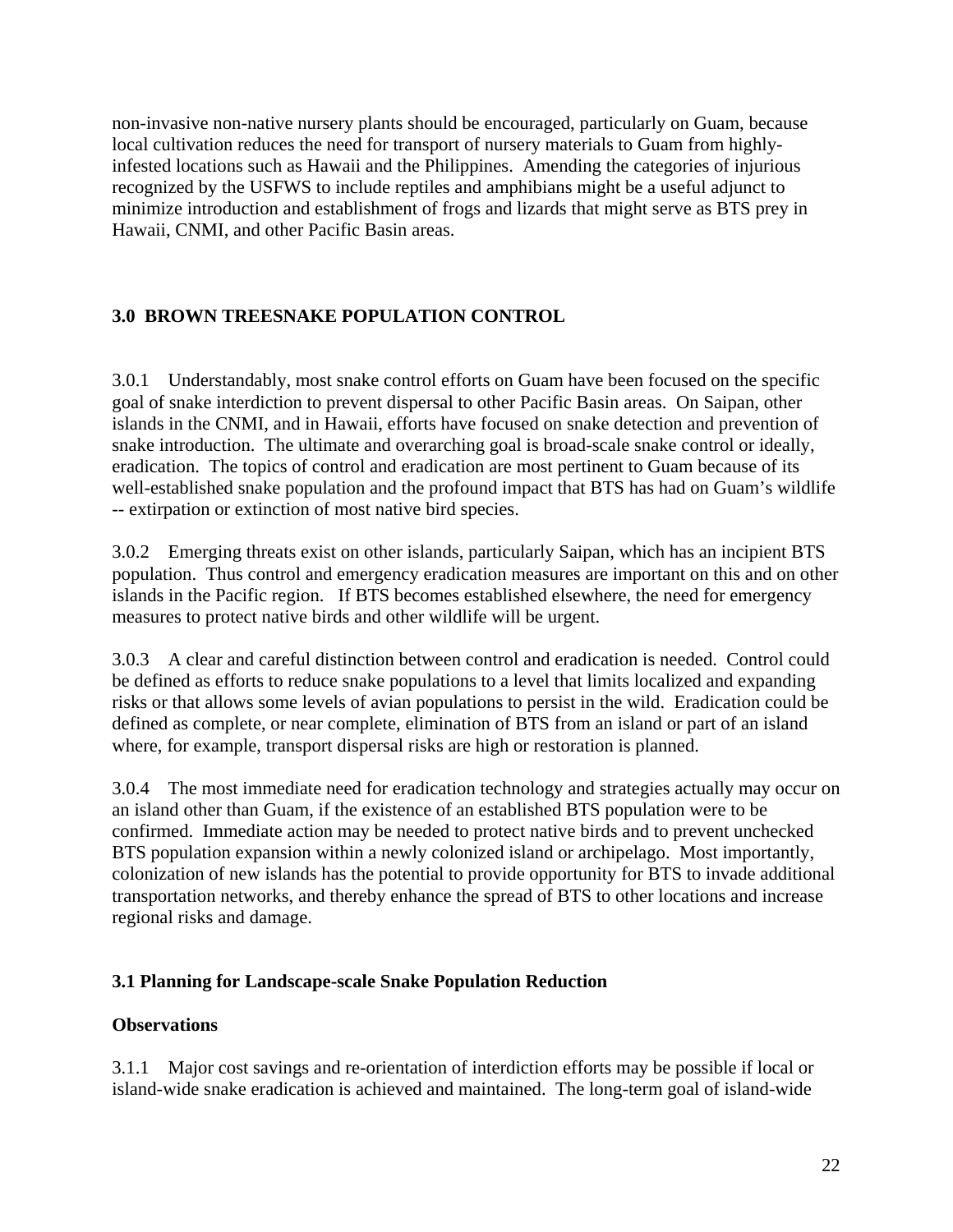eradication of BTS has scarcely been addressed. Although earlier planning documents made reference to snake population reduction over large areas, no specific planning exercises have been undertaken and budgetary needs for systematic, large-scale actions have not been assessed. The neglect of this area is somewhat understandable because the cooperating agencies were unable to make more than minimal year-to-year investments in the technologies that would make such programs possible.

3.1.2 Largely through grant funding to Wildlife Services and NWRC, a snake toxicant and a snake sterilant are nearing the stage where broad-scale implementation can be foreseen. In fact, the toxicant may now be used in concert with buffer zone maintenance in a pattern of expanding application. Unexpected termination of grant funding for this research may delay progress, but the data for Federal regulatory approval of field application of both materials are largely in place. Development of large-scale delivery systems is the principal task remaining to allow use of these materials to begin snake eradication or population suppression over large areas.

 3.1.3 The strategy for staging a large-scale eradication program has not yet been developed. Research on control of small snakes, snake attractants, and delivery systems are most important for implementation of a large-scale and efficacious program. The delay in establishing capability for emergency eradication means that no contingency plans exist to address the expanding threat of snake establishment on Pacific Islands other than Guam. Costs and logistics of eradication on multiple islands would be significant, potentially many times more than for Guam alone. Longterm cost management thus would benefit from having emergency eradication capacity in place on high-risk islands as soon as possible.

## **Recommendations**

3.1.4 Wildlife Services, with the assistance of the other agency partners in the BTS Control Committee, should now begin use of acetaminophen to expand snake control efforts in areas considered high-risk for snake export. Obtaining funding for the research necessary to extend efforts to larger areas should be the highest priority.

3.1.5 After more than 20 years of BTS research and interdiction, virtually every control tactic with potential vertebrate application (including several with no proven basis of application on vertebrate species) has been explored. High priority for funding to develop application methods for toxicants and sterilants should now be the focus. The BTS Control Committee should at this stage resist proposals for work on unproven control tactics, such as biological control, that have no promise of timely application.

3.1.6 The BTS Control Committee should develop the procedures and sequence of events for localized and island-wide snake eradication. Planning for full implementation of new or developing technologies in eradication should proceed because eradication appears feasible and research efforts have been highly successful. Both short-term and long-term eradication goals should be defined.

3.1.7 Determine what further environmental assessment will be required by law for various types of eradication effort on Guam and what legal or administrative impediments might delay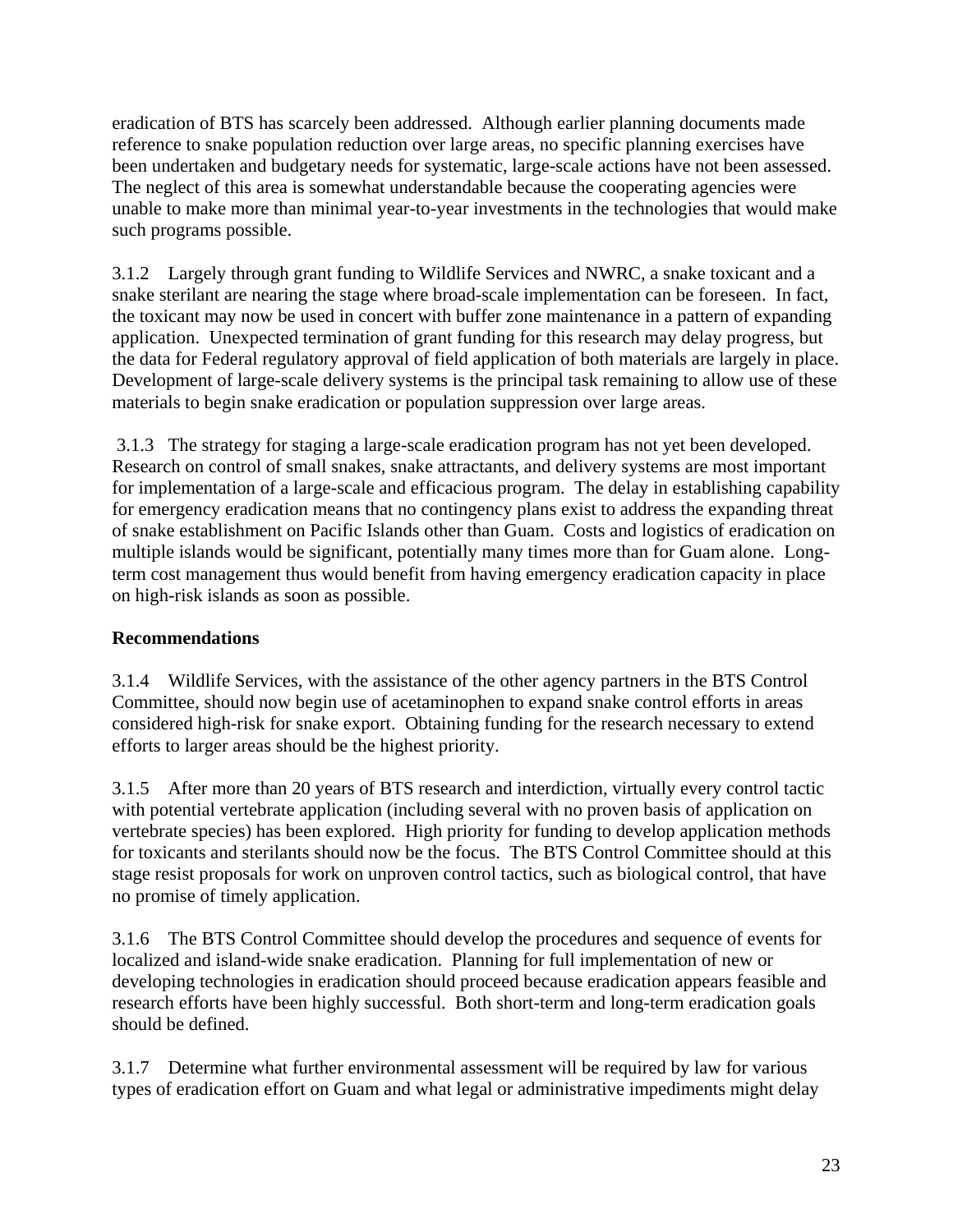emergency eradication efforts if snake populations were identified elsewhere. Ensure regulatory requirements are met to allow control and eradication projects to incorporate new technology for use of toxicants or sterilants as soon as they are available for practical application.

3.1.8 Economic assessment of the benefits of eradication and changing interdiction needs as snake eradication proceeds should be considered research activities and a part of ongoing management as work progresses. Prioritize early investment in eradication technology and plan development, because project costs will potentially soar in the future if delays continue.

## **3.2 Eradication Strategy**

## **Observations**

3.2.1 Some landscape-scale experiments using mouse/acetaminophen baits to reduce snake populations have shown success. However, delivery over large areas with diverse terrain and potentially dense vegetation presents a tremendous logistical problem. Snakes also are present in urban areas. Eradication is further complicated by limited knowledge of bait acceptance by small snakes or control of small snakes through alternative strategies.

3.2.2 An eradication effort may require use of temporary barriers as blocks of land are systematically reclaimed. Some temporary and permanent barrier designs have been developed and tested; an ongoing concern is the degree to which barriers are subject to weather impacts. Mapping and monitoring also will be needed for a successful eradication program.

3.2.3 Unresolved questions about snake survival and re-establishment in "clearance" areas are being addressed on a priority basis, albeit with limited funding, by USGS scientists. Awaiting the results of these long-term investigations should not delay initiation of expanding control efforts, but the need for close coordination among scientists and managers and rapid program adjustments based on new findings should be anticipated and planned.

3.2.4 Funding for planning and implementing an eradication program currently does not exist. Major cost savings and re-orientation of interdiction efforts may be possible if local or islandwide snake eradication is achieved and maintained.

## **Recommendations**

3.2.5 Initial eradication plans should expand from focal high-risk areas (such as transportation centers and military bases). Funding by the cooperating agencies should be devoted specifically to developing such a plan, and additional research should focus on rapid development of effective baits and delivery systems for tropical use. Projections should be made and updated annually, so that when the snake toxicant and snake sterilant technologies are fully available for large-scale use, they can be implemented immediately.

3.2.6 Conduct additional landscape-scale trials as technology is refined. Establish a team effort between USGS and NWRC researchers, to evaluate efficacy and population dynamics during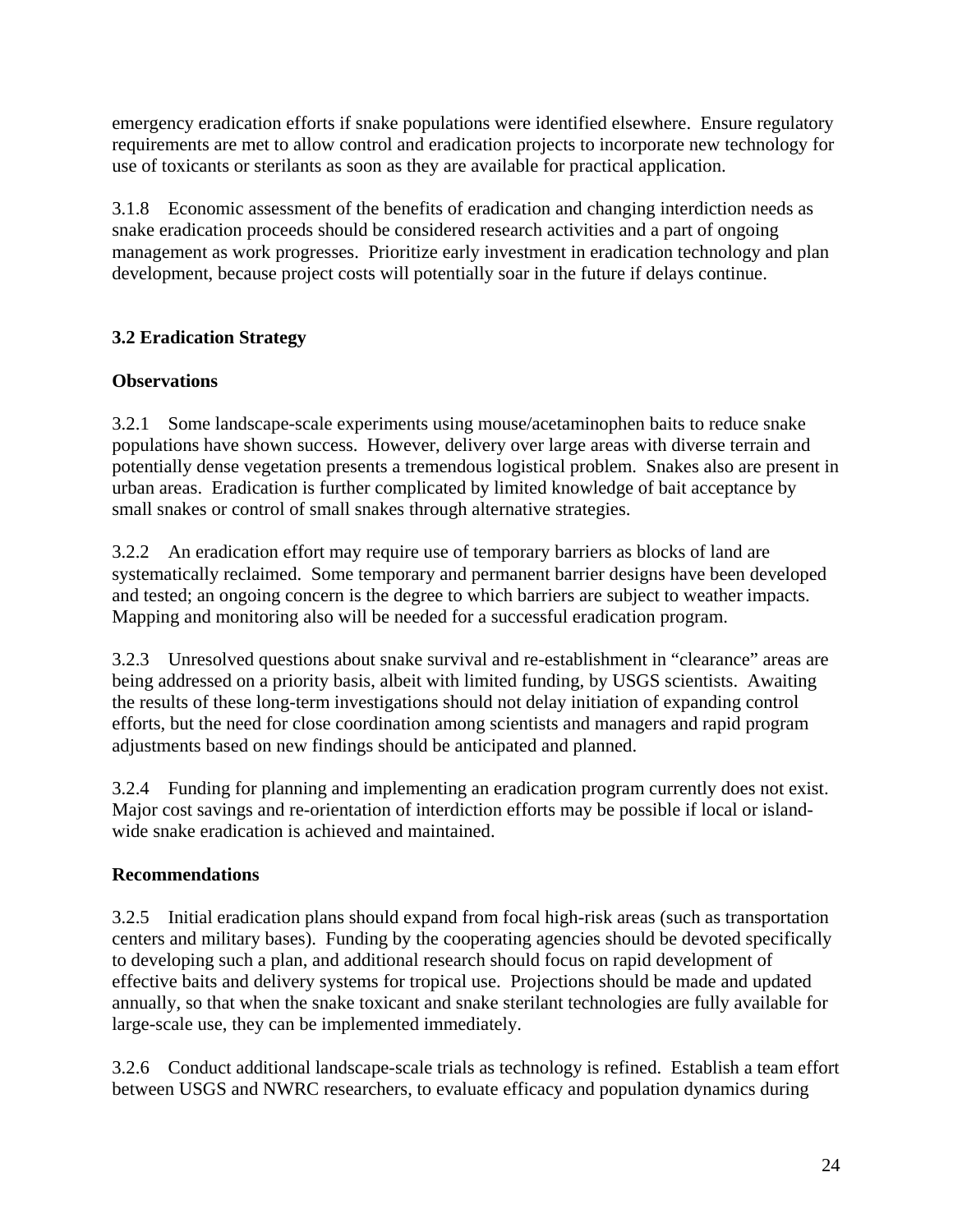and following bait application. Make methods development a priority both for Guam and for other areas.

3.2.7 More resources are needed to advance bait delivery methods and systems planning by Wildlife Services. Significant developments in research by USGS in population measurement, detection, monitoring, and surveillance also are needed. The latter is critical because of the need to measure declining and small populations following bait application and to monitor for immigration. Thus research programs related to population measurement should be reinforced and supported.

3.2.8 Develop a strategy for systematic and sequential control (such as using a standard block mapping system, baiting, and block monitoring – similar to urban rat control procedures) with systematic transition of blocks from active to non-detect levels, beginning with one target area and progressing from there over several years. Recognize that logistical issues and habitat conditions are variable in Guam's diverse landscapes, and tailor the baiting and monitoring activities accordingly. Work in urban or residential areas will require strong public interface and dedicated outreach personnel as part of the eradication plan. Include a schedule that could span 10-20 years.

3.2.9 Consider use of barrier systems as part of any eradication effort to reclaim and protect cleared areas. Identify the appropriate barrier system for that kind of application. Develop and use GIS as another tool needed as part of any large-scale eradication and monitoring program. Interdiction and control strategies and programs must be closely coordinated. These activities should also be closely coordinated with restoration planning.

3.2.10 Make funding available to implement a Guam BTS eradication plan as new technologies are refined. Full implementation of new or developing technologies for eradication programs should be planned recognizing that eradication appears to be a feasible, but a long-term, goal.

3.2.11 Emergency response capability is an immediate need off Guam, necessitating the availability of eradication methods and strategies now. Capability for emergency response includes baiting methods, teams, and various support for staging a field operation, and also requires skilled personnel for coordinating with local officials and the public. Such planning needs incorporate directly the Rapid Response Team effort.

## **4.0 SPECIES AND ECOSYSTEM RESTORATION ON GUAM AND OTHER PACIFIC BASIN AREAS**

4.0.1 There are two overarching goals of the BTS work: (1) control and eradication to prevent further damage and minimize dispersal risk, and (2) adequate control so that restoration can occur one day and result in self-sustaining populations of some avian species. The topic of restoration is most pertinent to Guam because of the loss of species resulting from snake predation there.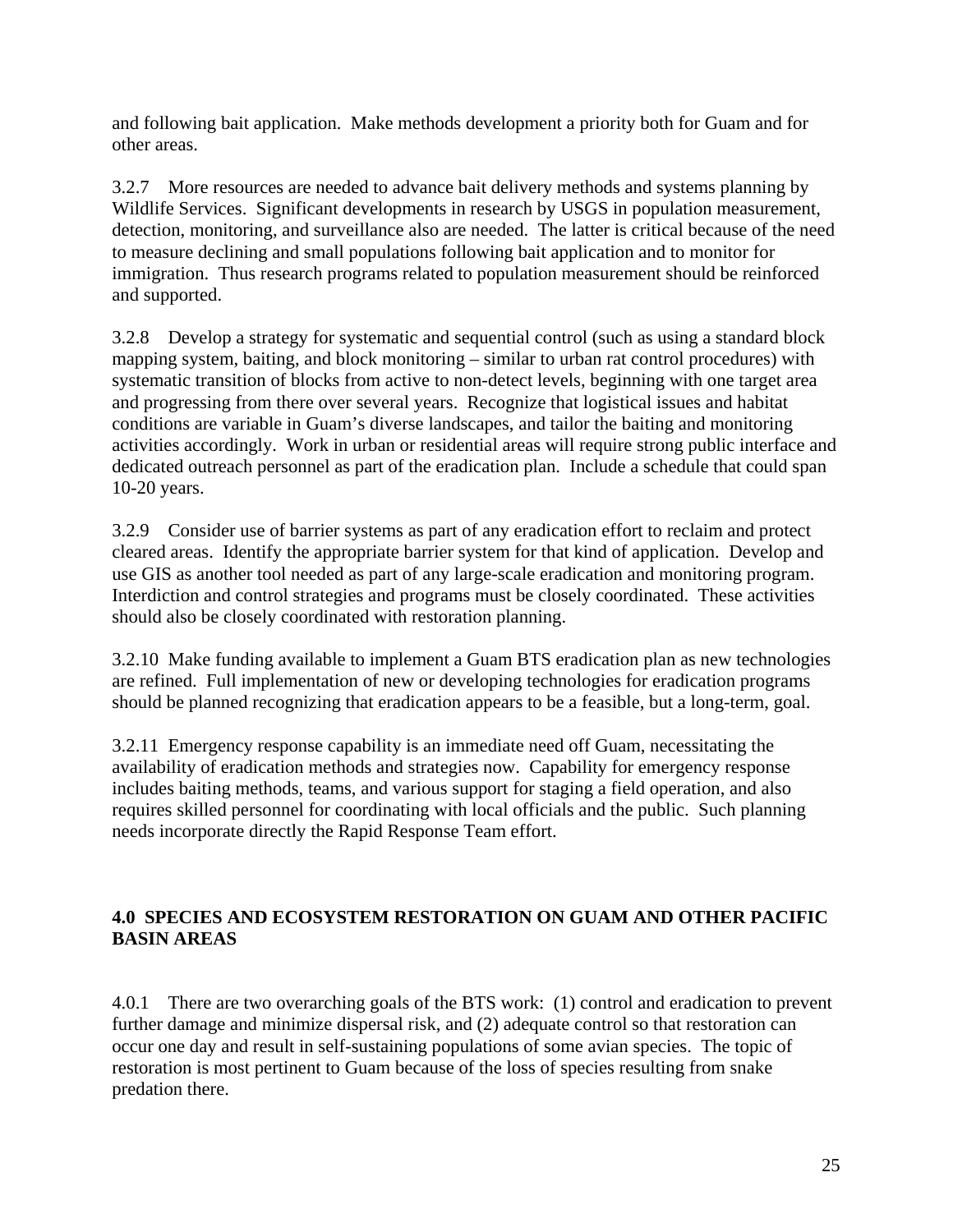4.0.2 Restoration of bird species or of particular ecosystems, if that is the course chosen, present special cases in relation to the overall BTS programs, since funding for such actions is not encompassed by the limited resources available for BTS interdiction and control efforts and since legal authorities and expertise reside principally with the USFWS and the Governments of Guam and CNMI.

4.0.3 BTS control or eradication is only one element needed in the overall restoration of endangered species. Habitat loss, quality, and restoration should be a primary concern along with the impacts from invasive species other than BTS. Personnel must be in place (for example, avian ecologists and possibly aviculturists) along with a separate funding base for restoration. Although restoration would be a separate program, it would need to be closely coordinated BTS control efforts.

## **4.1 Restoration Planning**

### **Observations**

4.1.1 Recovery plans now exist for most of the Federally threatened or endangered species, and some bird populations have been maintained either in captivity or by specialized snake control efforts. However, neither the plans nor programs are focused on specific snake control actions that need to occur and have not generally accepted an assumption that snake control efforts can be successful in the foreseeable future, removing this major impediment to restoration.

4.1.2 Well-defined restoration goals, milestones, or the kind of long-term planning needed for a restoration program do not appear to exist. Limited reintroductions by the Government of Guam have occurred on a pilot scale, but without demonstrated long-term success. However, some valuable information on limiting factors and methods for reintroducing avian species was obtained in the process. For example, feral cats were found to be limiting for Guam rails (*Gallirallus owstoni*) following BTS control.

4.1.3 Planning for restoration does not appear to be linked or systematically integrated with BTS population and control research. Strong linkages will be needed so that, as technology and planning proceeds for large-scale eradication, restoration planning occurs in parallel.

4.1.4 As the habitats on Guam are further degraded by natural and anthropogenic factors, it will become increasingly difficult to restore bird populations. Biologists are generally aware of factors causing habitat degradation, but specific habitat studies are either limited or have not been conducted. Many research questions need to be addressed to support reintroduction planning. These include habitat requirements, habitat restoration needs, direct impacts by other invasive species (particularly rats and cats), impacts of ungulates on habitat, and possibly multiple aspects of population ecology and behavior for each avian species.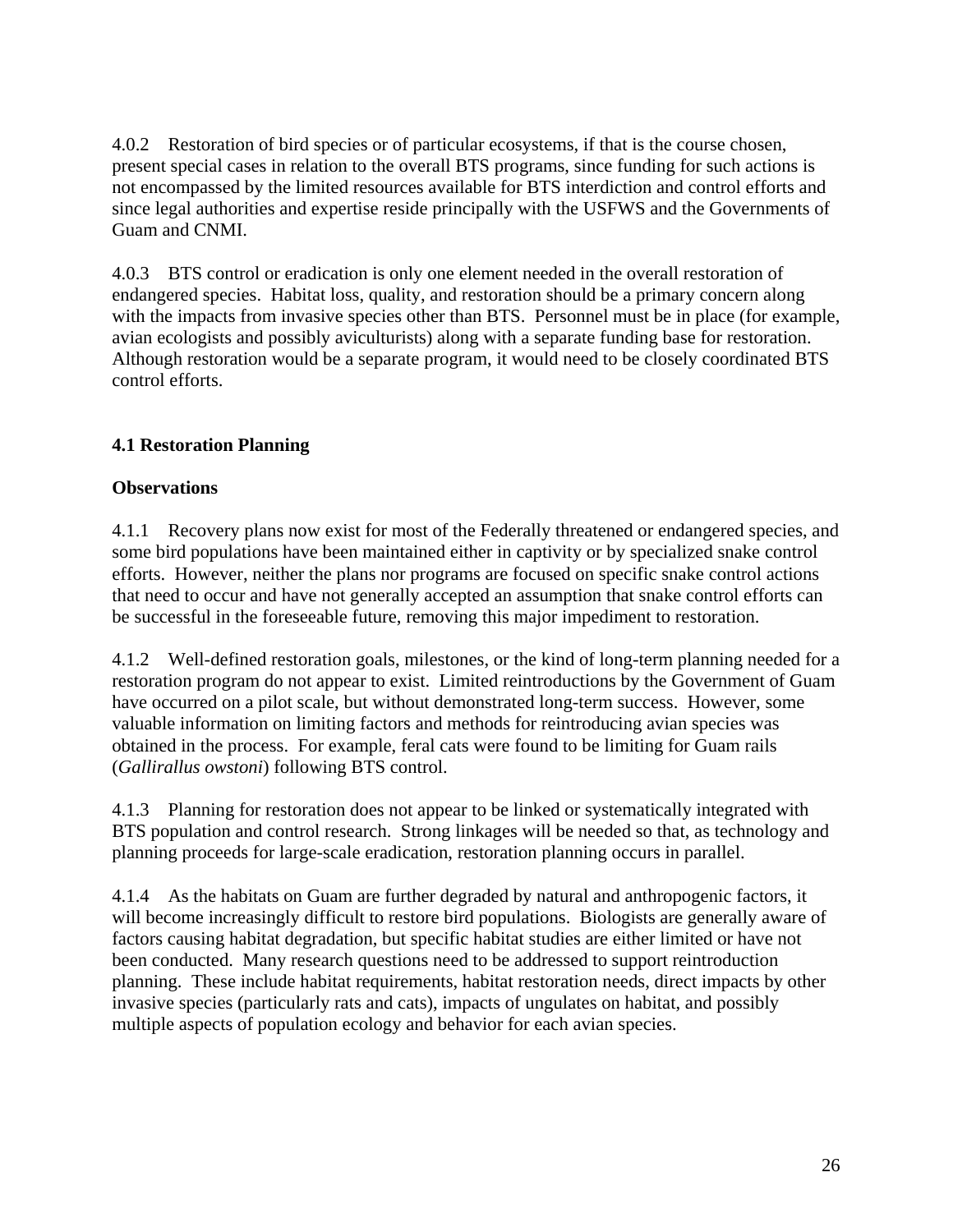#### **Recommendations**

4.1.5 Establish short-term and long-term plans, milestones, and research objectives to support restoration activities on Guam. Restoration goals must be clearly defined and actions properly planned in relation to each other; otherwise valuable funding resources may not be used effectively and reintroductions are likely to fail.

4.1.6 Recognize the need to consider multiple factors when planning restoration and conservation activities. Control measures for other invasive species (cats, rats, ungulates) will be needed. Most importantly, habitat quality and components should be evaluated before significant reintroductions are attempted. Local social and economic factors also must be considered as part of a holistic strategy. Biological information may need to be acquired through research in CNMI or elsewhere. Review of current long-range plans of land management agencies, particularly military agencies, for lands identified for restoration efforts will be important.

4.1.7 Separate funding initiatives are needed for restoration planning and BTS programs. Funding mechanisms available from Pittman-Robertson Act and ESA Section 6 may be potential sources for implementing recovery actions that are closely coordinated with snake control.

## **4.2 Restoration Strategy**

## **Observations**

4.2.1 A clear strategy is not yet in place for restoration on Guam, and substantial efforts will be required to define it in context of the BTS control and eradication strategy. Restoration goals can be described on a sliding scale from localized to island-wide reintroductions for one to multiple extirpated species. Species priorities need to be defined based on habitat, population dynamics (reproductive ecology), and thus potential for achieving self-sustaining populations. Resources needed for successful reintroduction programs currently are not available, but, likewise, no detailed determination of the resources required to phase in such programs have been made.

4.2.2 CNMI biologists have performed some avian population analyses that suggest long-term declines in some species over periods during which BTS was not believed to be present. Thus regional changes in avian populations may be occurring in some areas independent of BTS establishment. Such changes raise key questions about actions other than BTS control necessary for restoration. However, these population declines could also suggest that BTS establishment in such areas would exacerbate an existing problem, or, like the first 25 years that BTS was present on Guam, snakes are present but occur in small populations that hamper detection.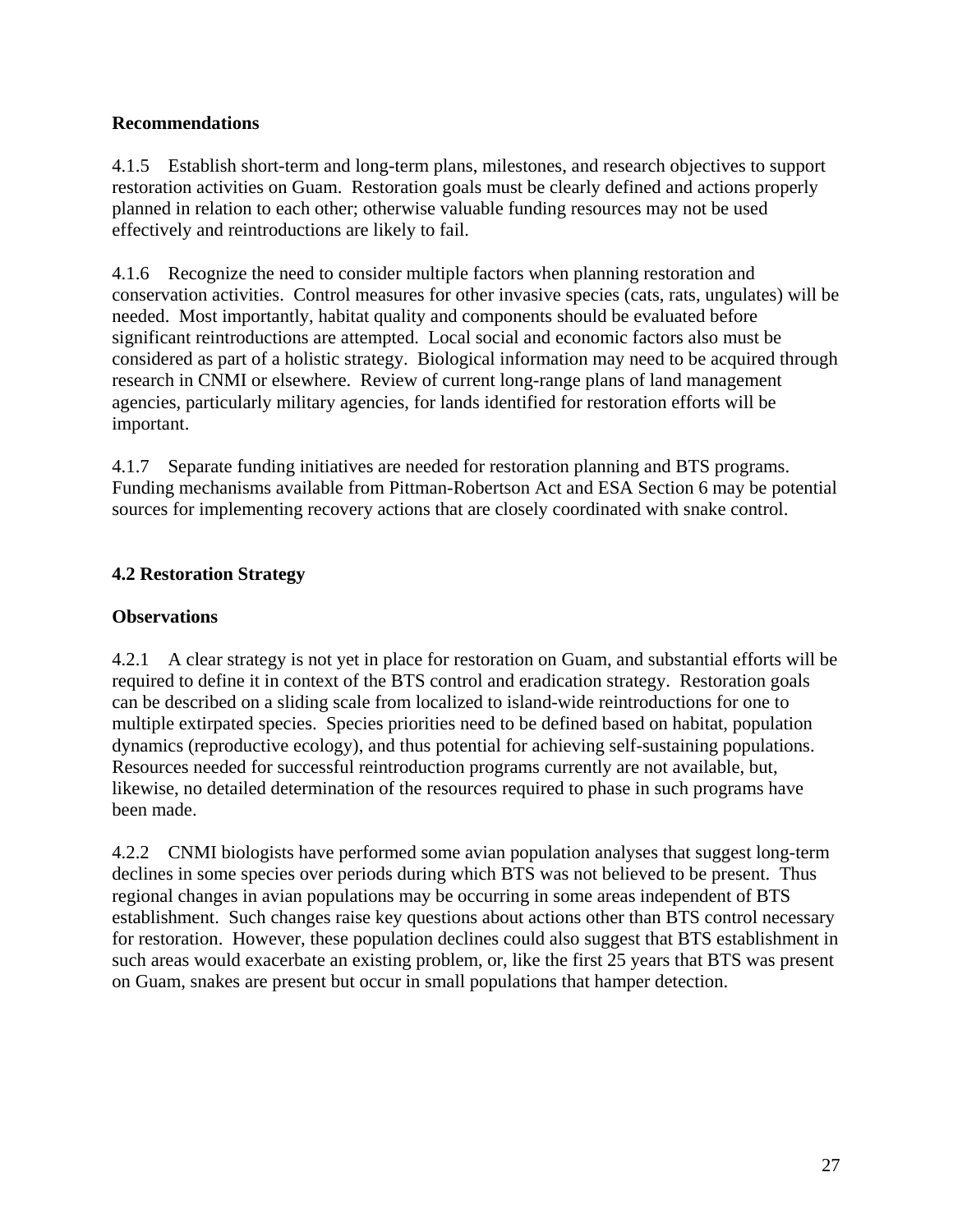#### **Recommendations**

4.2.3 Establish restoration goals and tight linkages to BTS control and eradication programs. The two programs should have parallel strategies with ongoing points of communication and integrated milestones where appropriate.

4.2.4 Develop control and eradication programs for multiple invasive species other than BTS, and implement those actions prior to the reintroduction of vulnerable species. In coordination with BTS research, conduct studies and acquire necessary biological information for reintroduction efforts. Prepare up-to-date recovery plans, and conduct alternative analyses as part of restoration planning; determine an appropriate level of effort and priorities for recovery planning. Evaluate habitat quality and determine management needs. Reintroduction actions should be ordered and timed according to these multiple factors and should be carefully coordinated with the sequences and timelines for BTS eradication efforts.

4.2.5 Some pilot studies to implement actions in recovery plans may be appropriate under controlled conditions, but the objectives of those studies should be clearly defined and based on prioritization. Priorities must consider the status of individual species in the region and the potential for successful reintroductions.

### **5.0 RESEARCH**

5.0.1 An integrated research program that linked with BTS control, interdiction, and eradication will continue to be central to the overall BTS mission. The BTS research program is based on Guam and in Fort Collins, Colorado, and is carried out by investigators from USGS Biological Resources Discipline (BRD), USDA NWRC, and Colorado State University (CSU). The USGS group consists of a single full-time senior scientist researcher, who oversees research assistants and co-advises post-doctoral researchers and graduate students hired through CSU. A research coordinator on Guam is also part of the USGS team. Several scientists and research assistants at the NWRC have worked on various BTS studies and on the regulatory aspects of BTS control methods development, but no permanent positions are dedicated to BTS research because of the uncertain funding. Unlike the USGS effort, no research facilities for NWRC are available on Guam. Thus, the only federal positions fully dedicated to BTS research are the USGS scientist and one full-time assistant supervised by the scientist. In addition to research carried out directly by USGS, CSU, and NWRC, research projects have been conducted at other universities and research institutions, mostly under contract from USGS.

5.0.2 The well-developed Fort Collins research facilities, the proximity of key researchers to each other, the links with CSU, and the legacy of a successful research program together indicate that the current BTS research infrastructure and geographic location should be maintained.

5.0.3 Research is coordinated jointly by the three Fort Collins entities, with formal and informal mechanisms for communication and feedback. Examples of coordination are annual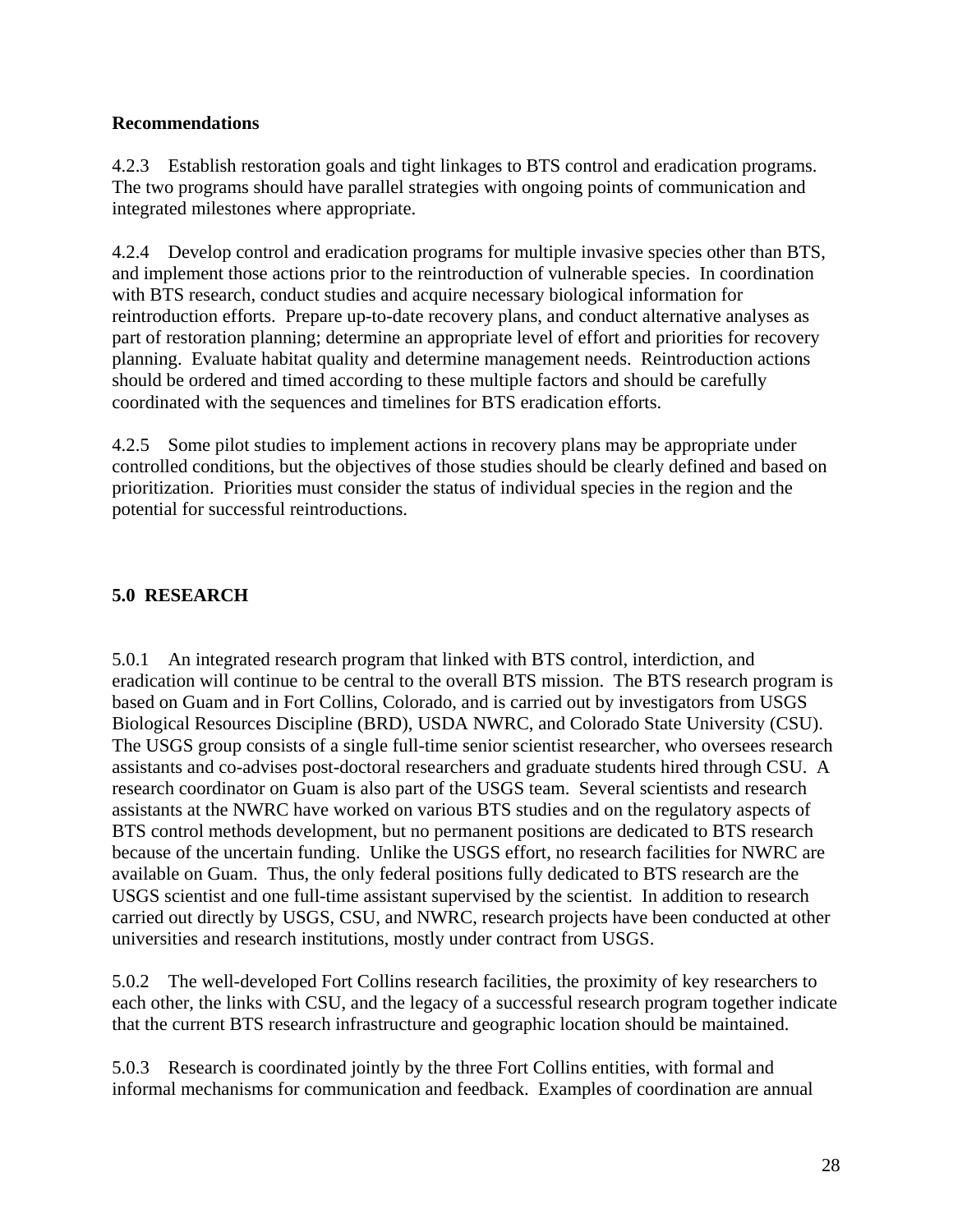BTS Control Committee meetings, scientific meetings and seminars, visits by researchers to operations offices, and reciprocal help among researchers and operations personnel in the field. The research scientists at USGS and CSU form a natural research group, partly because the CSU scientist and students are supported by USGS (with funding provided by OIA). Research by this group is coordinated via weekly conference calls that include participants at all levels in Colorado and on Guam. Research ideas are reviewed through a standardized process and promising ideas that are consistent with the priorities established in the BTS Control Plan are developed as formal proposals.

5.0.4 Research carried out by personnel at NWRC has followed a strategic plan aimed at developing fumigants, repellents, trapping technology, toxicants, baits, and BTS attractants. Despite unpredictable and remarkably little funding, significant successes have been made on all these fronts, including Environmental Protection Agency (EPA) registration of acetaminophen as a BTS toxicant. The current principal researcher has worked with very limited funding, and a post-doctoral researcher (hired through CSU) is working with very limited year-to-year funding. Expertise in methods development (including chemists, economists, modelers) available at NWRC has not been used to its full potential due to lack of funding. Hence, NWRC has been unable to realize the goals of its BTS research program. Research on BTS eradication could advance more rapidly with permanent infrastructure for research on Guam that would be available for inter-agency use. The NWRC activities would be enhanced significantly with a research station on Guam and full-time staff working on BTS studies. To accomplish this, NWRC should determine the personnel necessary to accomplish its goals for BTS research.

5.0.5 All research into the BTS problem stems from priorities set in the 1996 BTS Control Plan, and the panel noted that essentially every item on the research agenda in the plan has been addressed. An impressive feature of the BTS research program is the exemplary record of published findings and rapid implementation of research by Wildlife Services and other operations personnel. A few examples of practices based on research results include use of detector dogs to inspect cargo, snake population monitoring and surveillance techniques, the development of Rapid Response Teams, several generations of improved traps, and development and testing of snake barriers. Conversely, some lines of research prescribed by the BTS Control Plan did not yield practical results were discontinued (e.g., lighting as a BTS repellent, various biological projects).

5.0.6 After more than two decades of applied research, BTS control efforts are poised for major success. However, without significant, consistent funding, the research program cannot complete the final steps to achieving that success. Additional scientists and support staff are needed. Current research needs include bait development and delivery, results from the closed population studies, and monitoring and capacity-building tools linked to the Rapid Response Teams.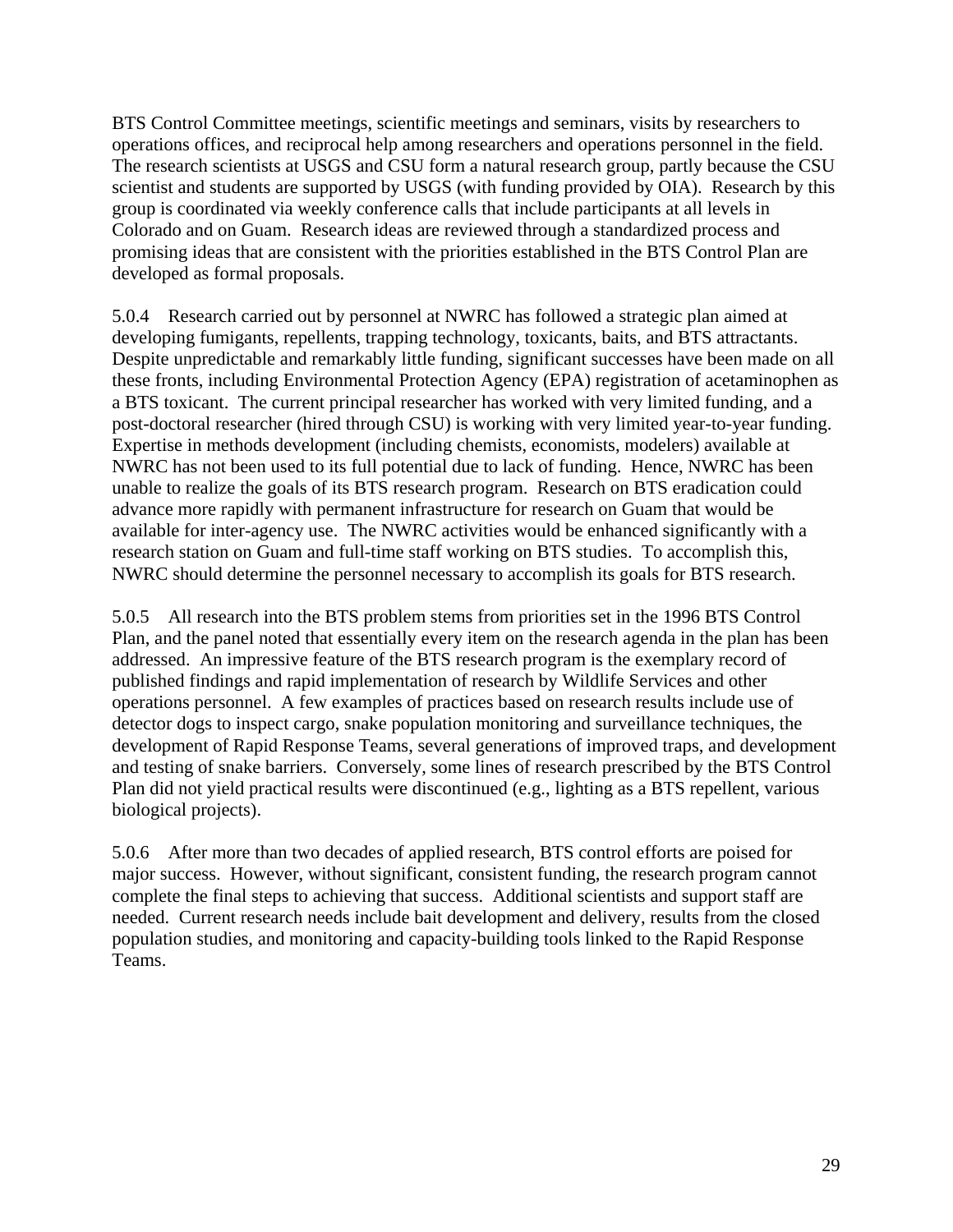## **5.1 Coordination and Planning**

### **Observations**

5.1.1 The research based in Fort Collins at NWRC, USGS, and CSU is well coordinated. There is ongoing interface and communication between researchers from all institutions and with Wildlife Services personnel on Guam based at the Guam National Wildlife Refuge. USGS research personnel have facilities and sufficient staff on Guam. NWRC research personnel may request use of the existing facilities on Guam, but they have limited staff for research.

5.1.2 USGS has a single research scientist with research and programmatic duties. This dilutes the focus of USGS research effort, despite the critical need to develop technologies. NWRC does not have senior research scientists dedicated to and responsible for BTS-related research, despite the clear need. The overall BTS research effort, which will continue for many years, would proceed more rapidly and efficiently if a field station were developed on Guam.

### **Recommendations**

5.1.3 Maintain Fort Collins as the national center for BTS research, with its unique combination of federal agency and university personnel at one location. The Invasive Species Building being constructed at the NWRC will be an excellent additional resource.

5.1.4 Continue the current system of communication and coordination for identifying research ideas and proposals used by USGS and CSU and develop mechanisms to fully integrate NWRC researchers into the planning and review processes. Continue and encourage activities such as BTS lunches and other informal and formal information-sharing meetings and seminars. As more funding becomes available, the importance of research coordination should be maintained. Some of the informal linkages that have developed among researchers and NWRC, CSU, and USGS should, at that stage, be formalized.

5.1.5 Substantially increase research funding for NWRC, especially given the immediate risk of BTS establishment outside Guam, for example Saipan and Hawaii. Establish a field station on Guam that could be used by NWRC researchers as well as by USGS and CSU workers now based at the Guam National Wildlife Refuge. Establish sustainable funding for research for both NWRC and USGS so that objectives and schedules can be set and long-term goals can be achieved.

5.1.6 The panel recommends increased administrative and programmatic support for senior researchers, so they can focus on designing and completing research. An additional full-time research scientist for BTS at USGS would be beneficial. Two research scientist positions at NWRC, dedicated to BTS methods development would be well-justified.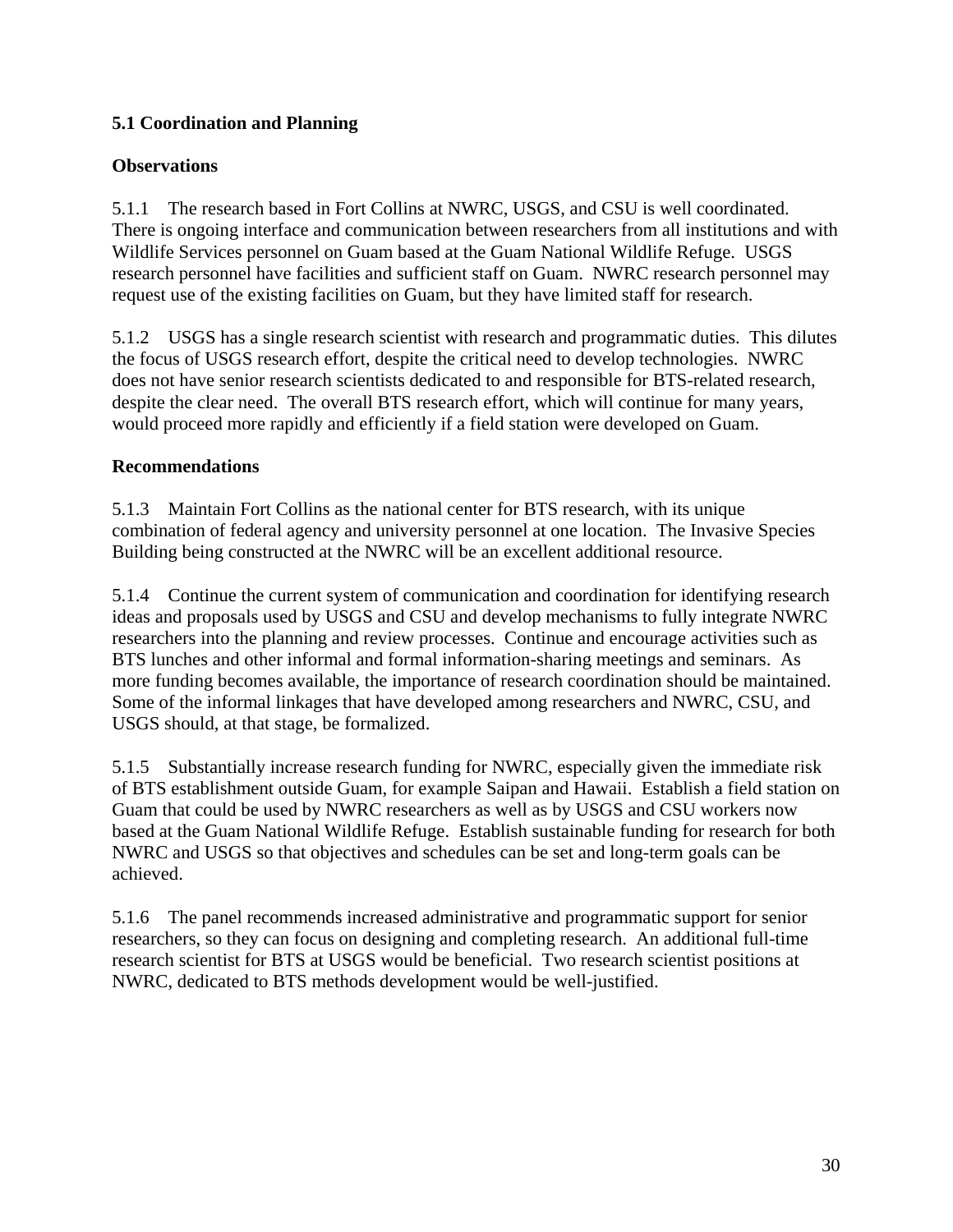## **5.2 Tools and Methods Development**

#### **Observations**

5.2.1 Promising BTS control technologies have not been pursued rapidly enough because of limited and unpredictable funding. Some research on bait and delivery systems has been conducted; such work is essential to successful use of both BTS toxicants and reproductive sterilants. However, the development and testing of bait and snake attractants needs to be completed before these tools can be used by Wildlife Services. Mouse attractants have shown the most promise for trapping and baiting efforts, but practical considerations limit their use in large-scale control operations. Landscape-scale experiments on toxicant delivery systems are constrained by lack of funding.

5.2.2 USGS has in the past funded investigation of biological control methods for BTS, and recent reviews of these activities have been conducted. The history of biological control efforts for vertebrate pests has provided no promise of successful use and there appears to be no prospect for real-time development of useful biological control technology for BTS.

#### **Recommendations**

5.2.3 Adequate funding is needed now for research to provide tools and applications for control efforts, especially given emerging concerns on Saipan. Research on bait attractants and delivery systems should be vigorously pursued, as should large-scale bait delivery experiments. Planning the use of new control methods should go hand-in-hand with research programs, including strategies and schedules for application. The practical logistical aspects of bait delivery should be considered as part of bait and attractant research. Logistics are a key element of any largescale field operation and advance planning could help reduce time invested in maintaining live mice in traps and could facilitate broadcast bait application as part of an eradication operation.

5.2.4 NWRC should be fully funded but not at the expense of USGS and CSU research programs. The panel strongly believes that the limited research dollars available are wisely directed and efficiently at priorities established in the BTS Control Plan. Reprogramming of the limited funds is not a viable way to accomplish essential research. New, stable, and predictable research funding is needed.

5.2.5 Further funding and investment of research energies in biological control is not recommended because of the lack of theoretical basis to indicate potential for success, the low likelihood of timely application if biological controls were developed, risks to other snake species elsewhere if control agents could not be contained, and the likely high cost of development when other appropriate technology is nearly in hand.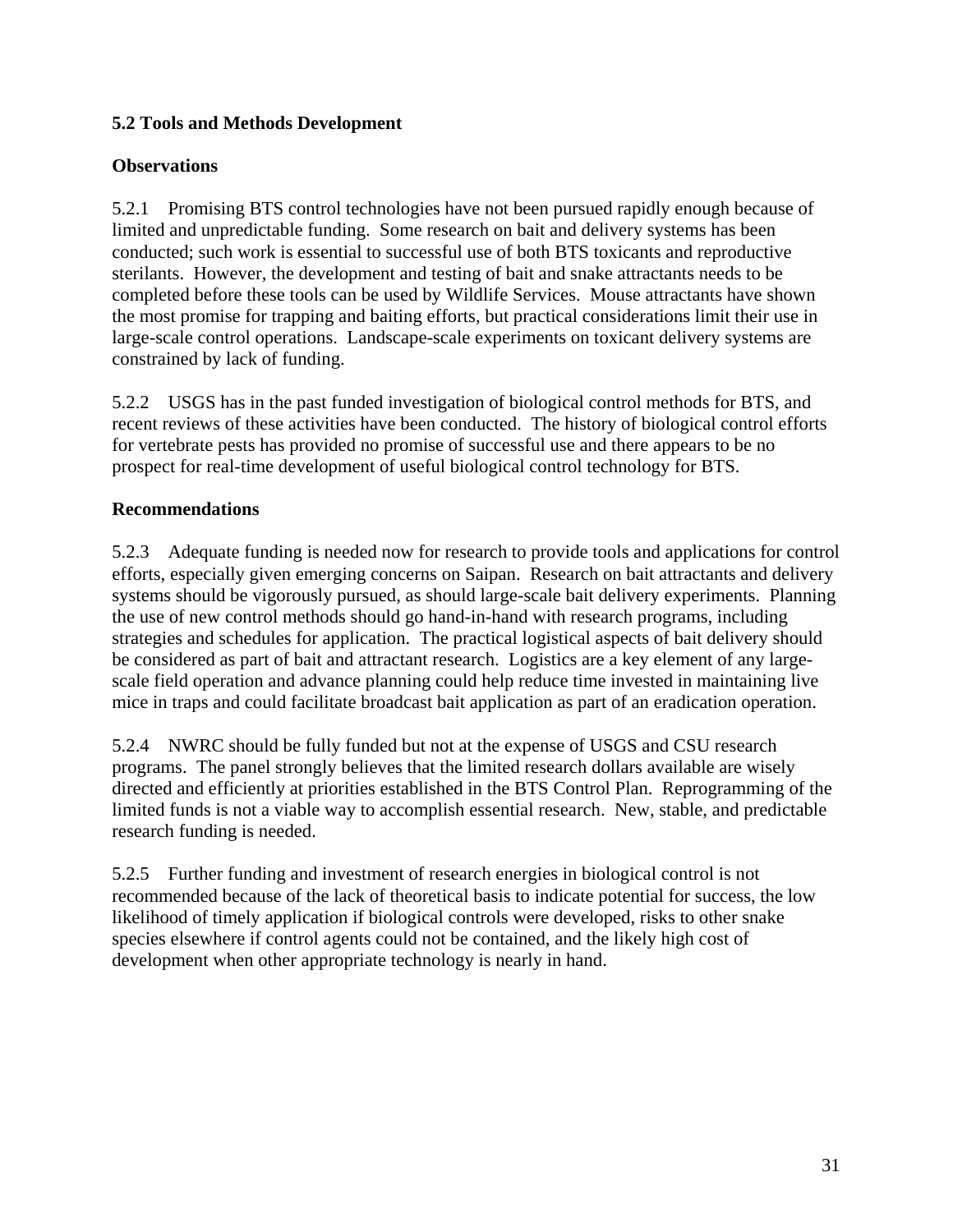## **5.3 Monitoring and Surveillance**

## **Observations**

5.3.1 Excellent surveillance and monitoring methods and tools are needed to facilitate interdiction and eradication efforts. Research on detecting incipient BTS populations and monitoring declining avian populations depends on integrative research projects. An example of one such project currently underway is the "closed population project" (CPP) established in a large enclosure on Guam by USGS and CSU personnel.

5.3.2 Research now underway on the use of detector dog teams to search forested habitats will likely refine an important surveillance and detection tool, both for monitoring and for rapid response work.

## **Recommendations**

5.3.3 Detection and surveillance methods are essential for interdiction, rapid response, and especially future control efforts. In particular, methods for detection and surveillance of small and incipient BTS populations need to be further developed and implemented and the existing surveillance methods need validation.

5.3.4 High priority should be placed on the current CPP to gain preliminary insights on several related questions on snake behavior, detection, and monitoring. As results become available, new studies will be needed to validate emerging surveillance techniques and to examine and refine existing techniques for field use. Planning should take place now for the necessary largescale field studies, recognizing the development of such studies will depend on the results of current work.

5.3.5 High priority should be placed on developing detector dog technology to assist with capture of snakes in forested areas where snakes occur at low levels. Plans should be made for implementing this approach, including acquiring housing, hiring dog handlers, and training dogs.

## **5.4 Critical Ecological and Exploratory Research**

## **Observations**

5.4.1 Results to date indicate that more research is needed on several aspects of BTS behavior, life history, and population biology. New potential prey species for BTS have been introduced to Guam and elsewhere, particularly small frogs on Guam and Hawaii, and the implications of these introductions must be examined. Key ecological information is lacking about BTS, for example, the abundance and distribution of small snakes and the occurrence of their nesting habitat. These gaps in ecological knowledge bear directly on development and application of control methods. Trapping results indicate some, but not all, snakes larger than a certain size are easily trapped. Small snakes are not readily trapped in proportion to their abundance. Prey-rich environments have much lower trapping success. Successful snake control efforts may also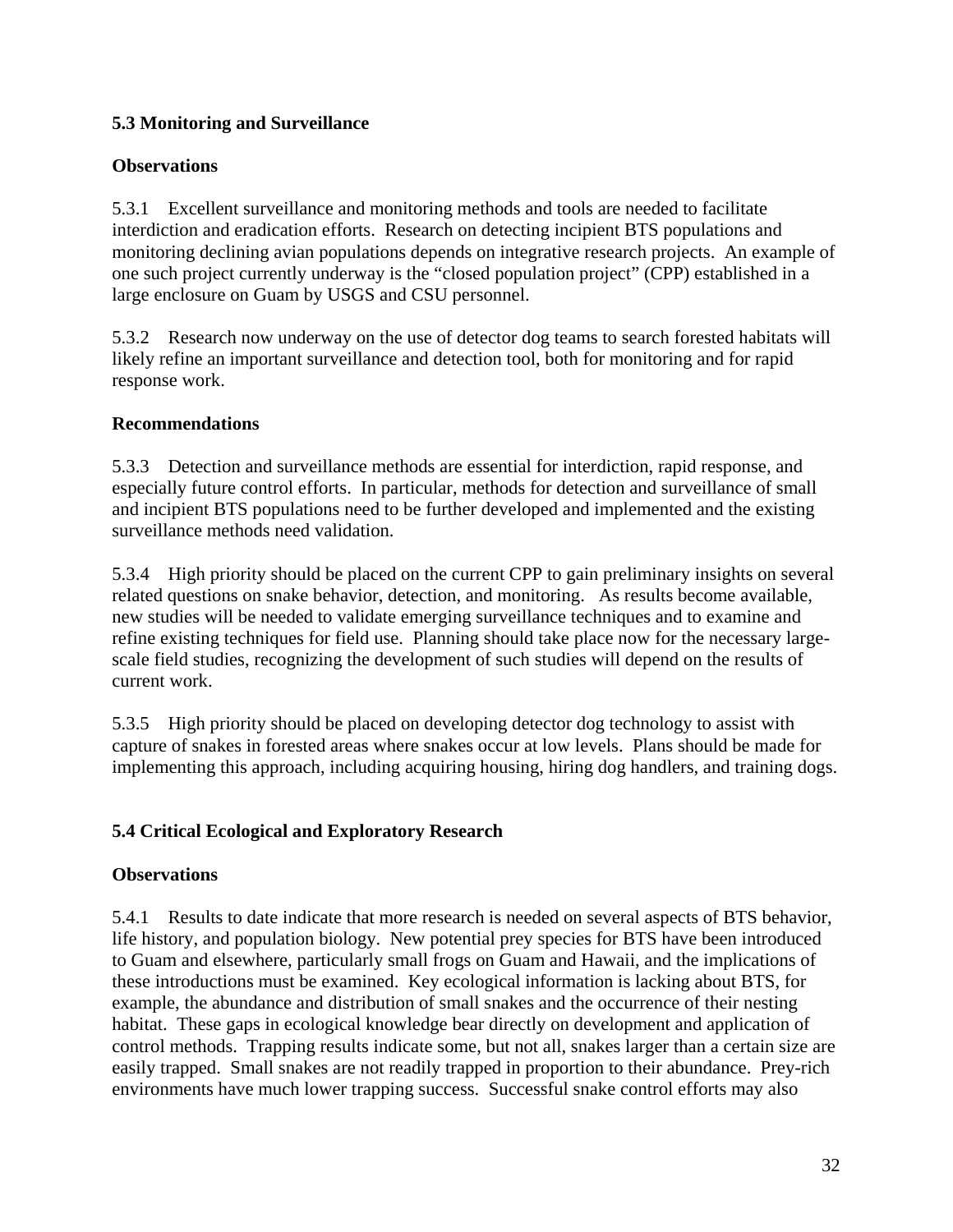affect populations of other alien predators, such as rats and cats, that could affect avian restoration efforts.

## **Recommendations**

5.4.2 Research is needed to determine nesting habits, nesting habitats, and occurrence of small snakes. Research is also needed to determine why certain demographic groups of BTS, such as juveniles and gravid females, are resistant to trapping. The implications of prey-rich environments for the effectiveness of bait applications should be investigated to support development of baiting strategies. Rapid exchange of information is needed among researchers and managers that are working on potential prey species for BTS in the Pacific Basin and this exchange could be coordinated by the BTS Control Committee.

5.4.3 As research proceeds on vertebrate pest species that co-occur with BTS, the proposals for new science-based control approaches from diverse research institutions should be encouraged and should undergo review through the existing structures established by the BTS Control Committee.

5.4.4 The BTS Control Committee should continue to encourage research on techniques for rapid bait deployment for BTS control. Practical application methods and benign environmental affects should be prioritized in new research.

## **5.5 Technology Transfer from Research to Operations**

## **Observations**

5.5.1 The agencies comprising the BTS Control Committee want to be assured that technology moves rapidly from research to application and that researchers are fully responsive to feedback from operational personnel. Although the BTS coordination system works well, technology transfer currently is largely informal, based on collegial interactions at meetings, individual collaborations, or informal contacts of varying frequency.

#### **Recommendations**

5.5.2 Consideration might be given to funding a full-time staff coordinator position (possibly within USFWS) for the BTS Control Committee to assist in the timely transfer of information from researchers to resource managers, to establish a filing system for committee documents, and to help avoid redundancy by the cooperating agencies.

5.6.3 With research managers and senior research personnel based in Fort Collins and operations managers based on Guam, in the CNMI, and in Hawaii, communications among these groups should be increased beyond the annual meetings sponsored by the BTS Control Committee.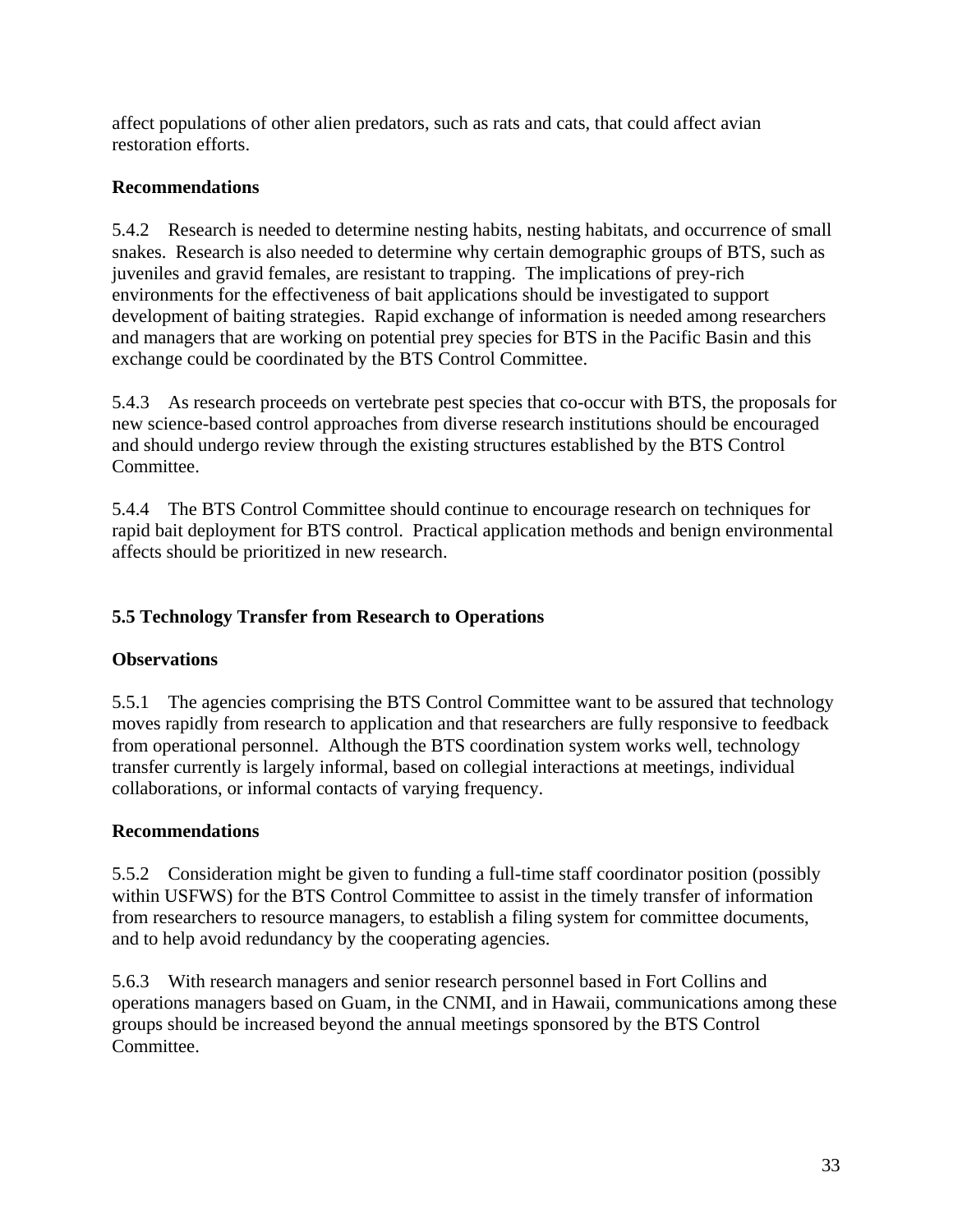#### **6.0 FUNDING**

6.0.1 The funding history of BTS research and control can be characterized as a grant-driven program, despite the scale and interdisciplinary nature of the problem. The original research that revealed that BTS was the culprit behind avian extirpations on Guam relied on temporary funding for avian disease research. The following years of research on BTS and the beginnings of control operations were funded by grants and contracts to individual researchers, largely from OIA. OIA continues to fund most of the research and many other BTS-related activities based on long-term relationships that have produced the high-quality results from the BTS program. In fiscal year 2005, OIA is providing approximately \$2.8M for research, operations, and education as follows:

- HDLNR =  $$20,000$
- CGAPS through the University of Hawaii  $= $40,000$
- NWRC =  $$60,000$
- $HDOA = $190,000$
- USFWS = \$239,288 (CNMI staff support funded through USFWS and temporary USFWS staff support for BTS)
- $GDAWR = $250,000$
- CNMI DLNR =  $$295,000$
- Wildlife Services (USDA Guam)= \$546,223
- $USGS = $1,160,000$

6.0.2 The central role that OIA has played in funding BTS programs cannot be overstated. OIA recognized the threat of BTS invasions as a serious issue and had the flexibility and the capability to dedicate funds to specific objectives. Additionally, OIA is a small enough agency with broad enough aims that program managers can allocate funding without layers of bureaucracy that in other instances might dilute funding initiatives. OIA continues to fund BTS activities via an informed decision-making team that is deeply committed to the BTS problem. The success of the BTS program, despite its being underfunded, is largely due to the approach taken by individual champions. In short, OIA has relied on champions of the BTS problem to work within a relatively simplified bureaucracy to direct funding efficiently at the most urgent priorities.

6.0.3 Since about 1993, \$1,000,000/year has been appropriated for BTS in the DOD Health Affairs budget. These funds are not permanent, and not a standard part of DOD budgets. Although military funds pay for much of the operational work, particularly Wildlife Services on military lands on Guam, the amount of this annual funding has not increased or been adjusted for inflation.

6.0.4 The DOD Legacy Program has funded critical research carried out by NWRC. The Legacy Program has not previously provided funding for interdiction work, although in fiscal year 2005, \$389,000 was directed into Wildlife Services. In addition, the Navy and Andersen Air Force Base are providing \$250,000 each for BTS operations on Guam in fiscal year 2005. The panel was informed this was a "one-time fix", and it is unclear what the budget situation for BTS operations on Guam will be in fiscal year 2006.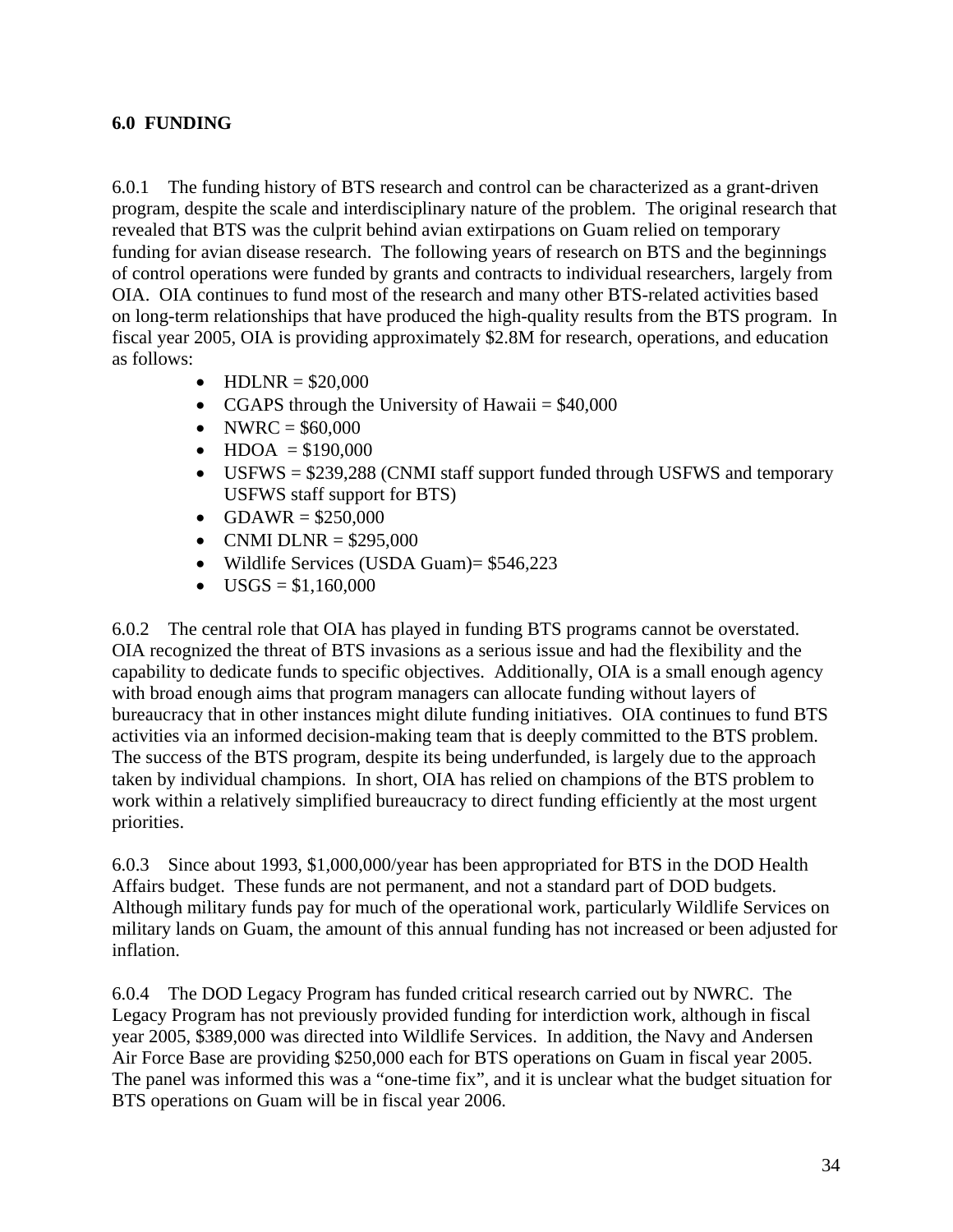6.0.5 OIA has provided \$546,223 in fiscal year 2005 for interdiction efforts on Guam, targeting commercial cargo. The USFWS allocates about \$175,000/year to BTS-related activities, and USDA provided \$178,700 for fiscal year 2005.

6.0.6 BTS-related operations on Guam and elsewhere are currently strained to the fiscal limit, and survive on a year-to-year basis. The network of dedicated individuals that has helped secure annual funding for BTS has been successful, but no other mechanism exists to ensure future funding from OIA and DOD.

6.0.7 Despite the scope of the problem, and acknowledgment that BTS eradication would require more than a decade, dedicated personnel support for the entire BTS program is limited. Whatever agency employs them, most personnel are supported to do BTS-related work through funding from DOD, OIA, and the USDA directive that provides for the Hawaii program.

6.0.8 All entities interviewed by the panel were in agreement that controlling and eradicating BTS, not to mention restoring Guam's native fauna, will not happen without significant increases in funding. Significant funding challenges include: a mechanism for financing cargo inspections that takes into account increase in shipping over time; funding for research that is predictable and allows long-term development of landscape-scale control or eradication methods; open exchange of information about funding for BTS among different agencies during planning phases; and agencies' perceptions of BTS funding when so many other invasive species problems merit attention and funding. The Brown Tree Snake Act of 2004 was passed into law during the Panel Review. This act is an important step toward addressing these outstanding institutional needs; it authorizes funding for BTS programs that could result in important changes in the future.

## **6.1 Overview**

#### **Observations**

6.1.1 There has been a piecemeal approach to funding, with annual shortages for proper program planning and execution. The BTS program funding has been based on short-term availability of funds, often during only parts of a fiscal year. Communication about funding among scientist and technical program personnel is often based on incorrect information and becomes confusing. There is no centralized reporting that facilitates tracking funds for BTS research and control. Budget tracking and decisions about allocation are performed principally by OIA in consultation with USFWS and USGS representatives.

#### **Recommendations**

6.1.2 Establish significant and long-term financial resources based on clearly defined goals, schedules, and an integrated program. Budgeting needs to be projected over long periods (10 years or more) for effective planning; even minor annual inflationary costs become substantial over time.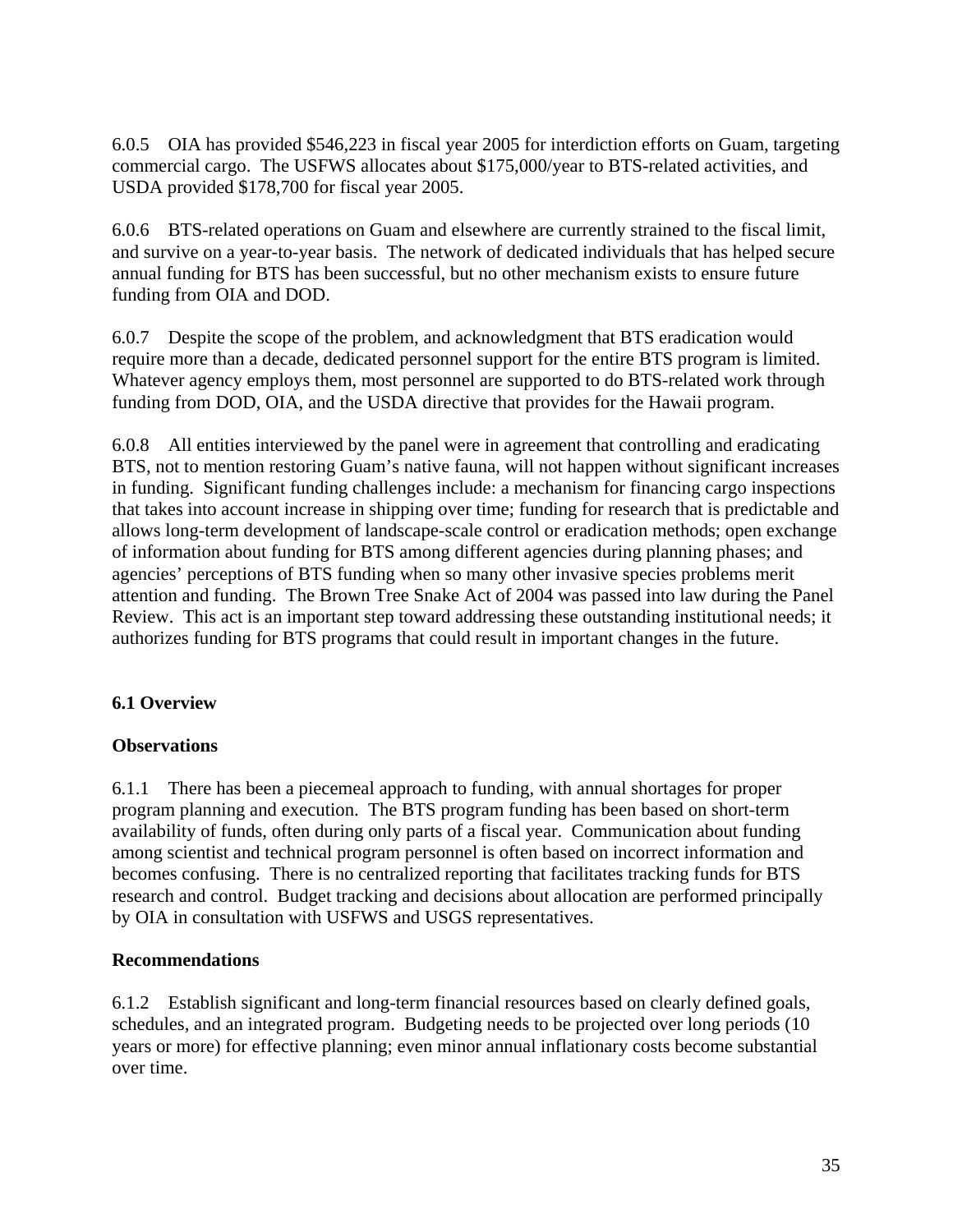6.1.3 Develop the budget tracking process to provide timely information and long-term summaries in relation to program priorities and goals. This will become especially important once appropriate funding levels are achieved.

6.1.4 BTS funding needs should be expressed as measurable tasks and expected results to facilitate acquisition of funding and understanding of program needs by funding entities. Senior managers must play a greater role in budgetary issues, in particular by obtaining base funding for the lead agencies.

## **6.2 Office of Insular Affairs**

### **Observations**

6.2.1 OIA has been the historic major source of funds for BTS research by USGS, and Territorial and State agencies. Funding by OIA in the near future may not reach past levels. The OIA grants program was moved to Honolulu in 2004. OIA distributes research dollars in consultation with USFWS and USGS staff. In recent years, OIA has played a key role in supplementing underfunded programs to maintain momentum or in assisting in start-up initiatives.

### **Recommendations**

6.2.2 Broad-based approaches to funding are needed to establish long-term program stability and to maximize the likelihood of BTS containment and eradication. If funding for a staff coordination position with the BTS Control Committee is made a priority, emphasis should be placed on defining and funding long-term goals, particularly to provide better coordination of funding for ecological and control methods research.

## **6.3 Department of Defense**

## **Observations**

6.3.1 DOD's primary mission is not to fund invasive species control or research. However, as a major landholder on Guam and a major source of transport of cargo and people in the Pacific Basin, DOD has played a key role in planning BTS control efforts on bases and has provided much of the funding for control methods development. The DOD agencies have operated their BTS programs primarily by passing grants or contract funds to other agencies. Since these funds are often not available at the beginning of the fiscal year because of the appropriation process, it is difficult for managers or researchers to maintain project continuity. It was unclear to the panel what internal attempts may be made by DOD to secure funding for BTS or to budget BTS work as part of operations and infrastructure planning.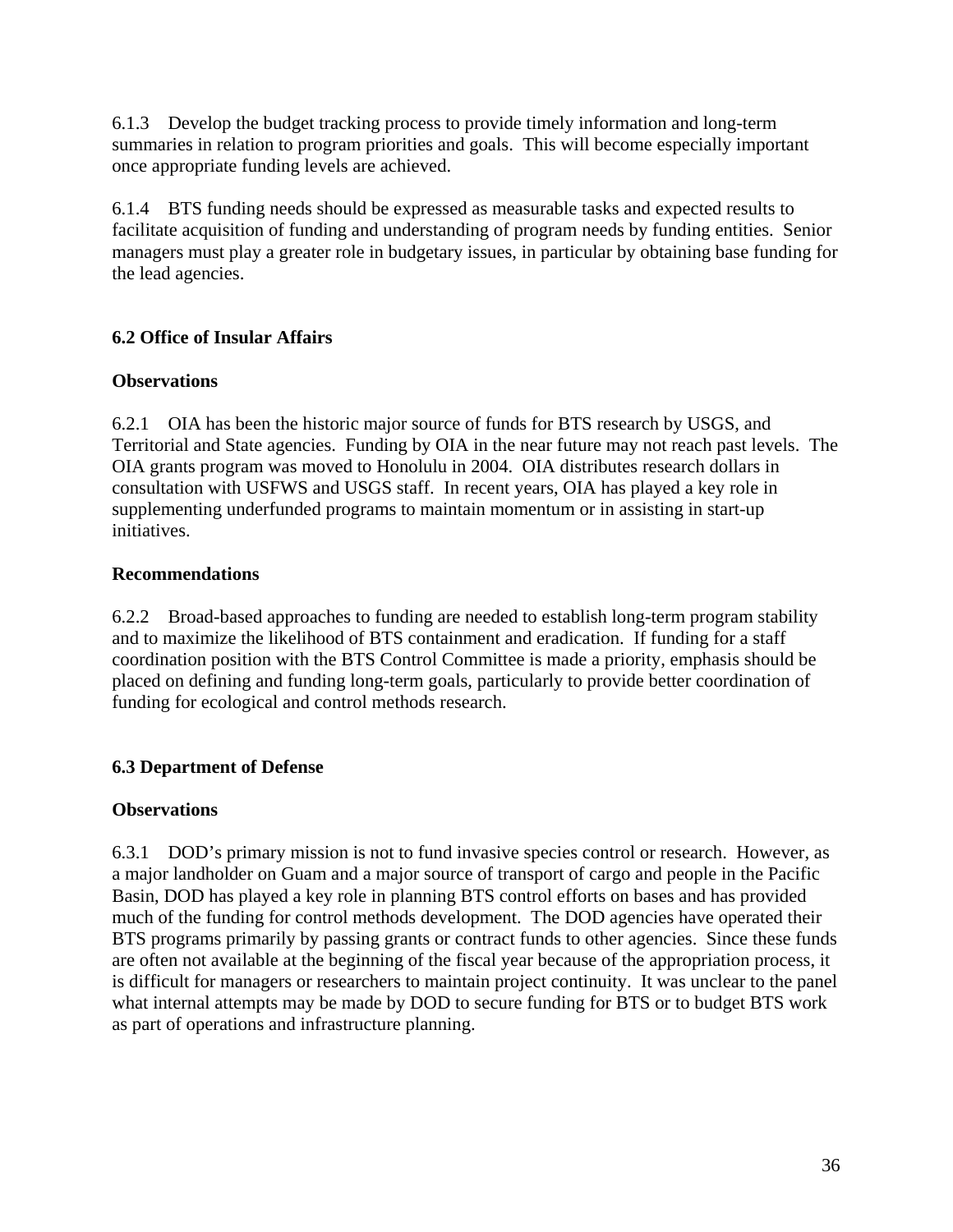#### **Recommendations**

6.3.2 Permanent, sustained funding needs to be established to ensure sustainability of BTS programs that are necessary because of military activities. The operational costs to DOD of BTS control should be articulated and budgeted accordingly. The planning philosophy needs to shift to recognize that BTS control and interdiction costs are an ongoing part of the military presence on Guam and regional operations; BTS control and interdiction should be budgeted as a routine "cost of doing business" for DOD activities on Guam. To a degree, funding for BTS interdiction should be based on amount of military transportation, because increased activity means more demand for inspections.

6.3.3 Budgetary participation by DOD is essential for overall program execution and the DOD contributions to research funding have been essential for the progress achieved and control methods developed. Among the cooperating agencies, there should be better communication about the availability of funds, and funding initiatives in DOD programs.

## **6.4 U.S. Department of Agriculture**

## **Observations**

6.4.1 USDA Wildlife Services has been a key agency in conducting operational BTS interdiction and control and in developing BTS control methods. However, BTS control efforts have been conducted by Wildlife Services as cooperating programs; nearly all operational and research functions are funded by other agencies.

6.4.2 USDA has made very good use of available funds and has demonstrated a clear recognition of the need to support and increase funding for BTS to maintain effective field operations and to complete research tasks efficiently. Apparently numerous attempts to obtain funding for BTS through the USDA budgeting process have been unsuccessful.

#### **Recommendations**

6.4.3 Managers of BTS programs should continue to seek commitment at the national level for invasive species control initiatives. Funding for Wildlife Services research and control efforts needs to be provided through the USDA budgetary process and should be incorporated into the base funding of the agency.

## **6.5 U.S. Geological Survey**

## **Observations**

6.5.1 The panel perceived what might be best described as an attitude that within USGS the BTS program is well funded. However, OIA funds the USGS brown treesnake research, and because this funding is provided year to year; there is no base funding in USGS. Many of the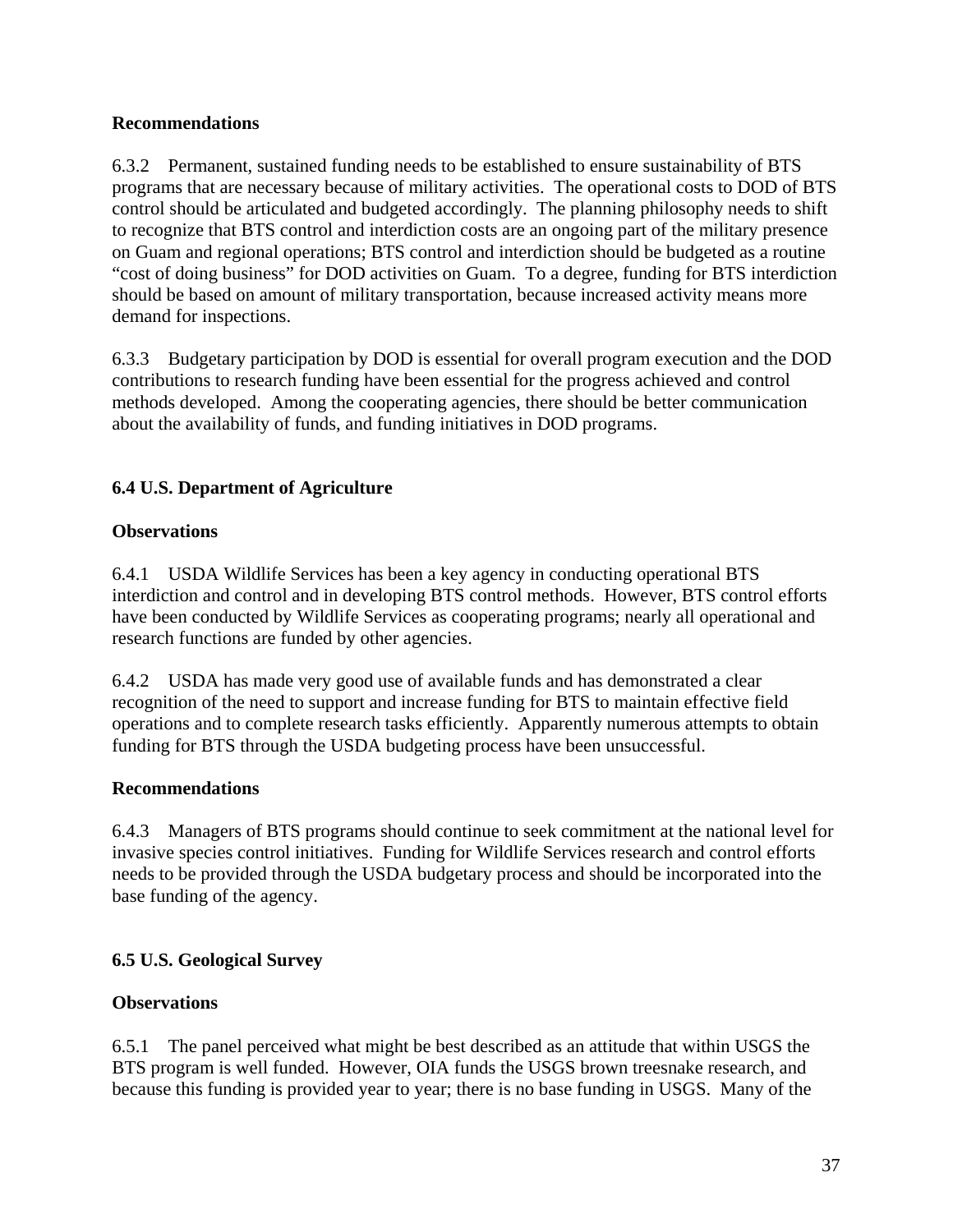USGS personnel apparently do not recognize the competitive, grant-driven nature of BTS funding.

6.5.2 The panel also learned that USGS has never attempted to develop funding initiatives to incorporate BTS program funding into the USGS budgetary base

#### **Recommendations**

6.5.3 Perceptions about funding appear to be based on underfunding of other BTS efforts, rather than over-funding of USGS. Comprehensive budget development and tracking tools would help to balance immediate BTS program needs and long-term requirements. Budgets should be based on agency plans and tasks to support the BTS program and its goals. Communication should be improved within the agency about the availability of funds and funding initiatives that are needed.

## **6.6 U.S. Fish and Wildlife Service**

#### **Observations**

6.6.1 About \$175,000/year is allocated by USFWS for BTS-related activities. Of this, about \$15,000/year is allocated to the North American BTS Control Team based at Texas A&M University. The website (http:/users.tamuk.edu/ksmah00/) states that the groups' mission includes maintaining a website that posts current BTS information, development of educational material that can be downloaded, and development of guidelines for a Rapid Response Team that will be responsible for BTS investigating any potential BTS sightings in the continental United States.

6.6.2 Despite the availability of recovery plans for endangered species, efforts to restore endangered species on Guam are woefully underfunded. Most recovery plans acknowledge the need for more research before recovery efforts can proceed. BTS-related issues are a major issue, but not the only issue surrounding endangered species recovery.

#### **Recommendations**

6.6.3 USFWS should make a commitment at the national level to invasive species research, interdiction, and control. Species restoration on Guam is feasible and should receive adequate funding from the agency.

6.6.4 The panel saw the use of funds for the North American BTS Control Team as largely redundant, focusing on maintaining an Internet website that duplicates better known and better presented efforts. Nonetheless, agency preparation to respond to continental introductions of BTS is appropriate.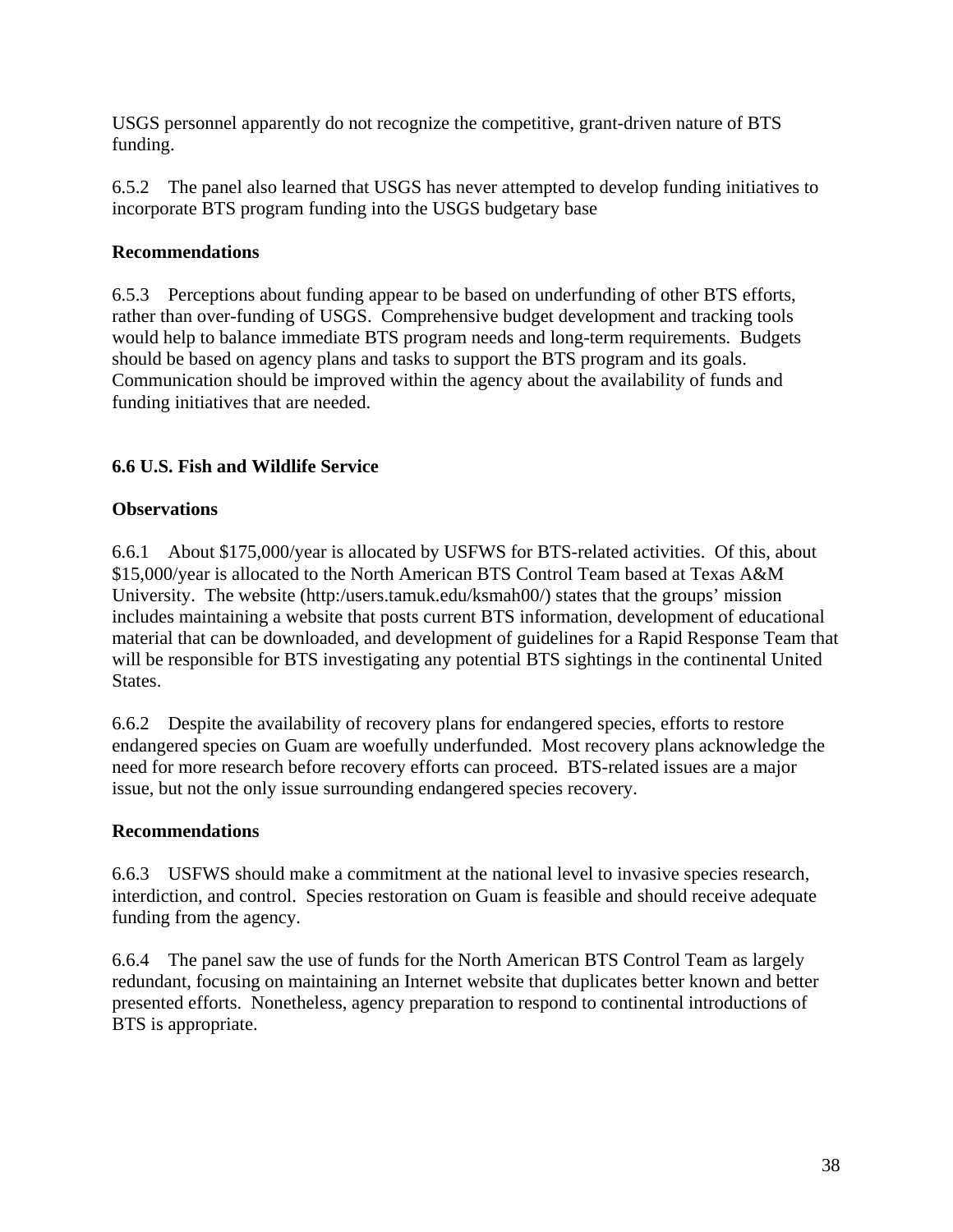#### **6.7 Island Governments**

#### **Observations**

6.7.1 Although the Government of Guam provides in-kind support to BTS programs, BTS activities are mostly funded through OIA. CNMI dedicates inspectors to BTS interdiction programs, but operates with very limited personnel and funding primarily from OIA and USFWS. The principle aims of island governments, restoration of fauna and eradication of BTS, are not sufficiently funded and will not be accomplished in the foreseeable future/any time soon.

### **Recommendations**

6.7.2 Insofar as BTS eradication and species restoration remain long-term goals of the island governments, it is prudent for them to establish independent funding for research, development, and planning to reach these goals. Naturally, these activities should be coordinated and integrated with all other BTS program aspects. In particular, the CNMI level of effort and funding should be evaluated as part of the BTS program, because BTS in the CNMI signal the emergence of regional BTS issues and the threat to wildlife outside Guam.

## **6.8 Transportation Industry**

#### **Observations**

6.8.1 Currently, transportation carriers or owners of the materials being shipped are not charged a fee for BTS inspection. Discussions with industry personnel suggested a fee system might be feasible.

#### **Recommendations**

6.8.2 The BTS Control Committee should work with the transportation industry to determine how support for BTS interdiction efforts might be integrated into ongoing quarantine functions, some of which are fee-supported.

## **7.0 EDUCATION AND AWARENESS**

7.0.1 Awareness is the cornerstone for moving the BTS program forward. Regulations and interdiction programs to prevent the spread of invasive species are obligatory, as is scientific research, but such efforts will fail without in-depth understanding, support, and involvement by all levels of society. Essential information on BTS, packaged and disseminated through public outreach and education programs, needs to reach and be thoroughly assimilated by all "stakeholders" -- school children, pilots, and dock workers, as well as politicians, military commanders, and regional and national policy makers. These and a host of other stakeholders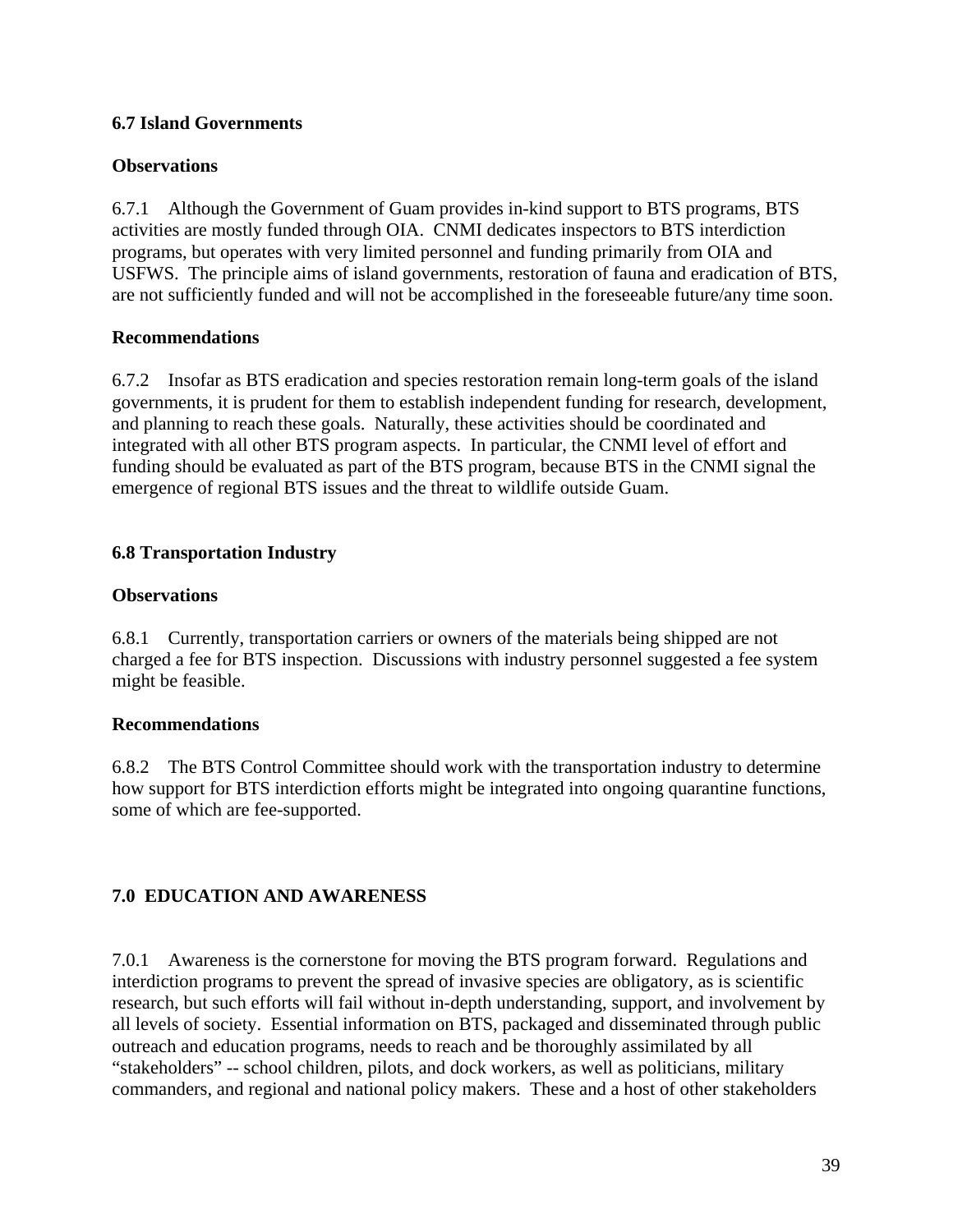are the ones who will ultimately benefit from the protected or restored resources and reduced economic problems that will result from BTS control or eradication. No single approach to prevention or management of any invasive species will suffice, but enlightened self-interest in the local community is among the most important sources of support for such conservation projects.

7.0.2 The BTS program has already done a stellar job of informing the general public about the threat of BTS establishment. For example, in a recent survey by Hawaii's Coordinating Group on Alien Pest Species (CGAPS), 83% of citizens of Hawaii perceived BTS as a threat. Hawaii clearly excels in the frequency of media coverage of invasive species and BTS receives its share of attention. In an April 2004 cover story in *Hawaii Business,* "Unwanted Dead or Alive: How Invasive Species Could Kill Our Economy," David K. Choo offered this insight on BTS and public outreach: "For a little more than a decade, wildlife and conservation officials have been sounding the alarm in a series of increasingly compelling public information campaigns, which warn against the accidental or purposeful importation of such invasive species as the brown tree snake, the red imported fire ant and the biting sand fly, among others. However, while it has elevated the name recognition of several of these species, the campaigns haven't won the hearts and minds of the general public. The longer the brown tree snake isn't discovered slithering through a Hawaiian rain forest, the further it slides from the public consciousness."

7.0.3 Hawaii's CGAPS chose BTS as the slinking symbol for its inaugural "Silent Invasion" campaign for statewide invasive species awareness in 1996. So much is obviously at stake in terms of biodiversity, economics, and human quality of life with the BTS program, that its successes (or failures) will inevitably have a huge influence on other invasive species control programs worldwide. But without more than superficial understanding by the public and policy makers, support to sustain the BTS control program or any invasive species prevention and management program likely will remain inadequate and at risk.

## **7.1 Materials for Education and Awareness**

## **Observations**

7.1.1 Multiple organizations are participating in development and use of public education and outreach materials, and a variety of such materials exist. Many of them are very good, but there is room for improvement, especially in targeting materials to particular audiences.

7.1.2 Although not officially involved in the BTS Control Committee, the National Park Service (NPS) has enabling legislation that would allow it to assist with BTS prevention and management through its 1916 Organic Act: national parks are to be kept "unimpaired for the enjoyment of future generations." NPS has been a consistent leader in protection of native biological diversity in Hawaii for the past 35 years. The agency also has extensive contact with the public and significant expertise and experience in public education in the Pacific Basin related to preserving native biota and addressing the threats posed by invasive species.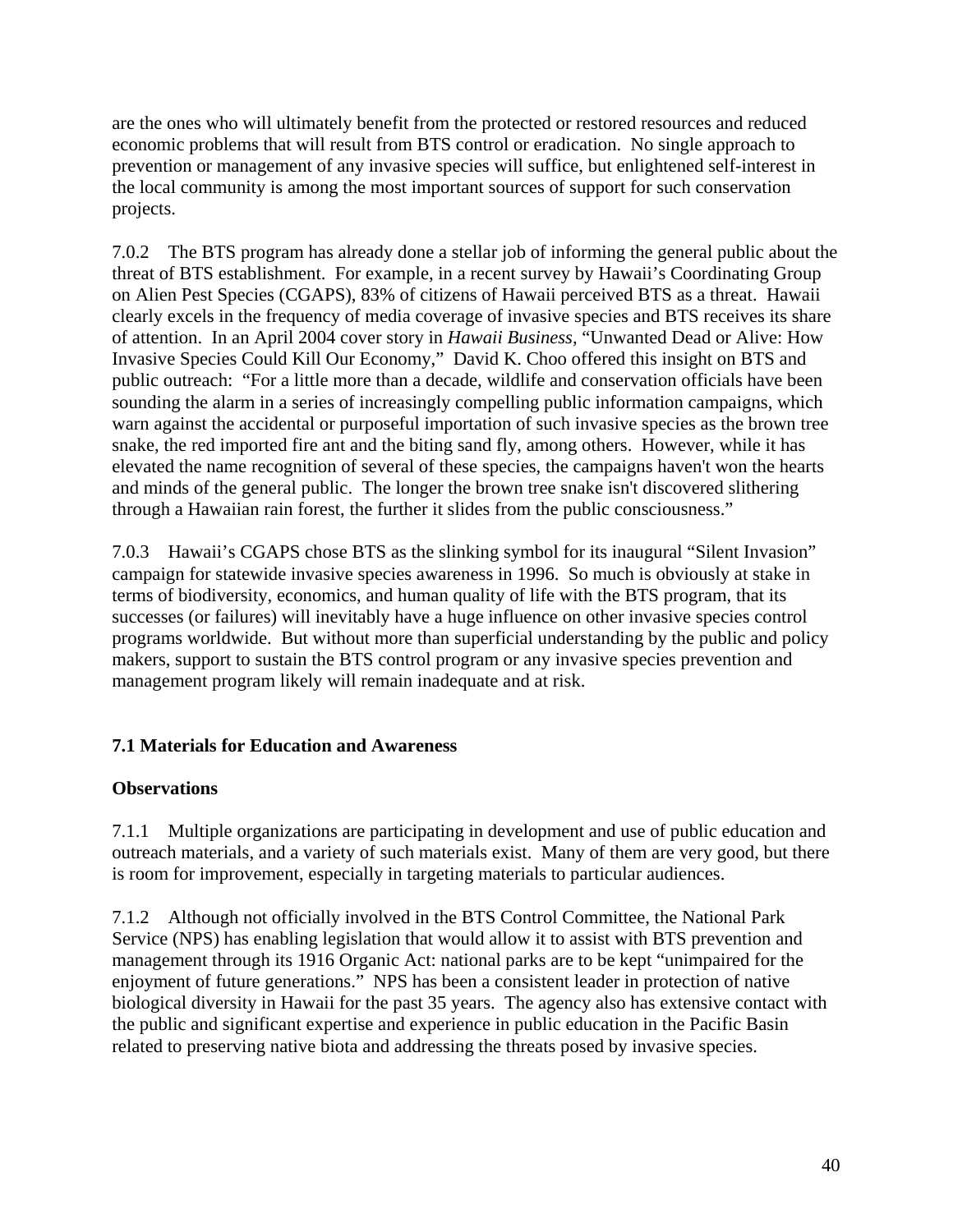7.1.3 There are numerous opportunities for use and distribution of educational and public awareness materials for BTS in Hawaii. The Nature Conservancy of Hawaii has been a leader, as have HDLNR and HDOA. Hawaii's CGAPS started BTS education as part of its "Silent Invasion" campaign in 1996 and has been highly successful in its public information efforts. Hawaii also has individual island-based Invasive Species Committees (ISCs) with field crews for eradication and containment of incipient invasive species. The ISCs have increasing capabilities for public education.

## **Recommendations**

7.1.4 Encourage production of BTS-specific educational materials for use in schools. One good model that could be developed further is the "Hoike Curriculum," currently in use in schools on Maui, Hawaii (www.hear.org/hoike).

7.1.5 Invite the NPS to participate in the BTS Control Committee and associated efforts and to help the cooperating agencies to increase their education and outreach efforts, including production of educational materials, in Guam, Saipan, Hawaii, and American Samoa. Share documents, materials, and expertise among agencies to minimize development costs. Prioritize regional education on invasive species.

7.1.6 Encourage CGAPS in Hawaii to facilitate production of materials appropriate for outreach to employees of utility companies, landscaping firms, ports, and shippers, with the goal of early detection and effective response to BTS.

## **7.2 Brown Treesnake Information Available on the Internet**

## **Observations**

7.2.1 Anyone curious about BTS would have no problem finding abundant information on the Internet. There is excellent material on websites, especially those of USGS-Fort Collins Science Center, USDA Wildlife Services, and the National Invasive Species Council. Electronic availability exists for a broad range of detail from simple fact sheets to many articles from scientific journals. A search for information on BTS via www.google.com results in a huge number of "hits." The following sites currently are excellent resources: http://www.mesc.usgs.gov/resources/education/bts/bts\_home.asp http://www.aphis.usda.gov/ws/btsproj.html http://www.invasivespecies.gov/profiles/bts.shtml

#### **Recommendations**

7.2.2 The panel wishes to emphasize the importance of maintaining websites providing BTS information and keeping them accessible relevant; clearly agency funding is required to do this. The BTS Control Committee should review the availability, accuracy, and relevance of Internetbased materials annually.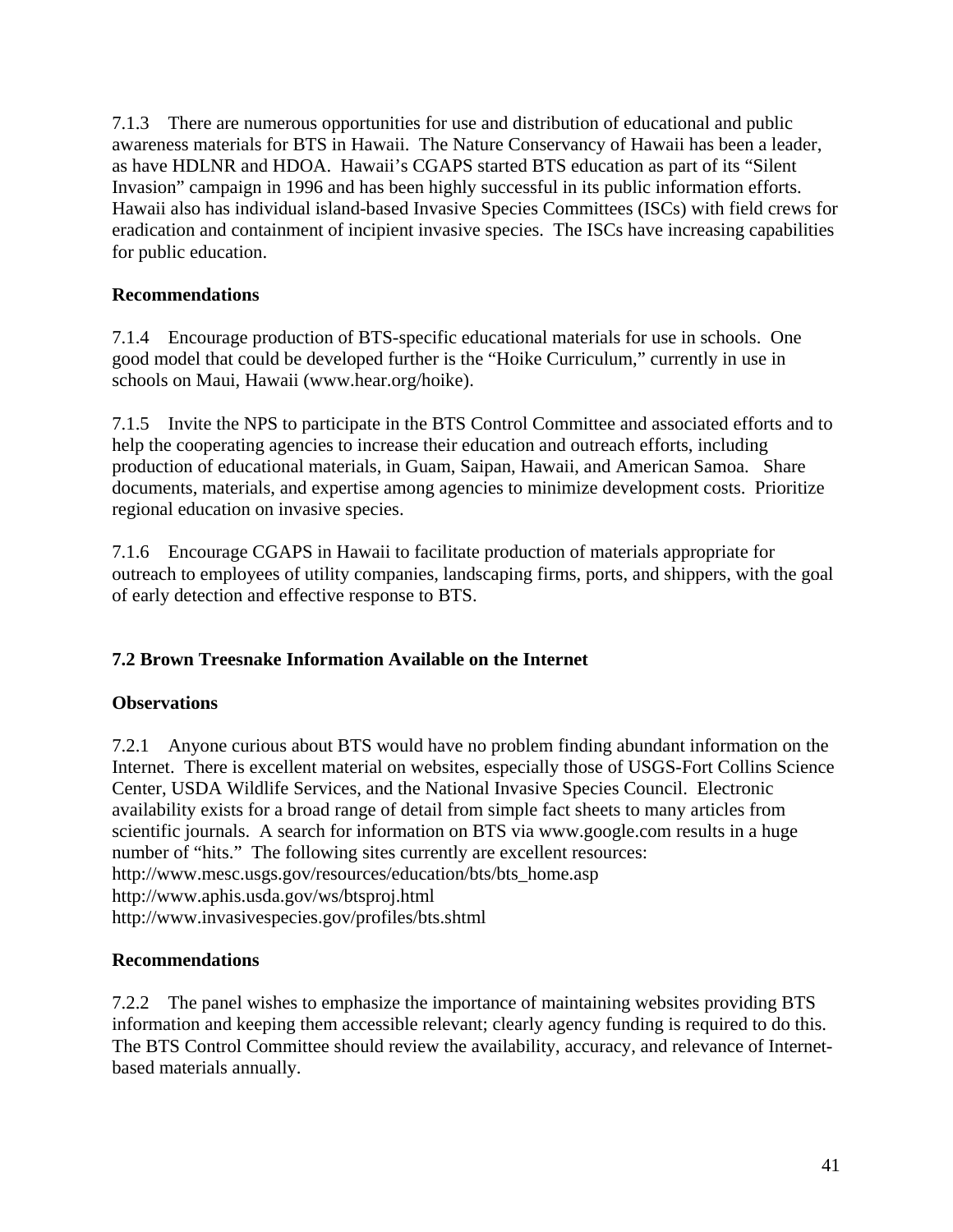## **7.3 Outreach to Achieve Public Support and Involvement in Early Detection**

## **Observations**

7.3.1 The USGS-led Rapid Response Team effort has pioneered the production of training materials and has helped build BTS knowledge and skills among agencies in vulnerable Pacific Basin areas.

7.3.2 An innovative, high-intensity outreach program on Saipan by CNMI DFW appears to be working exceptionally well at generating timely reports of snake sightings to responders. Radio announcements, outreach materials, information technology, and attracting corporate donors on Saipan are good examples of elements of a successful program. The program seems to have been substantially energized over the past two to three years with such innovations as the "snake trucks," the Verizon "28-snake" Hotline, the "Don't Give Snakes a Break" radio jingle and associated bumper stickers, and the dramatic reduction in response times for snake sightings. The Saipan program is a model for invasive species outreach in general.

7.3.3 The panel noted unexploited opportunities for strategic outreach aimed at people engaged in activities where BTS may be encountered. For example, field employees at utility companies and landscaping firms are among those likely to see snakes. Personal yachts and fishing boats as well as the commercial transportation industry, can be possible carriers of BTS. Small fishing boats are sometimes contracted to carry supplies or cargo from Guam to Saipan or other islands in the CNMI. The potential movement of BTS by privately-owned craft is a valid concern that could be addressed by increasing public awareness.

7.3.4 The panel was impressed by the knowledgeable leadership and strategic planning efforts of the HDLNR; however, only \$200,000 of the \$4 million appropriated by the Hawaii Legislature for invasive species issues in 2005 was allocated to outreach and education.

7.3.5 Wildlife Services is broadly aiding at ports and airports with outreach and planning. Their outreach efforts to the commercial transport industry on Guam seemed excellent. The panel attended an exceptionally well-organized workshop for shipping company personnel in June 2004. Such sessions are needed in all potential recipient areas as well.

## **Recommendations**

7.3.6 The panel stresses the exceptional value of public outreach for enlisting local citizens in BTS detection. The BTS Rapid Response program depends so much on snake detection and timely reporting by citizens that it might be renamed the "Rapid Response and Outreach" program. The Saipan program provides a good model, but each vulnerable location will have its own needs.

7.3.7 The responsible coordinators in each agency and the BTS Control Committee should continue to seek new ideas and opportunities for marketing educational messages, sharing ideas with counterparts throughout the Pacific Basin. Development costs and redundancy could be minimized through information sharing.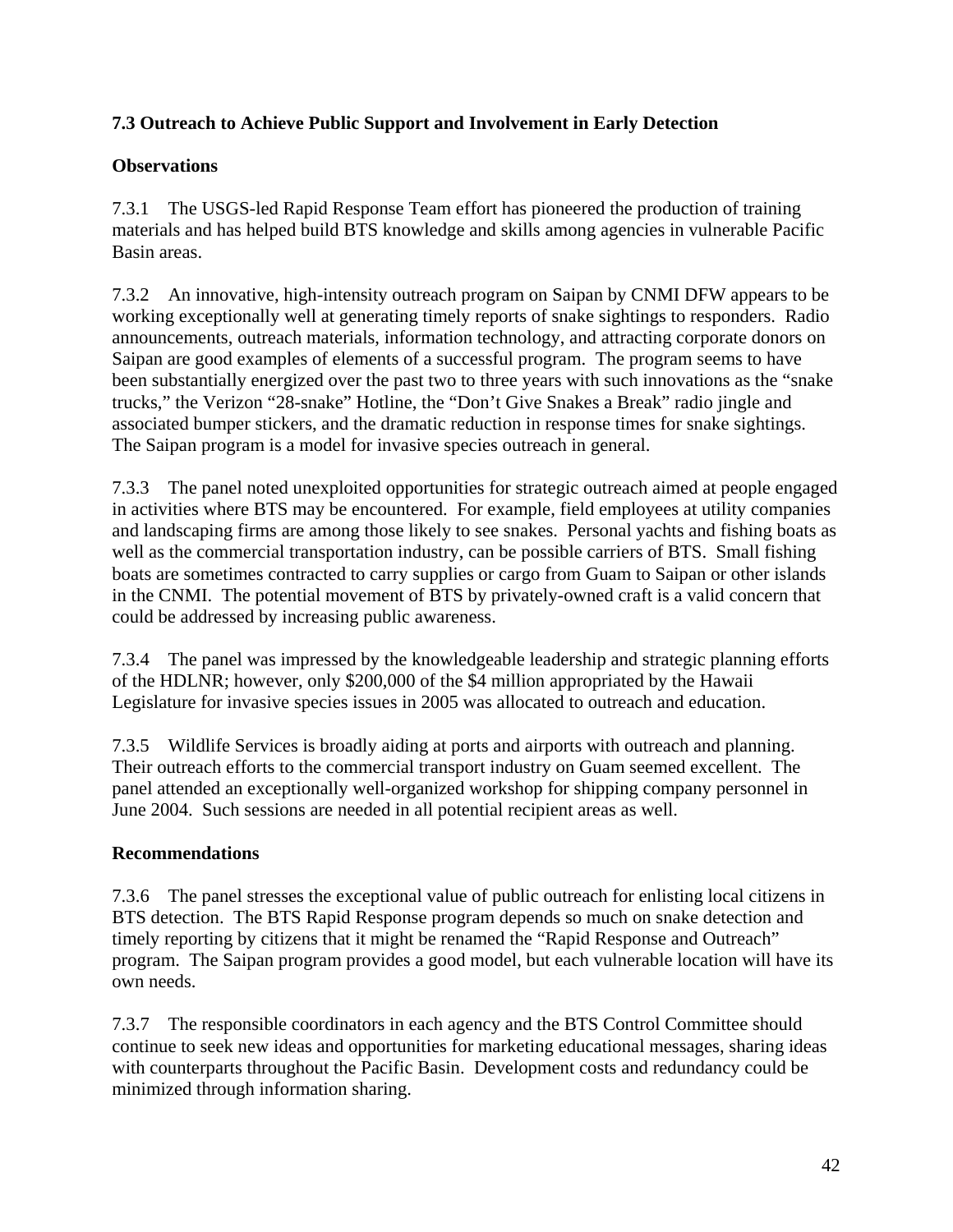7.3.8 Work towards sustained accountability and actions by the port operators, where feasible, thereby helping to reduce long-term dependency on Wildlife Services' limited resources. Emphasize outreach to private industry, marinas, and the public involved with transporting goods and materials or operating pleasure craft or fishing boats among islands. For example, improved communication with Guam's commercial fishing industry might be achieved by working with the international companies that own many of the boats.

7.3.9 The State of Hawaii should continue its efforts to establish funding for invasive species outreach and should continue to work on increasing public involvement in awareness of and action on invasive species problems, including BTS.

## **7.4 Building Local Capacity for Brown Treesnake Control**

### **Observations**

7.4.1 The Pacific Islands generally lack capacity for involving local citizens in programs of biodiversity protection and invasive species prevention and management. CNMI and Guam, especially, have a huge need for local expertise in ecology, conservation and restoration biology, and quarantine, relevant to the BTS program. It is important to spark the interest of students in conservation at an early age, provide mentoring and programs/courses in natural science and conservation in the local colleges and university, and target qualified members of local community when recruiting for the increasing number of BTS-related jobs. The greatest need is for getting locally-educated "role models" into supervisory and research positions.

#### **Recommendations**

7.4.2 Nurture university involvement and student interest in BTS-related employment, especially on Guam, where employment opportunities currently exist and are likely to exist in the future. Local universities need to find opportunities for student development and devise courses in applied ecology and conservation biology to enhance the local capacity for fulfilling agency and private sector needs for knowledgeable personnel.

7.4.3 The BTS Control Committee and its cooperating agencies should continue to develop relationships with government leaders and universities, establishing mentoring programs and collaborative research where feasible. Opportunities for grant funding (for example, National Science Foundation Development Grants) should be sought for local capacity building without taking funds earmarked for BTS operations and research.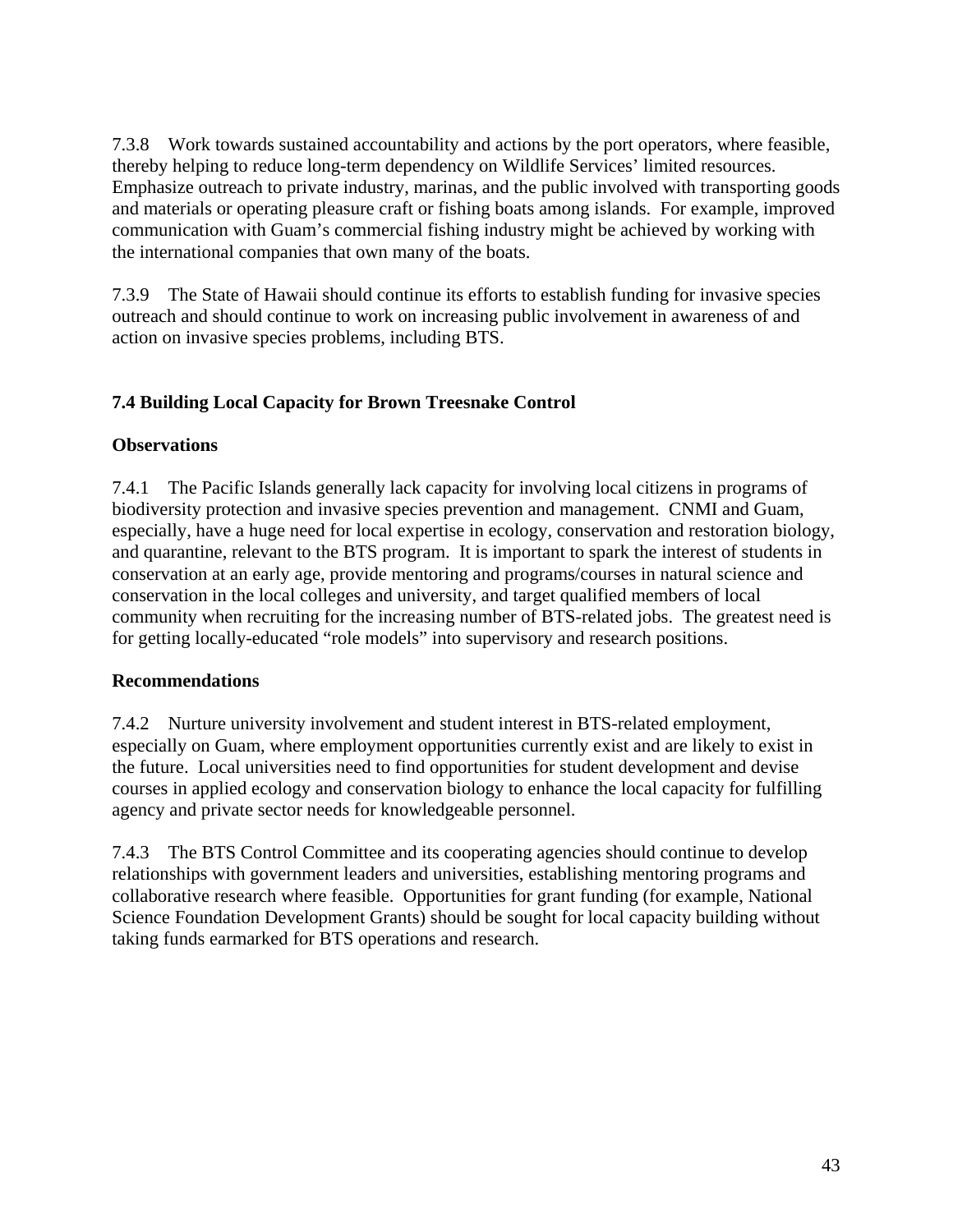## **7.5 Training for Brown Treesnake Program Personnel**

#### **Observations**

7.5.1 The need for training was a common theme expressed among many of the individuals the panel contacted. Expressed needs included control methods information, joint training exercises, and increased information exchange. Information sharing among professionals -- such as at technical meetings -- helps build a knowledge base. It is important to expand the technical knowledge base because of the limited number of technical people with program or research knowledge and experience. However, general technical meetings for research and natural resources management professionals often occur at mainland sites and opportunities for BTS personnel to attend are limited.

7.5.2 It is essential to recognize that the BTS control effort will be a long-term endeavor with evolving technology; new, skilled employees and continuing education for existing personnel will be required in the years ahead. Given the limited recruitment pools in program areas, the BTS program clearly must organize their own in-house training programs as needed.

#### **Recommendations**

7.5.3 The cooperating agencies should include training in ongoing program implementation and improvement. The technical knowledge held by relatively few individuals needs to be maintained over time, given the anticipated duration of BTS management and control work. Incorporate lessons learned and information sharing in training and develop improvements over time. This is particularly important for organizations that have similar responsibilities and related issues. Coordination through the BTS Control Committee could help assure that training is recognized as an important part of future program management.

## **8.0 PROGRAM MANAGEMENT**

8.0.1 Numerous and diverse stakeholders are directly involved in the planning and implementation of BTS control programs. Government agencies (USFWS, USDA, U.S. Air Force, U.S. Navy, State of Hawaii, Government of Guam, CNMI Government), private sector components (particularly the transport industry), and the general public are all involved in some way. Each of these entities has a different style and means of operation and communication, and different priorities, leadership, and organizational structure.

8.0.2 This diversity among those involved with BTS control highlights the significance of and need for strong program management and organizational skills, partnerships, open communication, and interdisciplinary approaches. Not only must the BTS control effort be interdisciplinary, it also entails an interagency cooperative effort involving policy makers, wildlife managers, and scientists. Despite potential hurdles, the interdisciplinary and inter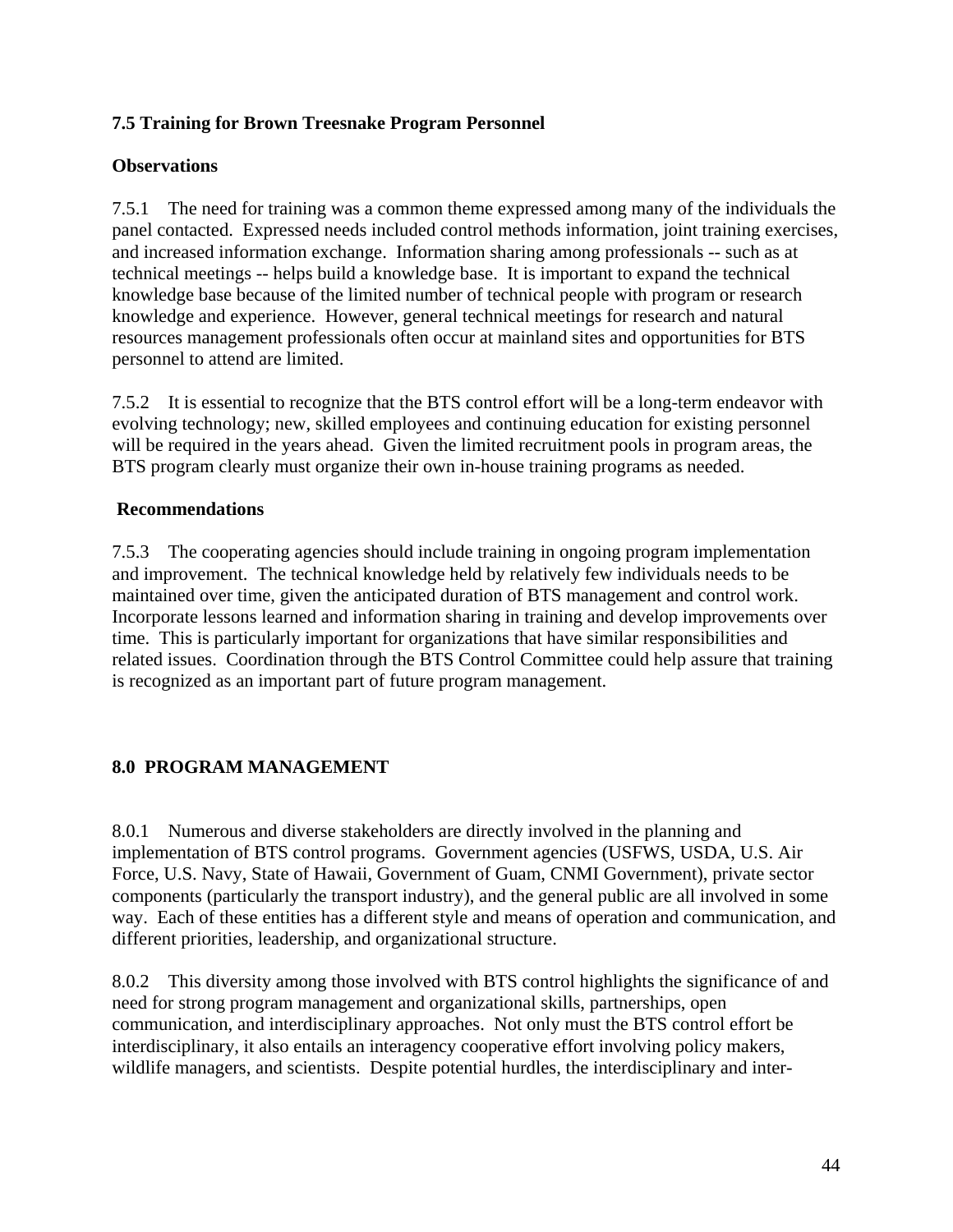agency concept is established and should be nurtured and recognized as a model for invasive species management.

8.0.3 "Successful" invasive species generally have a life-history strategy that can result in rapid spread, resistance to control, and severe impacts within novel environments. Thus, program management must be equally aggressive and adaptable, with distinct actions and personnel roles defined to effectively counter that life-history strategy. Specifically, the program management methods and level of organizational support typical of most biological programs are not appropriate for invasive species and should be replaced with more decisive, aggressive, and rapidly executed actions. To accomplish this, managers that oversee BTS research and control efforts should practice the type of mission-directed project management used more commonly for emergency environmental remediation projects.

8.0.4 However, a number of management-related topics should be considered as BTS research and control programs continue to move forward. An issue as serious as BTS necessitates defined management systems with clear program ownership, accountability, structure, and integration. Funding concerns, described in a separate section of this report, are closely related to how this and similar programs should be organized and managed.

## **8.1 Leadership and Planning**

#### **Observations**

8.1.1 The BTS problem has been addressed in legislation as part in the Non-indigenous Aquatic Nuisance Prevention and Control Act of 1990; thus the BTS Control Committee is authorized under the Aquatic Nuisance Species Task Force established under USFWS leadership. The BTS is only one among many terrestrial invasive species in the United States, yet no equivalent terrestrial task force or similar structure exists for these species. Overall management responsibility for BTS is thus buried within an inappropriate disciplinary group, making policy development more difficult for all concerned.

8.1.2 The involvement and participation of governmental organizations in addressing the BTS problem is positive. However, because of this interagency approach, true problem ownership, accountability, and management structure are difficult to define. This lack of definition clearly is one of the factors underlying the chronically unstable funding and reactionary planning for BTS control.

8.1.3 Broad-scale, long-range planning is performed largely through the interagency BTS Control Committee and cooperation has been good, dynamic, and interactive. The current BTS Control Plan was prepared by the committee in 1996 and amended in 1999. The committee has met annually, with staff support primarily provided by USFWS, to discuss progress on meeting objectives, share agency concerns, and discuss funding issues. A new five-year BTS Control Plan is being developed in 2005.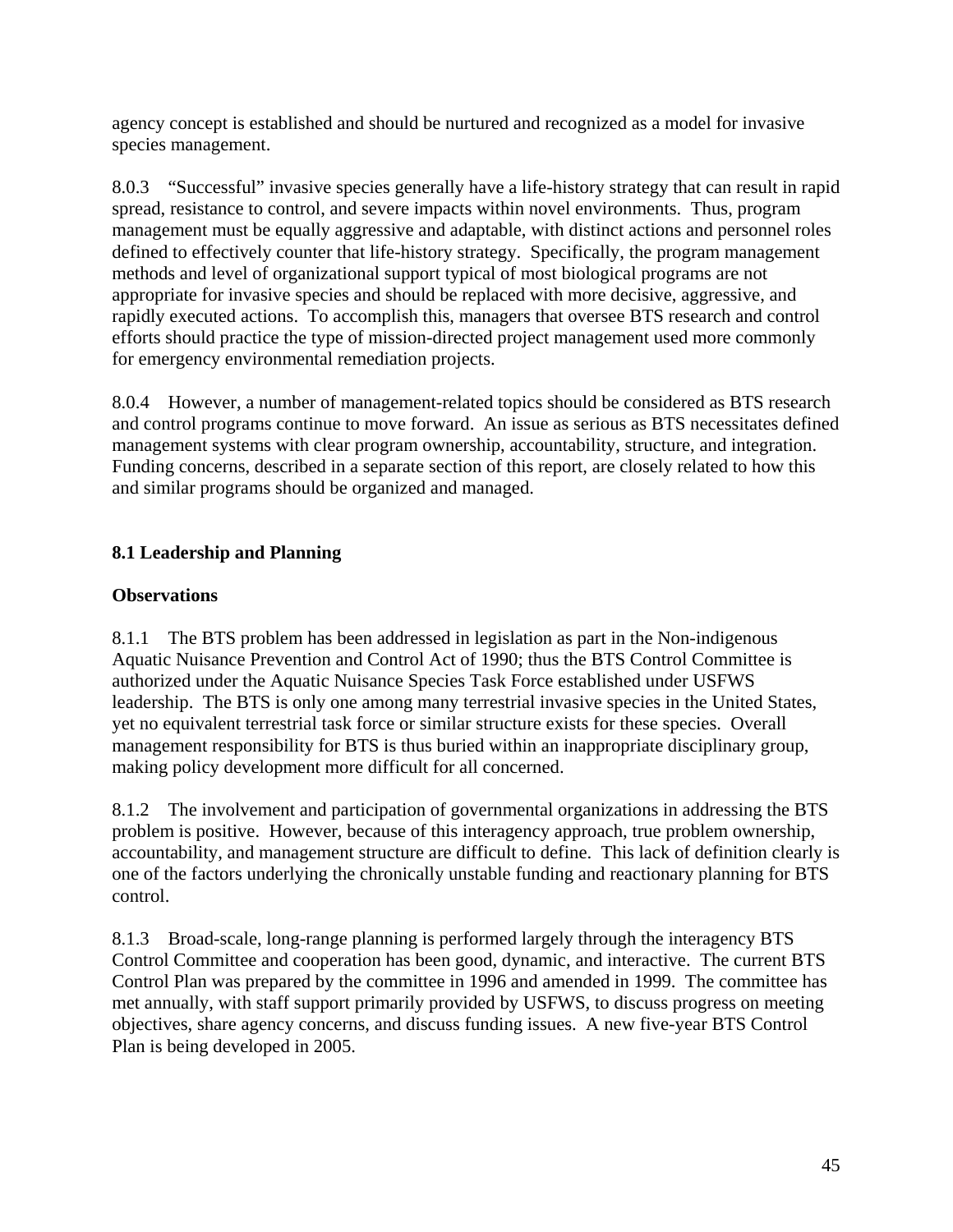8.1.4 Much of the funding for BTS efforts and the overall view of strategy and program management have been organized through OIA and the sustained senior leadership and support provided have been critical to the successes of the program. The interest among top management of the other cooperating agencies over the past two decades has been highly variable. Funding for the cooperating agencies now is authorized through the Brown Tree Snake Act of 2004. Committed leadership and cooperation at all organizational levels will be critical to assure that the funds come into the agency budgets and to manage the program so that the efforts envisioned in the new BTS Control Plan succeed.

### **Recommendations**

8.1.5 Senior leadership is needed to set policies and obtain resources to implement the new BTS Control Plan. Policy makers and senior leadership across all the agencies and organizations involved in the effort should be more visible, and should actively track and proactively resolve constraints faced by field, research, and planning personnel. All agencies involved should achieve the same level of leadership commitment demonstrated by OIA.

8.1.6 Recognize that multi-agency and regional cooperation must be sustained and assured, without geographic or interagency differences becoming impediments to progress. Planning and participation should be based on sound science and policy. Policy-makers should consistently seek counsel from field and research personnel, so that policy and regulatory development is timely and appropriately worded and defined.

8.1.7 Each participating organization should begin shifting to a proactive work plan, integrated among agencies, and incorporating program management principles. This work plan would include defining short-term and long-term goals and mission, and making decisions about BTS interdiction, eradication, and species or ecosystem restoration. As part of that process, risk assessment and alternatives analysis should be used to help define priorities, milestones, and the path forward. Consideration should be given to the use of a centralized and comprehensive tracking system by the BTS Control Committee that would allow all agencies and senior managers to see the overall program status and the status of major, inter-related actions and milestones.

8.1.8 The BTS program should undergo periodic oversight review as part of continuous improvement and to help assure that program milestones are met or that constraints are recognized. In some cases this may involve a specialist to review or mentor a particular program aspect.

8.1.9 Although the next BTS Control Plan must, of necessity, focus on a five-year time frame, the agencies and their planners working through the BTS Control Committee must recognize that continuous snake interdiction in regional transport networks, snake eradication from all or parts of Guam, ongoing surveillance for new snake introductions, and restoration of avian species and habitats are efforts that may require decades of work to achieve and sustain. The new planning effort should proceed in this context of long-term accomplishment.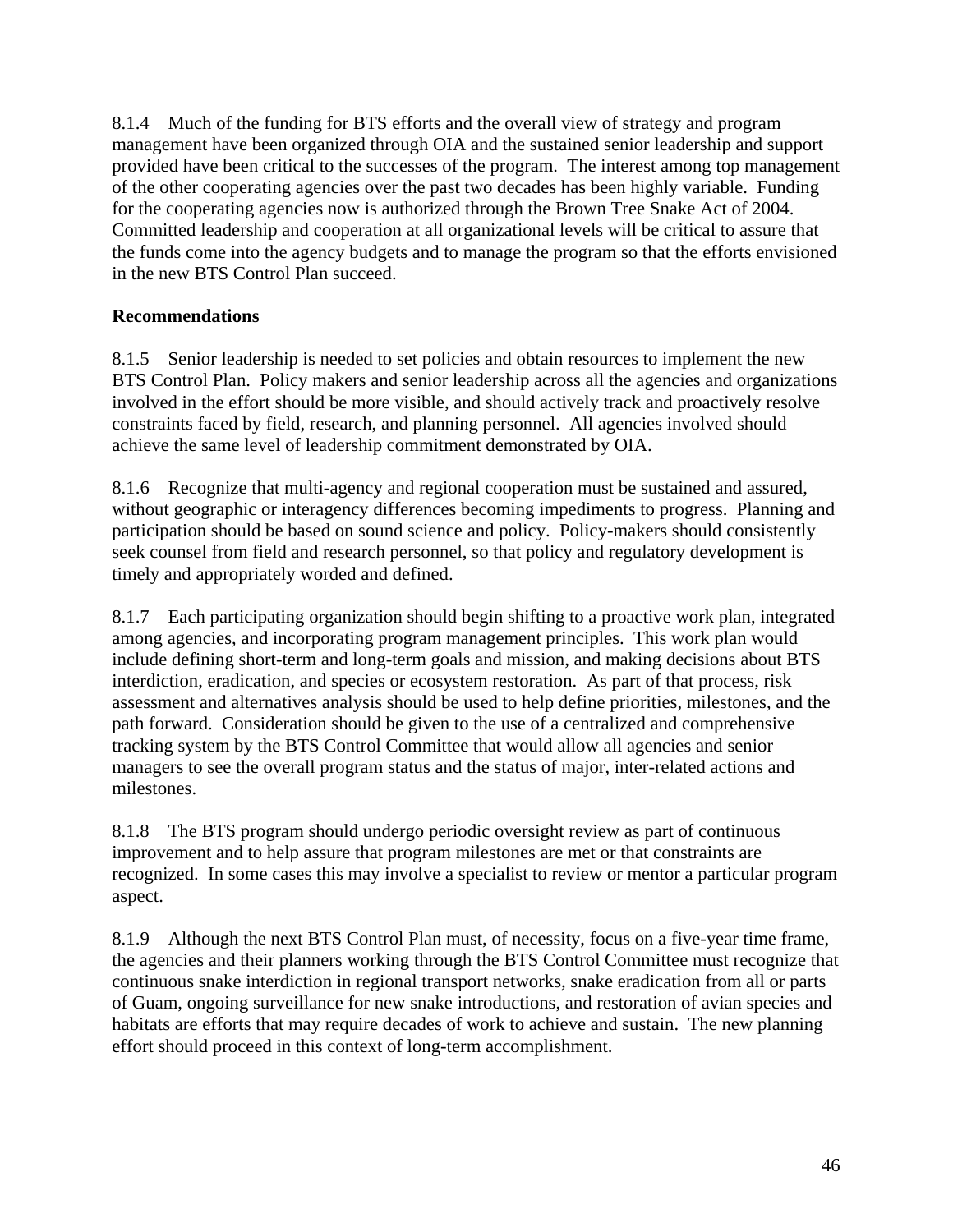## **8.2 Coordination and Communication**

#### **Observations**

8.2.1 Coordination among personnel and among agencies is critical to the success of the BTS program. A USFWS biologist currently facilitates program management and coordination and maintains communication linkages among the various program components. This individual apparently functions largely in a "volunteer" role, and demonstrates strong leadership qualities, commitment, and budgetary knowledge, but he has multiple other responsibilities that restrict the time available for the BTS issues.

8.2.2 The division of responsibility among agencies appears consistent with their primary missions. However, the role of the Government of Guam does not appear to be as clear or integrated in the overall BTS program as Guam personnel desire. In part, this may result from the turnover rate in professional staff within the Guam agencies.

8.2.3 Policy development for BTS-related issues at times has appeared fragmented and somewhat inconsistent among agencies. The principal policy initiatives have appeared to focus primarily on Guam and Hawaii rather than on the Pacific Basin as a whole. Direct communications among the personnel conducting program activities for the various agencies have largely overcome these deficiencies.

8.2.4 Wildlife Services personnel on Guam fulfill a major leadership role in the BTS program, particularly in interdiction efforts. Wildlife Services personnel have the vision, knowledge, and skill to lead any control and eradication programs. However, Wildlife Services has not obtained a commitment of support from USDA for snake control work and methods development research, seemingly because these programs must compete at the departmental level with programs that are more directly related to agriculture.

#### **Recommendations**

8.2.5 The agencies should work to establish a full-time BTS program coordinator position to function as staff to the BTS Control Committee. This position would coordinate the planning of priorities, facilitate interagency communication to assure timely information sharing, coordinate and track schedule management for the committee, track funding related to function and assist in resolving budgetary concerns, and, most importantly, assist the committee and the cooperating agencies with policy development. A designated program coordinator would provide a stable and primary point of contact for BTS coordination that does not now exist and help ensure that the many interdisciplinary and interagency tasks are properly integrated and timed. Such a position would logically be within the USFWS, which now performs these functions informally.

8.2.6 Common goals exist among agencies and these should be affirmed through the new BTS Control Plan and interrelated work plans and objectives. The plan should also confirm and clarify the division of responsibilities among agencies for establishing priorities and critical milestones and for implementing actions. In most cases, responsibilities will be defined by existing organizational missions. However, by consolidating tasks or activities that may be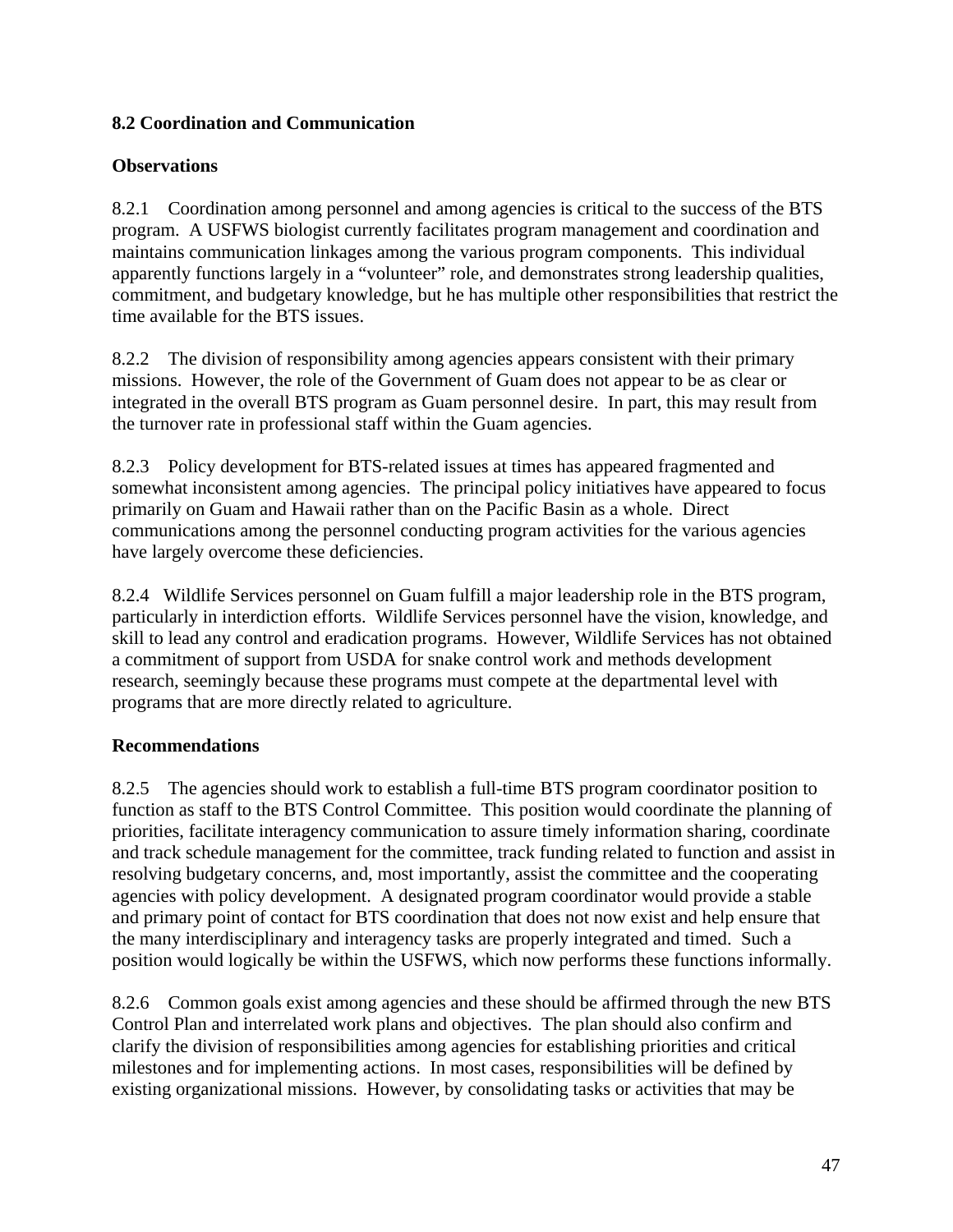overlapping or redundant among agencies, greater efficiency in work and supervisory oversight may be achievable in some cases (for example, both USFWS and USGS fund BTS websites).

8.2.7 Greater emphasis should be placed on regional governmental and private industry involvement in BTS programs. Relationships will remain important among governmental agencies, but private sector stakeholders must clearly play a larger and long-term role in devising solutions and improving program function and efficiency. Effort is needed to better define and enhance the Government of Guam's participation, in partnership with other agencies, including resolving challenges that the Government of Guam faces in recruiting a herpetologist to help with program guidance.

8.2.8 Maintain greater program involvement at the senior management and policy levels of the cooperating agencies to assure an adequately funded, sustainable, and comprehensive program. Senior managers must assure that communication and partnership occurs laterally and vertically within their respective agencies and should establish lead points of contact for each agency or group functioning within the BTS Control Committee.

8.2.9 The committee should emphasize to USDA the importance of the BTS control work and methods development research conducted by Wildlife Services. The program clearly cannot function without the full participation of Wildlife Services, which serves as a primary coordination hub in operations. Efficiency requires that each agency provide a funding base for its own activities, even though some cooperative funding will need to be maintained for work with other agencies.

8.2.10 Given the critical role and the land management responsibilities of DOD agencies, highlevel involvement and stabilized funding for BTS control actions in base operations budgets is essential, especially given the long-term military presence and infrastructure planning in the region.

## **8.3 Program Integration and Milestones**

#### **Observations**

8.3.1 Field and research personnel have made many positive and essential efforts to integrate various activities within the BTS program. Beyond the BTS Control Committee, these efforts appear to happen informally or are based on mutual necessity rather than a formalized process. However, systems management and integration are not sufficiently well established for a project such as this that requires aggressive and decisive action. Schedule dates are loosely provided in the BTS Control Plan, and schedules have not always been maintained. Furthermore, critical tasks and priorities are not firmly defined, integrated, and scheduled.

#### **Recommendations**

8.3.2 System integration should become a significant, centralized part of BTS program management. This means integrating and tracking priorities, schedules, and personnel resources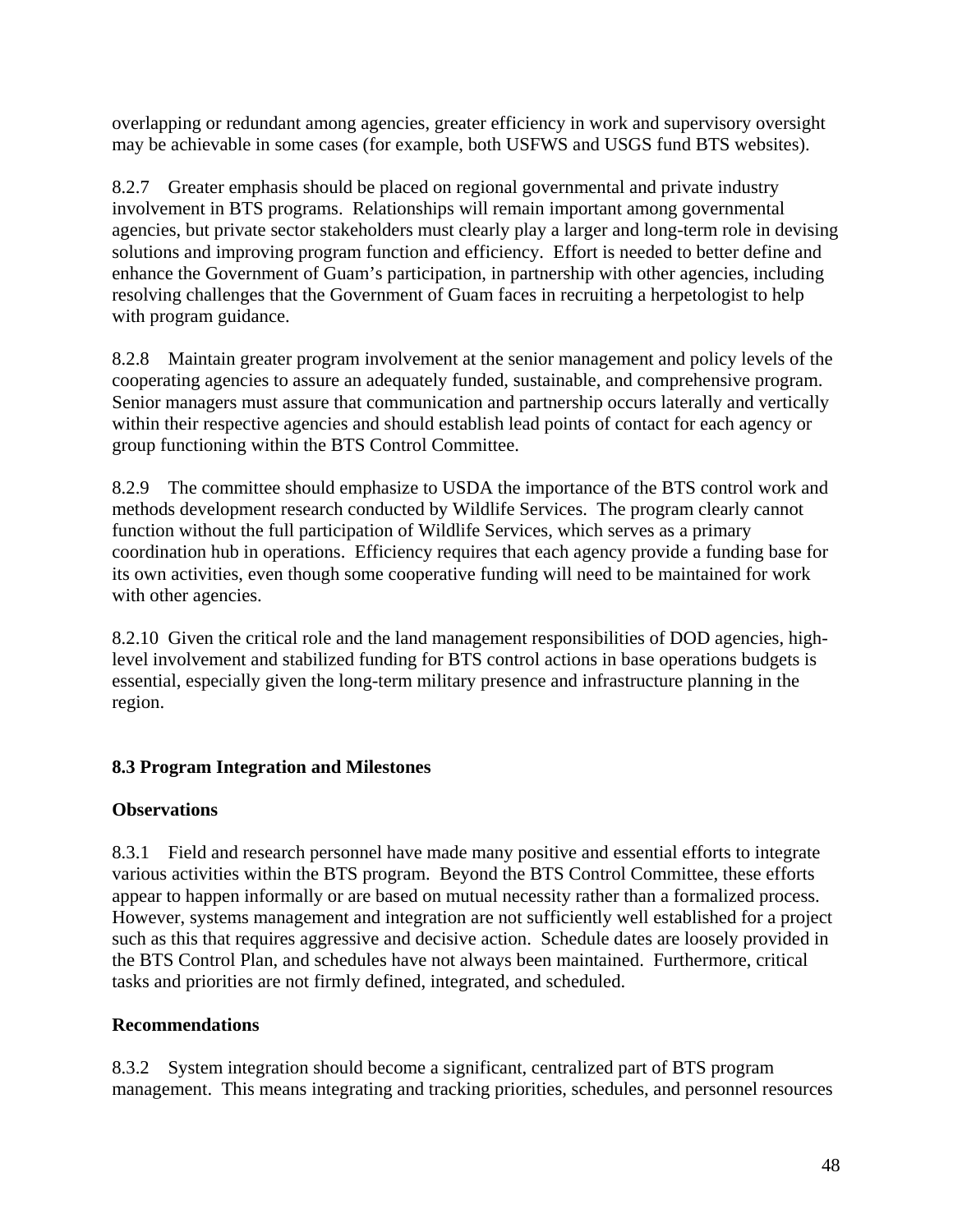among agencies to maximize program momentum. Field biologists and research personnel should not be expected to become trained project managers, and the skills of agency management personnel and coordinators will be important as the program progresses. If the new five-year plan developed by the cooperating agencies in the BTS Control Committee includes defined goals, objectives, responsibilities, schedules, and milestones and high-level communication paths, this plan can help justify commitments within each agency of the funding, procedures, and program management needed to assure overall program efficiency and sustainability. For the new plan, the committee should attempt to develop a master schedule that integrates priorities and links tasks by various organizations; this will help with setting priorities, accountability, and inter-agency coordination. Schedules should help articulate how tasks by one agency support or facilitate tasks by other agencies – and demonstrate the need for integrated budget and senior management support.

8.3.3 Define, prioritize, and track tasks that are essential for significant forward progress. For BTS, at this time, there are multiple research topics that fall into the essential category. These include development of better detection and surveillance methods, the ecology and behavior of small snakes, and development of snake attractants, efficient bait formulations, and practical bait delivery systems. These tasks are the precursors to moving into full-scale population control operations, and thus are high priorities.

8.3.4 A central repository for all BTS documentation should be established, so information can be effectively shared, retained, and used. In some cases, particularly where data are used to support regulatory actions, document retention and archiving is required and NWRC and USGS have well-established systems. BTS control is a long-term effort, and past and current information may be of particular value to future research and management personnel. Document archiving also should help prevent redundancy of actions and costs when there is personnel turnover.

## **8.4 Human Resources**

#### **Observations**

8.4.1 The operational programs, particularly those concerned with trapping and dog inspections, present a challenge to managers to maintain the necessary personnel trained and ready to conduct programs efficiently. In addition, supervision is constrained when supervisors are responsible for numerous staff in diverse operations. These problems were repeatedly emphasized to the Panel and in part reflect the tight, variable budgets on which the programs operate. The island settings also make employee recruitment and retention difficult.

8.4.2 Staffing issues ultimately are a result of the soft-money environment that changes annually and of increasing workloads with no commensurate increase in support. As programs grow more complex with the application of new technology and the expansion of snake control efforts to landscape-scale, these human resource problems will increasingly hinder the successful accomplishment of program objectives.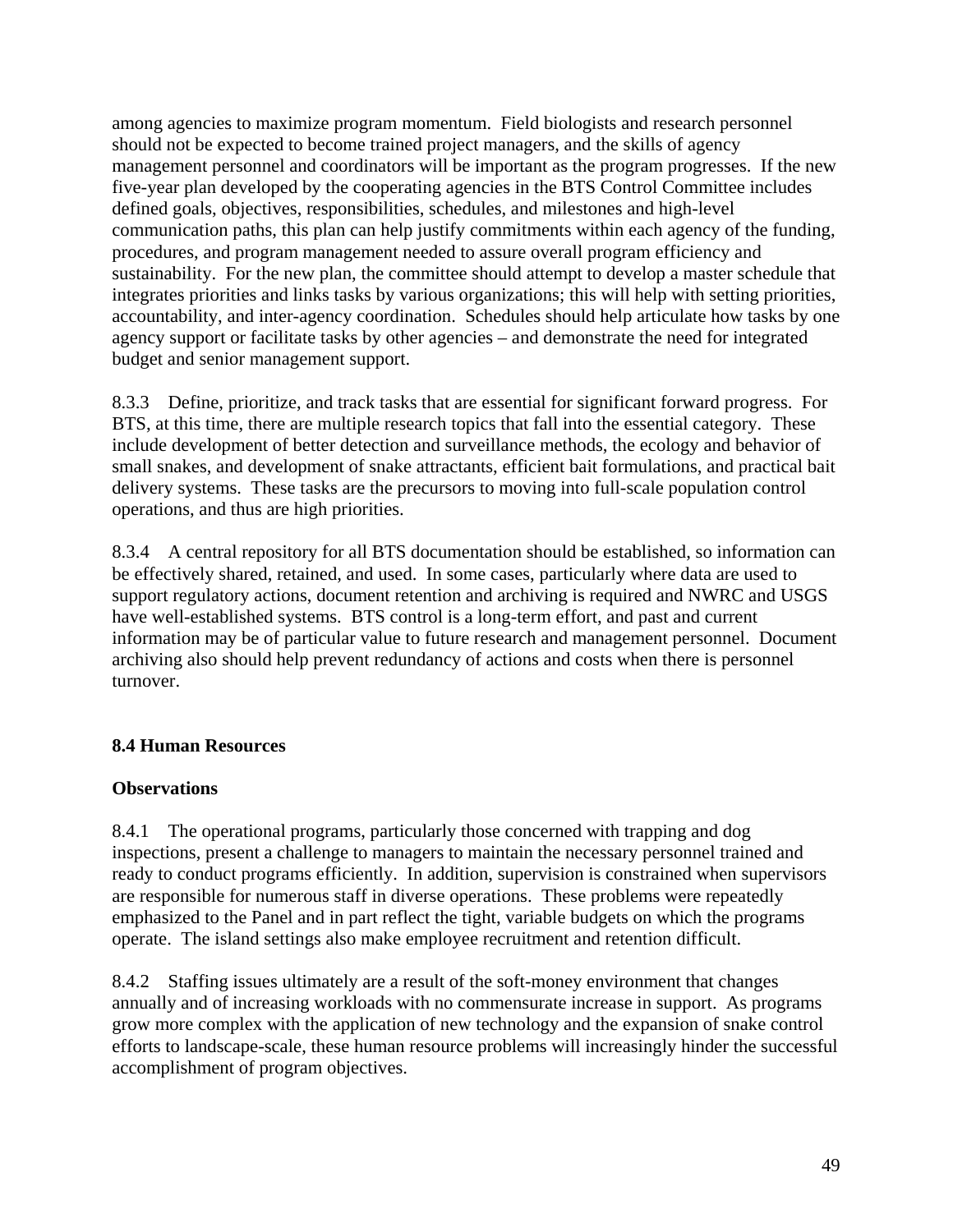8.4.3 The Pacific Basin area, including Guam, offers a limited recruitment pool, particularly for technical personnel. High turnover in critical staff positions is common, and the total pool of knowledgeable and skilled personnel is relatively small. Frequent rotation of key military personnel that oversee base operations and wildlife management also is common, resulting in a chronic need to educate new base commanders and staff on BTS problems and programs and to establish new working relationships.

#### **Recommendations**

8.4.4 Management of human resource issues in both the short and long term must be recognized by the agencies as high priority. A diverse and long-range staffing plan should be defined that maintains senior and supervisory involvement and appropriate employment conditions and compensation. The staffing plan must be based on stable, realistic funding for program progress, but also consider retention of staff with unique skills and abilities. In technical programs, supervision is a particularly critical feature of project or program groups, and agencies should aim to achieve a ratio of one supervisor for every five to seven staff positions.

8.4.5 Because the BTS program includes relatively few scientists and senior wildlife managers, and these often work independently at remote locations, loss of just one critical person – a senior researcher, for example – could be a major setback. This fact and the desirability for long-term commitment to the BTS program highlight the need to have training and career development available for scientific and technical personnel. This should include mentoring by more experienced staff, to ensure knowledge transfer and consistent program skills. Overall, the necessary infrastructure and materials needed to support staff positions should be put in place and carefully maintained.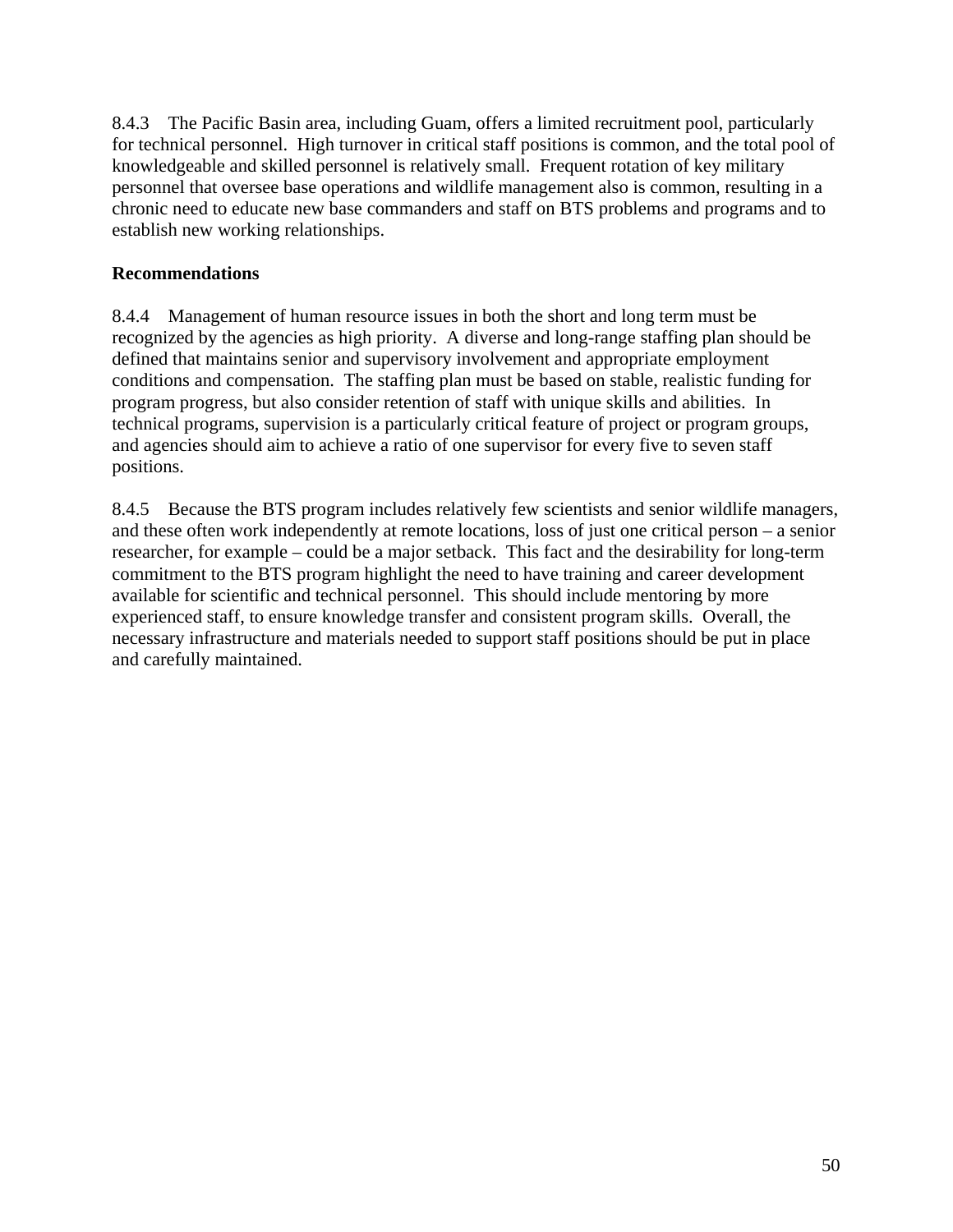

Appendix A. Pacific Region Map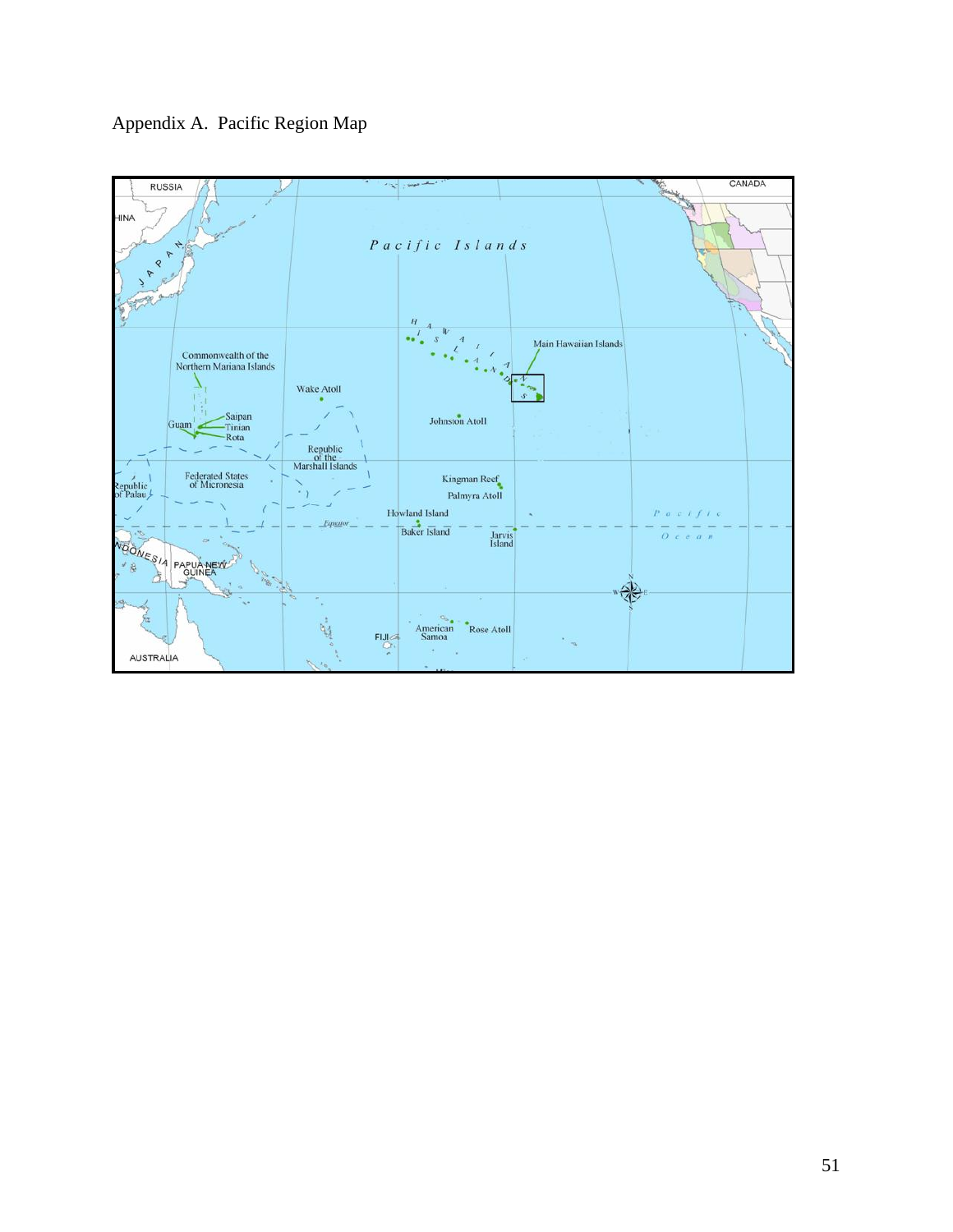Appendix B. Interview List of Public and Private Sectors

Ambyth Shipping Micronesia Inc., Saipan CNMI Department of Land and Natural Resources CNMI Department of Land and Natural Resources, Division of Fish and Wildlife, Saipan CNMI Department of Land and Natural Resources, Division of Fish and Wildlife, Tinian Colorado State University Commonwealth Ports Authority, Saipan Continental Micronesia, Guam Continental Micronesia, Saipan Department of Agriculture, Hawaii Department of Defense, Armed Forces Pest Management Board, Washington D.C. Department of Defense, Conservation Program, Washington D.C. Department of Interior, National Invasive Species Council, Washington D.C. DeWitt Moving and Storage, Guam Guam Department of Agriculture Guam Division of Aquatic and Wildlife Resources Guam International Airport Authority Guam Power Authority Guam Visitors Bureau Hawaii Department of Agriculture, Plant Quarantine Branch Hawaii Department of Land and Natural Resources Hawaii Department of Land and Natural Resources, Division of Forestry and Wildlife Hawaiian Electric Company, Inc. Marianas Steamship Agencies, Inc., Guam Matson Navigation Company, Guam National Park Services, Washington D.C. Office of Insular Affairs, Washington D.C. Office of Management and Budget, Washington D.C. Office of the Governor of Guam Port Authority of Guam U.S. Air Force, Guam U.S. Department of Agriculture, Wildlife Services, Guam U.S. Department of Agriculture, Wildlife Service, Hawaii U.S. Department of Agriculture, Wildlife Services, Washington D.C. U.S. Department of Agriculture, National Wildlife Research Center, Colorado U.S. Fish and Wildlife Service, Fisheries and Habitat, Branch of Invasive Species, Virginia U.S. Fish and Wildlife Service, Pacific Islands Office, Hawaii U.S. Fish and Wildlife Service, National Wildlife Refuge, Guam U.S. Fish and Wildlife Service, National Wildlife Refuges, Wildlife Resources Branch, Virginia U.S. Geological Survey, Biological Resources Discipline, Brown Treesnake Project, Guam U.S. Geological Survey, Biological Resources Discipline, Colorado U.S. Geological Survey, Biological Resources Discipline, Rapid Response Team, Guam U.S. Geological Survey, Biological Resources Discipline, Washington D.C. U.S. Navy, Guam